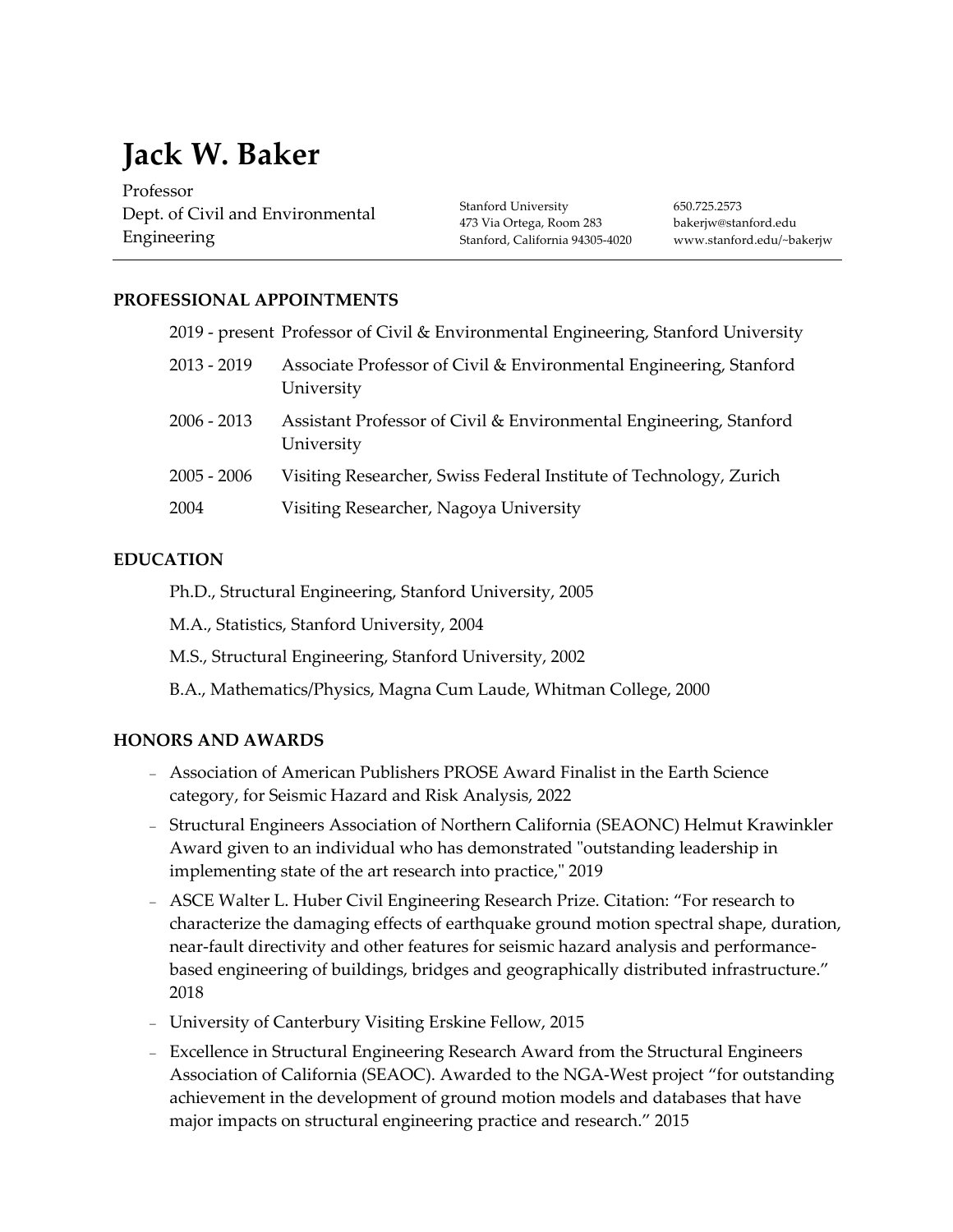- Lee Otterson Faculty Scholar, Stanford University, 2013
- Eugene L. Grant Award in recognition of dedication and excellence in teaching as voted by the students of the Department of Civil & Environmental Engineering at Stanford University, 2013
- Early Achievement Research Award from the International Association for Structural Safety and Reliability (IASSAR), 2013
- Outstanding Paper, Earthquake Spectra, 2011
- National Science Foundation CAREER Award, 2010
- Shah Family Innovation Prize, awarded by the Earthquake Engineering Research Institute to honor an individual under the age of 35 for creativity, innovation and an entrepreneurial spirit in earthquake risk mitigation and management. Citation: "In recognition of Jack Baker's exceptional contributions to the field of seismic risk assessment and communication. By bringing together the fields of structural engineering and engineering seismology, Dr. Baker has identified and introduced the pioneering approaches of using the ground motion parameter epsilon and Conditional Mean Spectrum concepts to select and scale ground motions for nonlinear analysis. These concepts are now employed worldwide in seismic risk analysis and performance-based engineering." 2010
- Stanford University Terman Fellow, 2006

#### **ADVISING AND COLLABORATION**

#### *Current Ph.D. Students*

Corinne Bowers Anticipated date of graduation: 2023

Omar Issa Anticipated date of graduation: 2025

Emily Mongold Anticipated date of graduation: 2025

Rodrigo Silva Lopez Anticipated date of graduation: 2022

#### *Former Ph.D Students*

Gitanjali Bhattacharjee Thesis: "Seismic risk mitigation strategies for complex regional transport networks" Graduated: 2021

Lynne Burks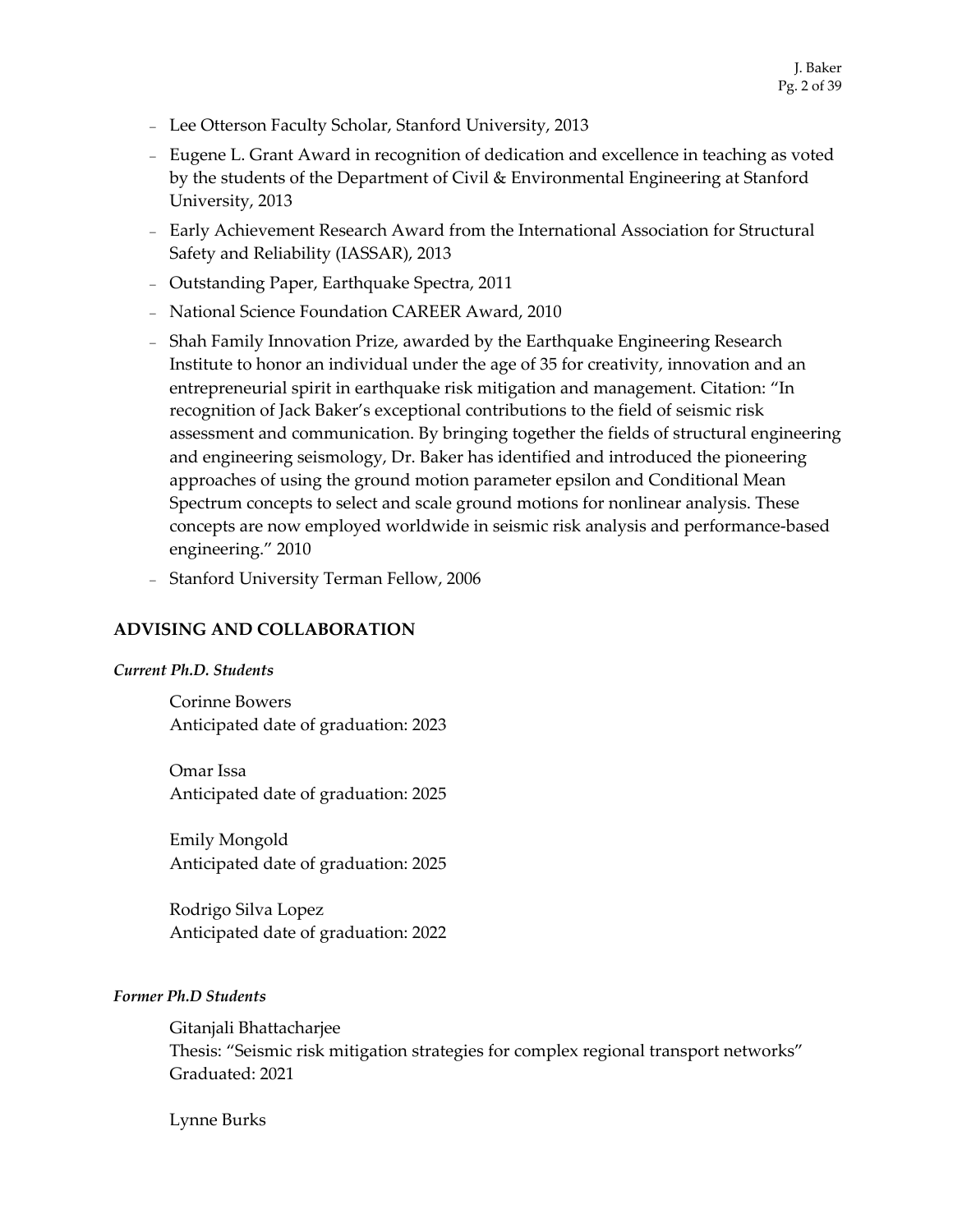Thesis: "Ground motion simulations: validation and application for civil engineering problems" Graduated: 2014

Reagan Chandramohan Thesis: "Effect of long duration ground motions on structural performance" Graduated: 2016 *Co-advisors: Greg Deierlein and Jack Baker*

Yilin Chen

Thesis: "Geostatistical analysis of nonstationary spatial variation in ground motion amplitudes" Graduated: 2021

Gemma Cremen

Thesis: "Analysis, Evaluation, and Improvement of Performance-Based Earthquake Engineering Damage and Loss Predictions"

Graduated: 2019

Beliz Ugurhan Gokkaya

Thesis: "Seismic reliability assessment of structures incorporating modeling uncertainty and implications for seismic collapse safety"

Graduated: 2015 *Co-advisors: Greg Deierlein and Jack Baker*

Abhineet Gupta

Thesis: "Quantifying temporally-varying induced seismicity hazard and regional risk: Statistical approaches and application in Oklahoma" Graduated: 2017

Anne Hulsey

Thesis: "The community impact of post-earthquake safety decisions based on damage to tall buildings and elevated hazard due to aftershocks"

Graduated: 2020

*Co-advisors: Greg Deierlein and Jack Baker*

Nirmal Jayaram

Thesis: "Probabilistic seismic lifeline risk assessment using efficient sampling and data reduction techniques"

Graduated: 2010

Ting Lin

Thesis: "Advancement of hazard consistent ground motion selection methodology" Graduated: 2012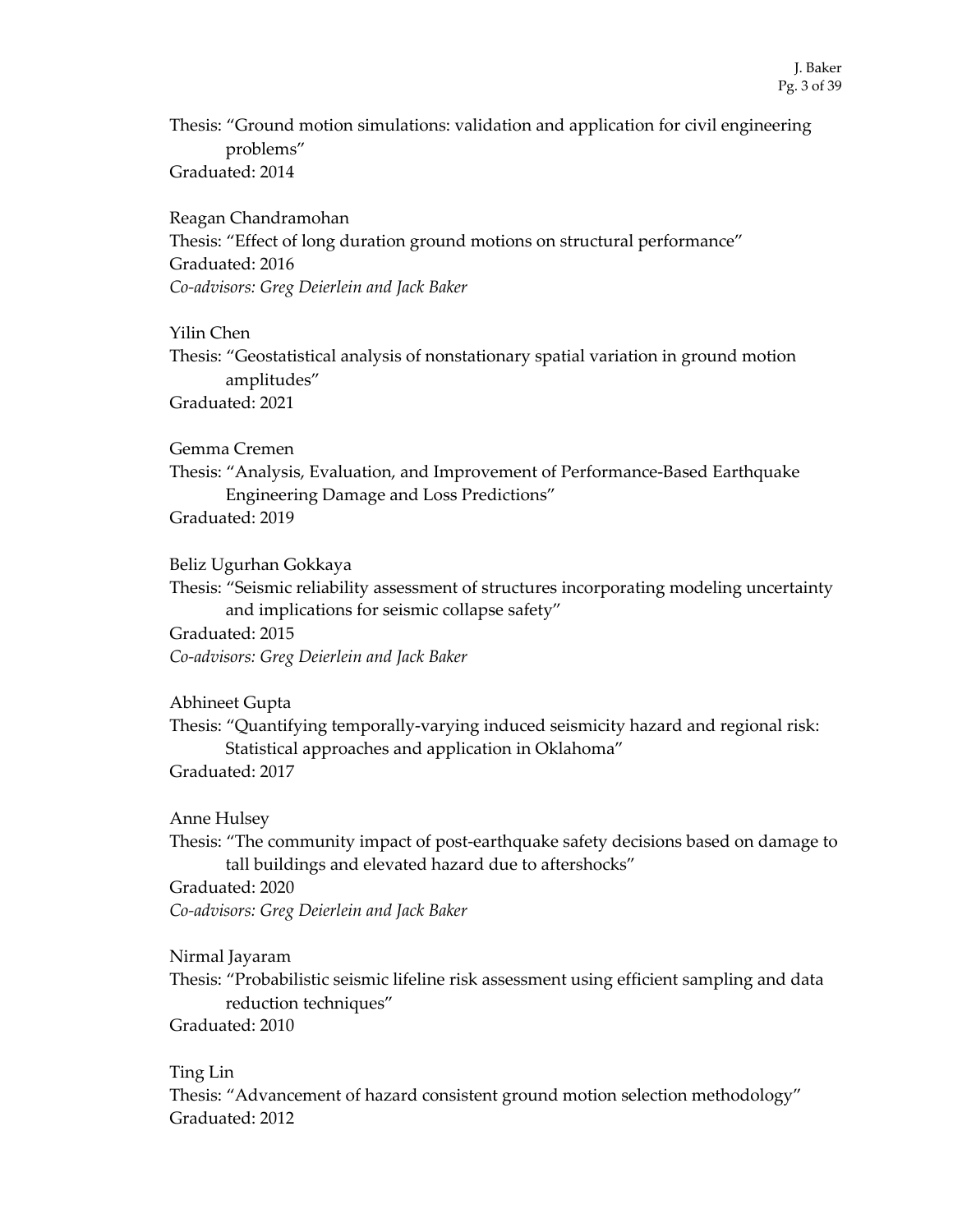Sabine Loos Thesis: "Mapping post-disaster need: Flexible approaches to rapidly estimate building damage and non-recovery for vulnerable populations" Anticipated date of graduation: 2021

#### Christophe Loth

Thesis: "Multivariate ground motion intensity measure models, and implications for structural reliability assessment" Graduated: 2014

#### Maryia Markhvida

Thesis: "Engineering and economic modeling of post-earthquake decision making and regional recovery" Graduated: 2019

## Mahalia Miller

Thesis: "Seismic risk assessment of complex transportation networks" Graduated: 2014

Andrew Seifried

Thesis: "Response spectrum compatibilization and its impact on structural response assessment"

Graduated: 2013

Shrey Shahi

Thesis: "A probabilistic framework to include the effects of near-fault directivity in seismic hazard assessment"

Graduated: 2013

Ganyu Teng Thesis: "Short-term hazard analysis in the presence of induced seismicity" Graduated: 2021

Victor Victorsson Thesis: "The reliability of capacity-designed components in seismic resistant systems" Graduated: 2011 *Co-advisors: Greg Deierlein, Jack Baker and Helmut Krawinkler*

Yoshifumi Yamamoto Thesis: "Stochastic model for earthquake ground motion using wavelet packets" Graduated: 2011

Jason Wu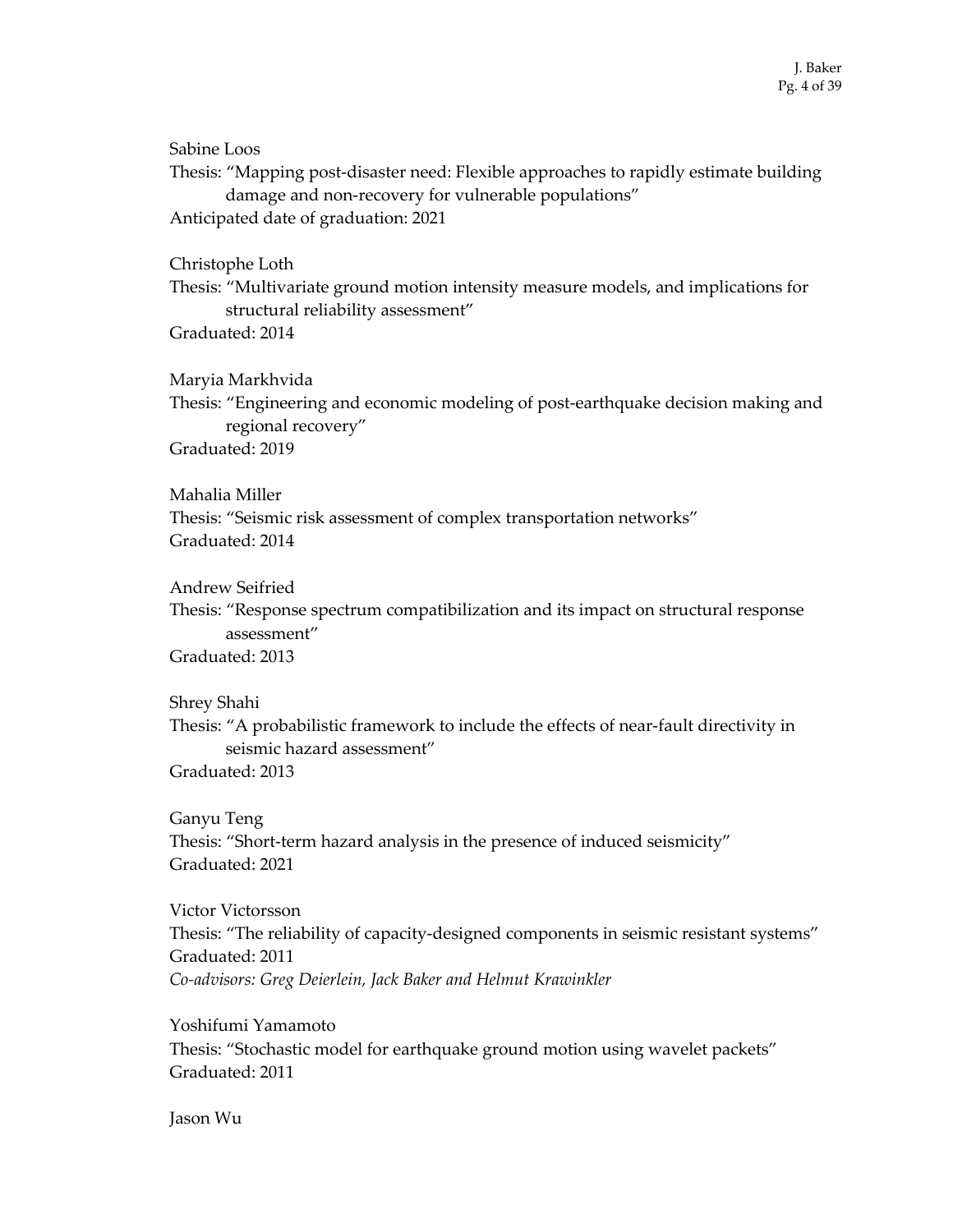Thesis: "End-to-End Seismic Risk Analysis Framework for the Identification of Infrastructure Network Retrofits" Graduated: 2017

#### *Current Postdoctoral Students*

Rodrigo Costa (2020-present)

#### *Former Postdoctoral Students*

Neal Simon Kwong (2019-2021) Hyeuk Ryu (2007-2010) Camilo Gomez (2014-2015) Katy Serafin (2017-2019)

#### *Former Masters Students Supervised (with publications)*

Tamika Bassman (2019-2021) Karen Barns (2017-2018) Cynthia Lee (2015-2016) Jen Foschaar (2011-2012)

#### *Former Undergraduate Students Supervised (with publications)*

Samuel Cortes (2012-2013) Jenny Levitt (2019-2021) Kai Tomozawa (2019-2021)

#### *Visiting Scholars Hosted*

Marcello Bianchini (2006-2008) Ethan Thompson (2016-2017) Elena Ongaretto (2017) Adam Zsarnóczay (2017-2018) Lukas Bodenmann (2022)

#### *External PhD students advised*

Jared DeBock (CU Boulder), PhD Thesis Committee Camilo Gomez (University de los Andes), PhD Thesis Committee Vahid Valamanesh (Northeastern University), PhD Thesis Committee Mauricio Reyes Canales (University of Alberta), PhD Thesis Committee Lukas Bodenmann (ETH Zurich), PhD Thesis Committee

#### *M.S. Research Students*

Sara Jozefiak (2006-2007) Yang Dang (2010) Ji Yun Lee (2010) Bo Shen (2012-2013)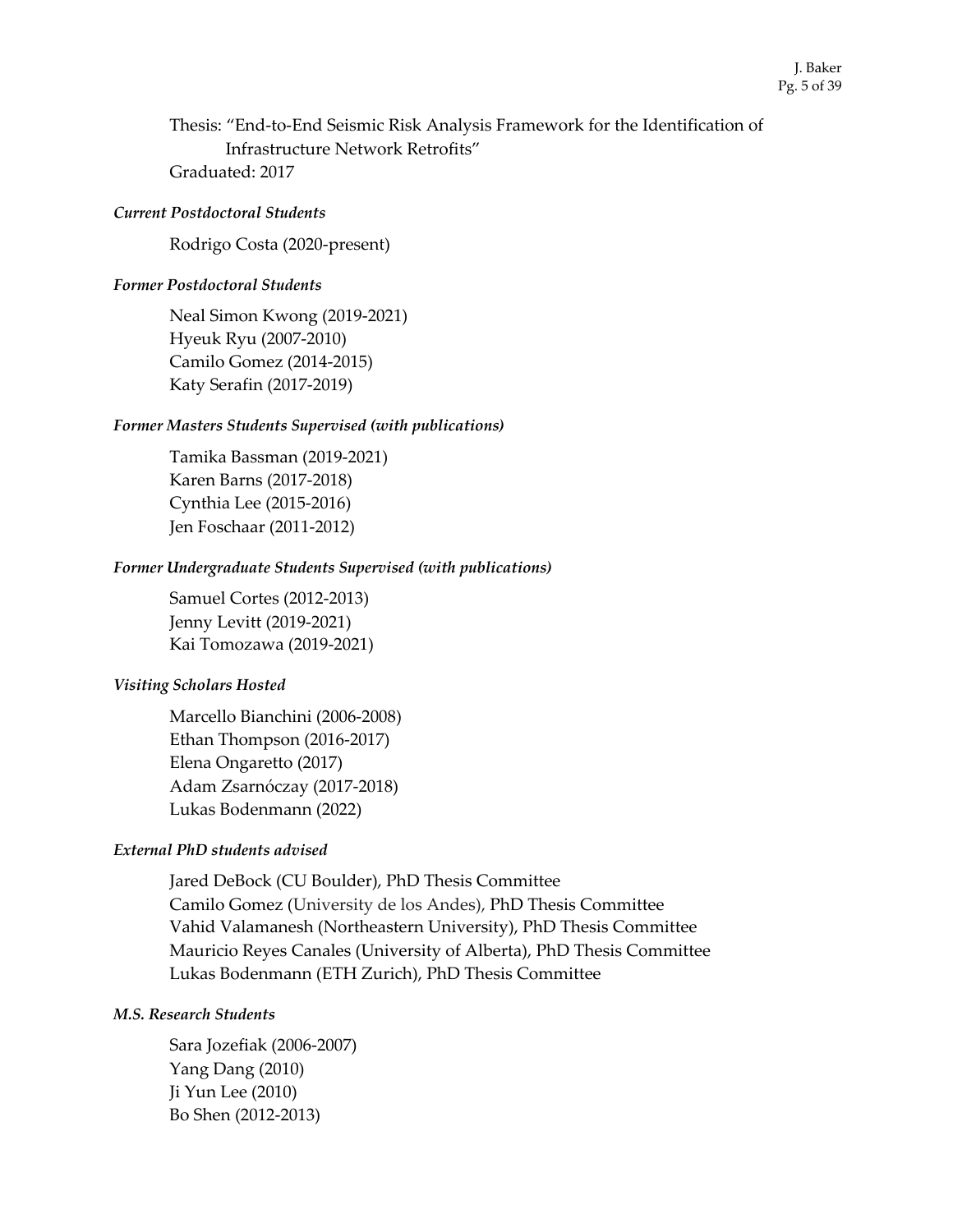Ju-Young Shin (2013) Yue Hua (2014-2015) Abhishek Sarkar (2015) Cynthia Lee (2016-2017) Zhijuan Li (2017-2018) Tong Liu (2018-2019) Yiwen Dong (2018-2019) Jaewon Saw (2020-2021) Chenbo Wang (2020-2021) Jimmy Zhang (2021-2022)

# *High School Summer Interns Advised*

Joshua Salas, 2009 Jessica Jacobo, 2012 Jorenne Flores, 2013 Jeltsin Obregon, 2017

# **SYNERGISTIC ACTIVITIES**

- Instructor, Stanford Center for Professional Development course on Enterprise Risk Management, 2022
- Steering Committee member for the U.S. Geological Survey National Seismic Hazard Model Program, 2020-present.
- Member of SOMPO Energy Resilience Study Group, 2020-present.
- Member of the Natural Hazards Engineering Research Infrastructure Computational Modeling and Simulation Center (NHERI SimCenter) Socio-Economic Impacts Working Group, 2021-present.
- Domain Expert and Faculty Advisor for the Natural Hazards Engineering Research Infrastructure Computational Modeling and Simulation Center (NHERI SimCenter), 2018-present.
- Director, Stanford Urban Resilience Initiative, 2016-present.
- Member of the International Scientific Advisory Panel for QuakeCoRE Center for Earthquake Engineering Resilience, 2017-present.
- Member of the Board of Directors, and Treasurer, for the Civil Engineering Risk and Reliability Association (CERRA), 2015-present.
- Research Committee member, Pacific Earthquake Engineering Research Center, 2017- 2019.
- Member of the Building Seismic Safety Council (BSSC) 2020 National Earthquake Hazard Reduction Program (NEHRP) Provisions Update Committee. Member of Issue Team 1—Seismic Performance Objectives, 2016-2018.
- Co-director of the Stanford Center for Induced and Triggered Seismicity, 2013-present.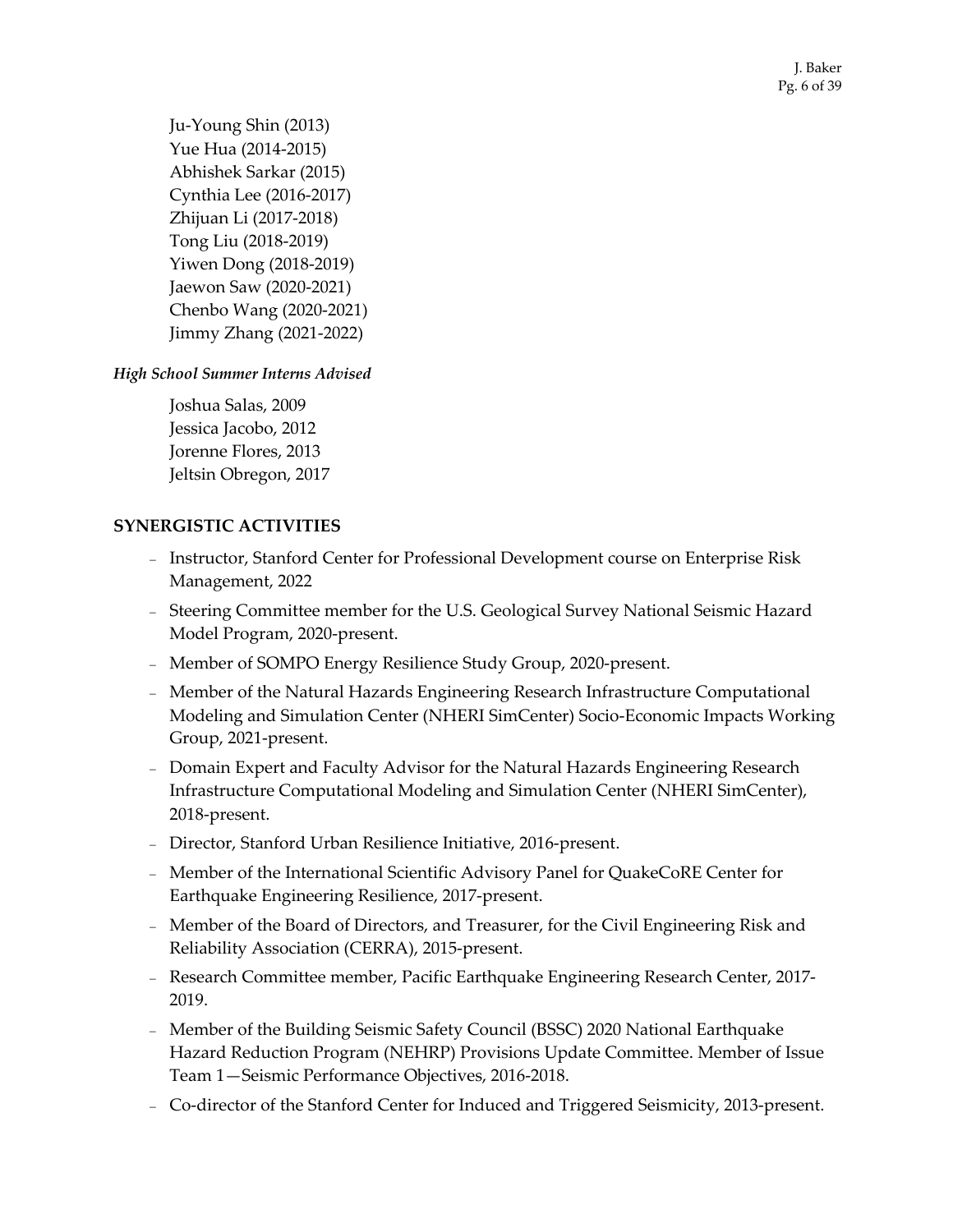- Member of SCEC Committee on Utilization of Ground Motion Simulations (UGMS), organized to develop long-period response spectral acceleration maps for Los Angeles region for inclusion in NEHRP and ASCE 7 Seismic Provisions and in Los Angeles City Building Code, 2013-present.
- Member of the Technical Committee on Life-Cycle Performance, Cost and Optimization, within the International Association for Structural Safety and Reliability, 2013-2016.
- Member of the Building Seismic Safety Council Issue Team 4, Evaluation of the Current Response History Analysis Procedures (ASCE 7 Chapter 16), 2011-2014.
- Member of the Southern California Earthquake Center's Planning Committee, as chair of the Earthquake Engineering Implementation Interface focus group, 2011-2018.
- Global Ground Motion Prediction Equations (GMPE) Program team member for the Global Earthquake Model (GEM) initiative—chair of task group for inclusion of nearfault effects, 2010-2012.
- Member of the ASCE Task Group on Risk Assessment of Structural Infrastructure Facilities and Risk-Based Decision Making (part of the Technical Council on Life-Cycle Performance, Safety, Reliability and Risk of Structural Systems), 2009-2015.
- Host of the JCSS Second Workshop on Structural Robustness, Stanford University, October 26-27, 2008.
- Member of the Executive Committee for the Extreme Ground Motions Project (a Department of Energy research program to identify limits on ground motions to constrain seismic risk at the Yucca Mountain Nuclear Waste Repository), 2008-2010.
- Host and Chair of the Special Workshop on Risk Acceptance and Risk Communication, Stanford University, March 26-27, 2007. www.ripid.ethz.ch.
- Validation team member for Applied Technology Council project ATC-58, "Next-Generation Performance-Based Seismic Design Guidelines for New and Existing Buildings."
- Technical Advisory Committee member for the Pacific Earthquake Engineering Research (PEER) center's Ground Motion Selection and Modification Program, 2006- 2012.
- Project team member, Design Ground Motion Library (DGML), 2006-2007.

# **PROFESSIONAL MEMBERSHIPS**

- American Society of Civil Engineers (ASCE)
	- o Ang Award Committee, 2021-present
- Consortium of Universities for Research in Earthquake Engineering (CUREE)
	- o Member of Board of Directors, 2011-2012.
	- o Member of Executive Committee, 2012
- Earthquake Engineering Research Institute (EERI)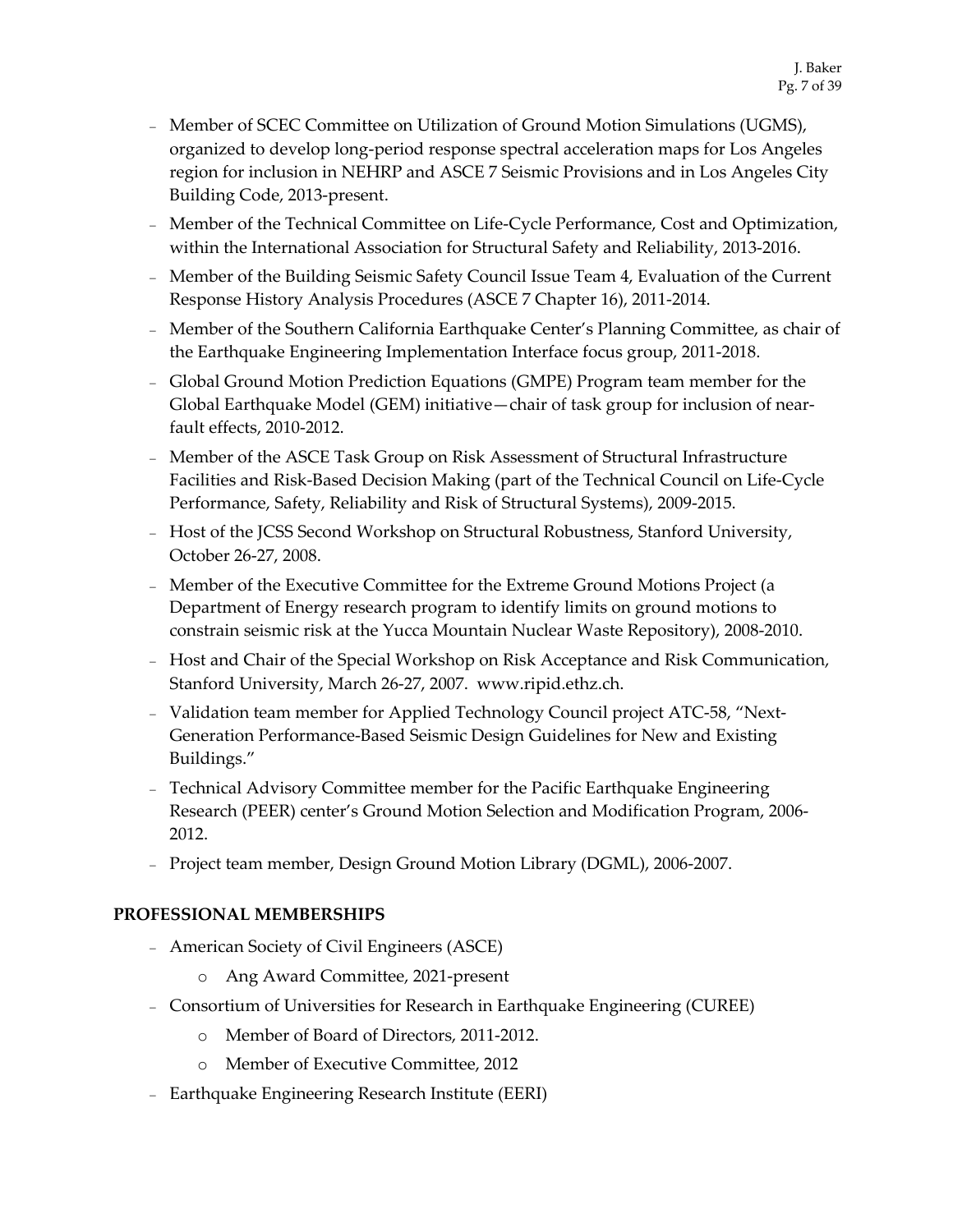- o Shah Family Innovation Prize Selection Committee, 2015-2021
- o Associate Editor, Earthquake Spectra, 2013-present
- o Editor, Earthquake Spectra, 2018-present
- Joint Committee on Structural Safety (JCSS)
- Civil Engineering Risk and Reliability Association
	- o Member of Board of Directors, 2015-present
	- o Treasurer, 2015-present
- Pacific Earthquake Engineering Research (PEER) Center
	- o Member of Research Committee, 2017-2019
- Seismological Society of America (SSA)
	- o Associate Editor, Bulletin of the Seismological Society of America, 2008-2013.
- Southern California Earthquake Center (SCEC)
	- o Member of Planning Committee, 2011-2019

# **ACADEMIC SERVICE**

- Editor, Earthquake Spectra, 2018-present
- Associate Editor for:
	- o Structural Safety, 2017-present
	- o Earthquake Engineering and Structural Dynamics, 2016-present
	- o Earthquake Spectra, 2013-2018
	- o Bulletin of the Seismological Society of America, 2008-2013.
	- o Earthquakes and Structures, 2010-2013.
- Volunteer advisor of first-generation college students, via ScholarMatch, 2022-present
- Research Committee Member, Pacific Earthquake Engineering Research Center, 2017- 2019
- Proposal reviewer for:
	- o Austrian Science Fund
	- o EERI/FEMA NEHRP Graduate Research Fellowship
	- o Isreali Ministry of Science, Technology and Space
	- o Louisiana Board of Regents' University Seed Funding Proposals
	- o Mitacs Accelerate program, Canada
	- o National Science Foundation
	- o New Zealand Earthquake Commission
	- o Pacific Earthquake Engineering Research (PEER) Center Transportation Systems Research Program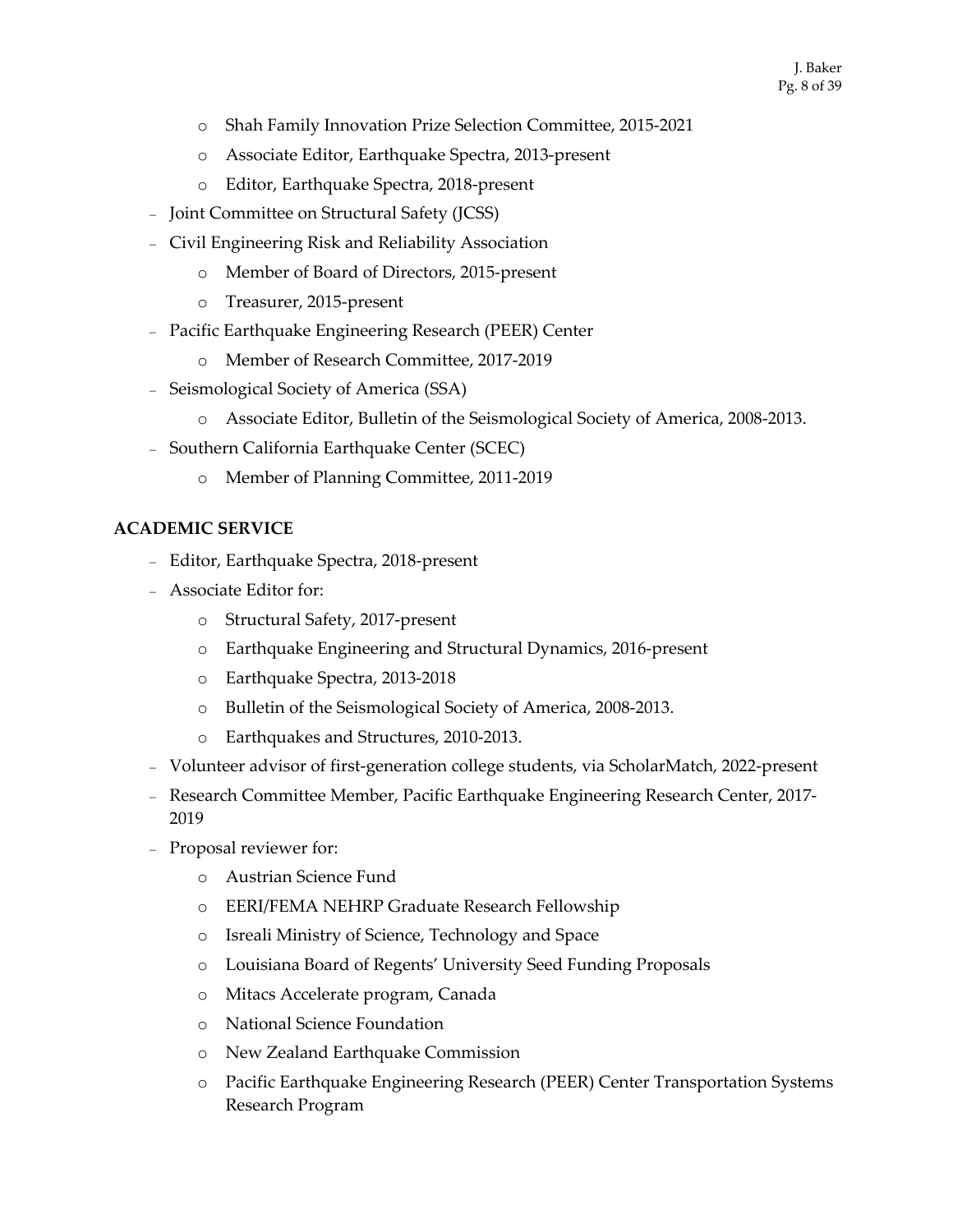- o Research Grant Council (RGC) of Hong Kong
- o Royal Society Newton International Fellowships
- o Southern California Earthquake Center
- Paper reviewer for
	- o Acta Geotechnica
	- o AGU Advances
	- o ASCE Journal of Structural Engineering
	- o ASCE Practice Periodical on Structural Design and Construction (recognized as 2019 Outstanding Reviewer)
	- o ASCE-ASME Journal of Risk and Uncertainty in Engineering Systems, Part A: Civil Engineering
	- o Bulletin of Earthquake Engineering
	- o Bulletin of the New Zealand Society for Earthquake Engineering
	- o Bulletin of the Seismological Society of America
	- o Canadian Geotechnical Journal
	- o Civil Engineering and Environmental Systems
	- o Computer-Aided Civil and Infrastructure Engineering
	- o Computers & Geosciences
	- o Earthquake Engineering and Structural Dynamics
	- o Earthquake Engineering and Engineering Vibration
	- o Earthquake Spectra
	- o Geophysical Journal International
	- o Geophysical Research Letters
	- o Georisk
	- o International Journal of Disaster Risk Reduction
	- o Journal of Bridge Engineering
	- o Journal of Geophysical Research Solid Earth
	- o Journal of Earthquake Engineering
	- o Journal of Engineering Mechanics
	- o Journal of Infrastructure Systems
	- o Journal of Performance of Constructed Facilities
	- o Journal of Seismology
	- o Journal of Southwest Jiaotong University
	- o Materials and Structures
	- o Natural Hazards Review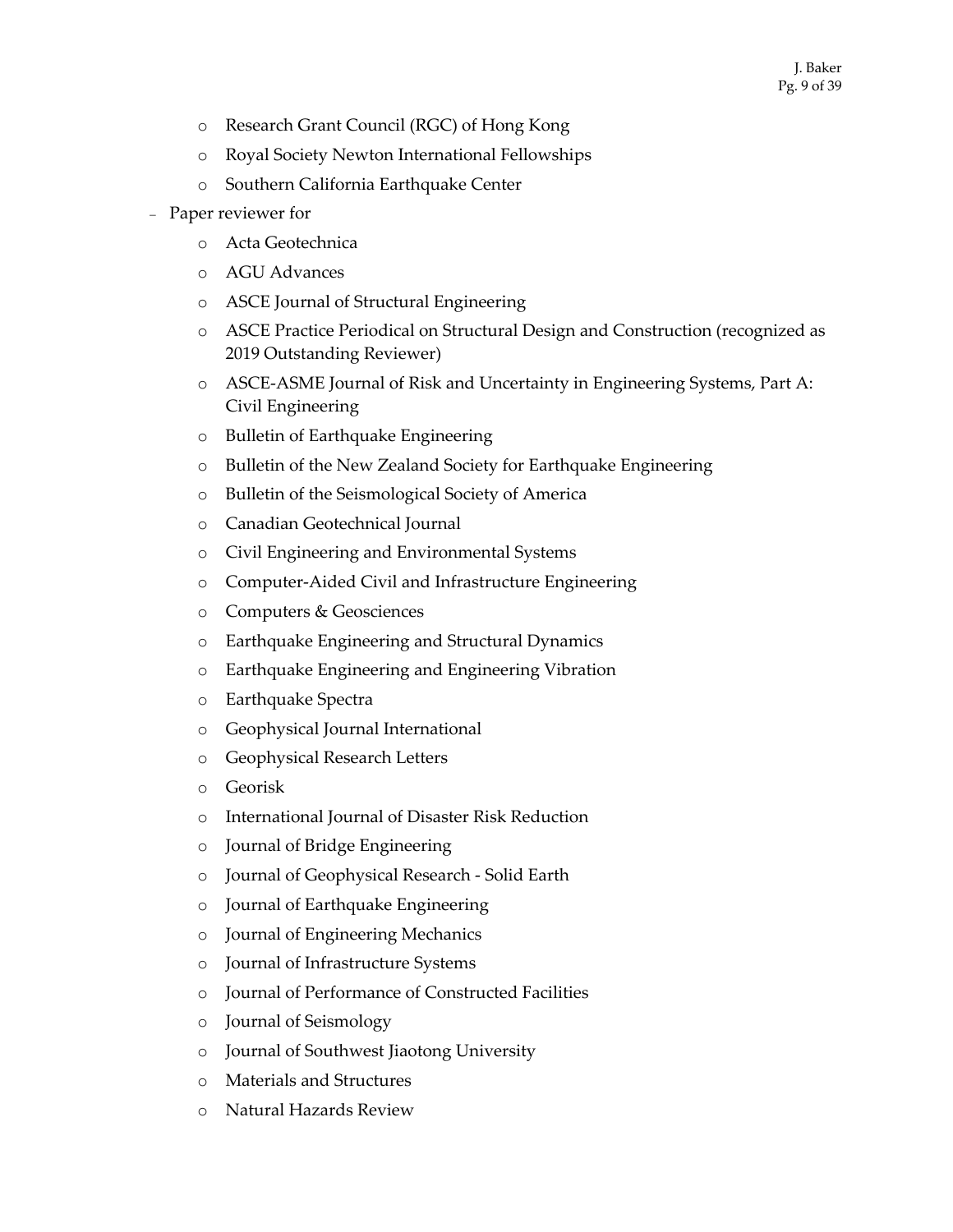- o Nature Communications
- o Nonlinear Dynamics
- o npj Urban Sustainability
- o Nuclear Engineering and Design
- o Probabilistic Engineering Mechanics
- o Risk Analysis
- o Seismological Research Letters
- o Soil Dynamics and Earthquake Engineering
- o Structural Engineering and Mechanics
- o Structural Engineering International
- o Structural Safety
- o Sustainable and Resilient Infrastructure
- o Terrestrial Atmospheric and Oceanic Sciences Journal
- Conference committee member for:
	- o 14th International Conference on Applications of Statistics and Probability in Civil Engineering (ICASP14), 2023
	- o ASCE Lifelines Conference (Lifelines2021) San Fernando Earthquake Conference – 50 years of Lifeline Engineering
	- o 13th International Conference on Structural Safety and Reliability (ICOSSAR2021), Shanghai
	- o 7th Asia-Pacific Symposium on Structural Reliability and Its Applications (APSSRA2020) Tokyo, 2020
	- o 13th International Conference on Applications of Statistics and Probability in Civil Engineering (ICASP13), Seoul, 2019
	- o 11th National Conference on Earthquake Engineering, Los Angeles, 2018
	- o 16th World Conference on Earthquake Engineering, Santiago, 2017
	- o 10th Pacific Conference on Earthquake Engineering, Sydney, 2015
	- o Engineering Mechanics Institute Conference, 2015
	- o 10<sup>th</sup> National Conference on Earthquake Engineering, Anchorage, 2014
	- o 4th IASPEI/IAEE International Symposium on the Effects of Surface Geology on Seismic Motion, Santa Barbara, 2011
	- o First World Congress on Advances in Structural Engineering and Mechanics (ASEM'11), Seoul, 2011
	- $\circ$  3<sup>rd</sup> International Symposium on Geotechnical Safety and Risk (ISGSR-2011), Munich, 2011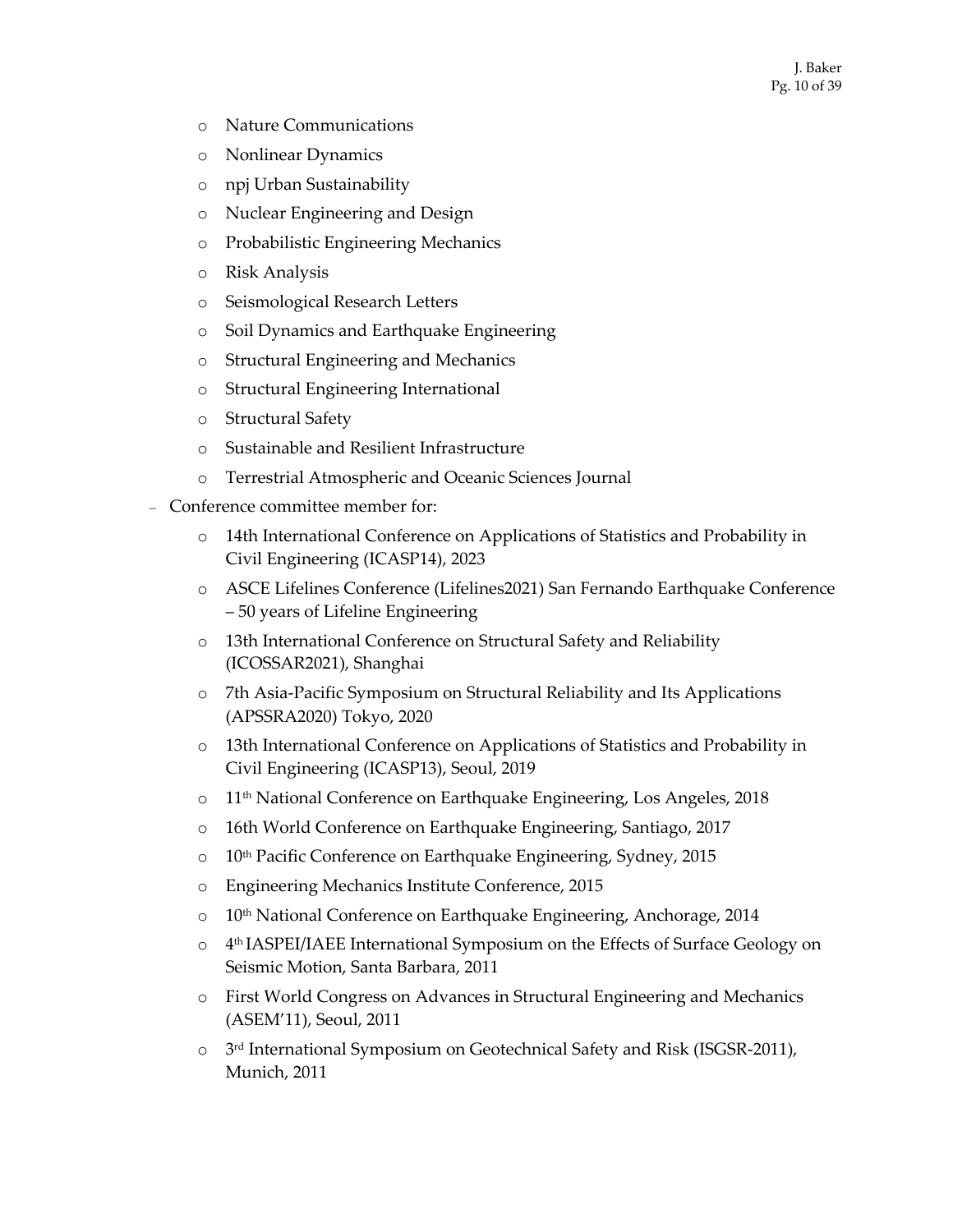- o 10th International Conference on Structural Safety and Reliability (ICOSSAR2009), Osaka, 2009
- o Special Workshop and Risk Acceptance and Risk Communication, Stanford, 2007

## **PLENARY AND KEYNOTE LECTURES**

- "Performance-based engineering for simulation of regional post-earthquake recovery and resilience," *International Conference on Materials, Mechanics and Structures 2022 (ICMMS 2022)*.
- "Engineering disaster-resilient systems in an uncertain future," *University of Michigan's Building the Future Distinguished Lecture Series*, April 2021.
- "Advances in simulating post-earthquake recovery for performance-based engineering and resilience," *Plenary lecture at the Pacific Earthquake Engineering Research Center Annual Meeting*, Berkeley, January 2020.
- "Advances in simulating post-earthquake recovery for performance-based engineering and resilience," *Keynote lecture at the Society for Earthquake and Civil Engineering Dynamics 2019 Conference*, London, September 2019.
- "Performance-based earthquake engineering for transportation networks," *Theme Session lecture at the 10th National Conference on Earthquake Engineering*, Los Angeles, June 2018.
- "Incorporating induced seismicity source models and ground motion predictions to forecast dynamic regional risk," *Keynote lecture at Geotechnical Earthquake Engineering and Soil Dynamics V*, Austin, June 2018.
- "Quantifying Seismic Risk to Transportation Networks: User Impacts and At-Risk Communities," *Plenary lecture at the 2018 PEER Annual Meeting*, Berkeley, January 2018.
- "Unlocking value in earthquake resilience," *Plenary lecture at the Strengthening our Cities SEAOSC Summit*, Los Angeles, November 2017.
- "Characterization of spatial correlations in ground motions—insights from physicsbased simulations," *Keynote lecture at the Southern California Earthquake Center Annual Meeting*. Palm Springs, California. August 2017.
- "Quantifying seismic risk to transportation networks: user impacts and at-risk communities," *New Zealand Society for Earthquake Engineering Traveling Lectureship*, talks given in Auckland, Wellington and Christchurch, New Zealand, 2015-2016.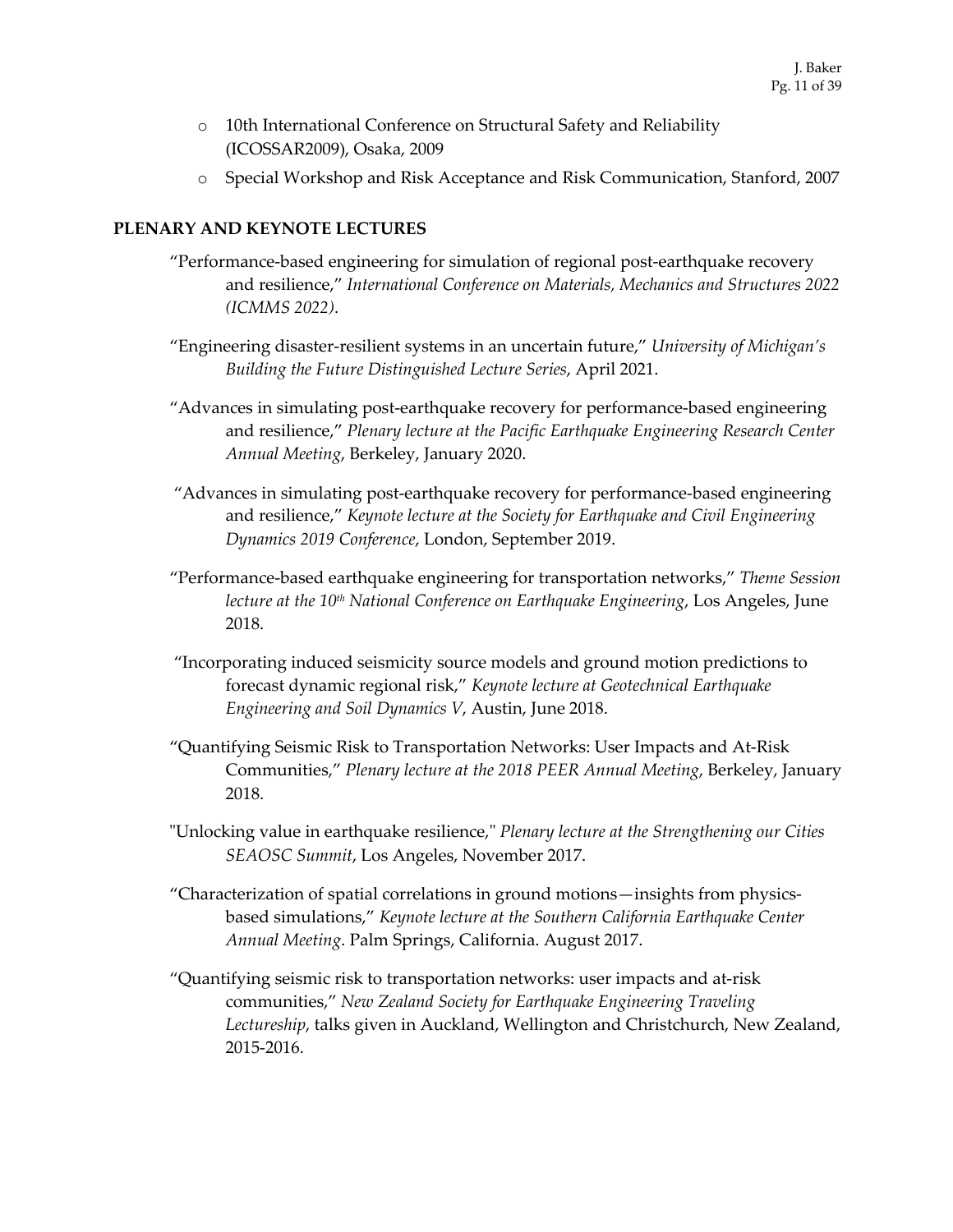- "Ground motion selection for performance-based engineering, and the Conditional Mean Spectrum as a selection tool," *Plenary lecture at 10th Pacific Conference on Earthquake Engineering*, Sydney, Australia, October 2015.
- "Quantifying seismic risk to transportation networks: user impacts and at-risk communities," IBK Kolloquium lecture at the Swiss Federal Institute of Technology, Zurich. March 2015.
- "Recent progress in seismic hazard analysis and ground motion selection," *Plenary lecture at 2011 Pacific Earthquake Engineering Research Center*, Berkeley, California, October 2011.
- "Effects of earthquake source geometry and site conditions on spatial correlation of earthquake ground motion hazard." *Keynote lecture at 4th IASPEI/IAEE International Symposium on Effects of Surface Geology on Seismic Motion*, Santa Barbara, California, August 2011.
- "An overview of the Conditional Mean Spectrum," *Keynote lecture at the 2010 COSMOS Technical Session*. San Francisco, California. October 2010.
- "Active Region Time History Selection/Generation Approaches." *Keynote lecture at the Association of Environmental & Engineering Geologists Shlemon Specialty Conference.* Memphis, Tennessee. June 2009.
- "Engineering use of ground motions: Challenges and opportunities." *Keynote lecture at the Southern California Earthquake Center Annual Meeting*. Palm Springs, California. August 2008.

# **OTHER INVITED LECTURES AND SEMINARS**

- "Physics-based ground motion simulations as a tool for earthquake engineering," University of Nevada, Reno. April 2022.
- "A model for predicting response spectra while considering near-fault pulse-like motions," U.S. Geological Survey National Seismic Hazard Mapping Project workshop on Seismic Directivity. October 2021 (Virtual).
- "Simulation of Post-Earthquake Recovery to Design Enhanced Resilience," Texas A&M University Department of Civil and Environmental Engineering, October 2021 (Virtual).
- "Transitioning from Graduate Studies to Securing Faculty Positions" Canadian Society of Civil Engineers Annual Meeting student committee session. May 2021 (Virtual).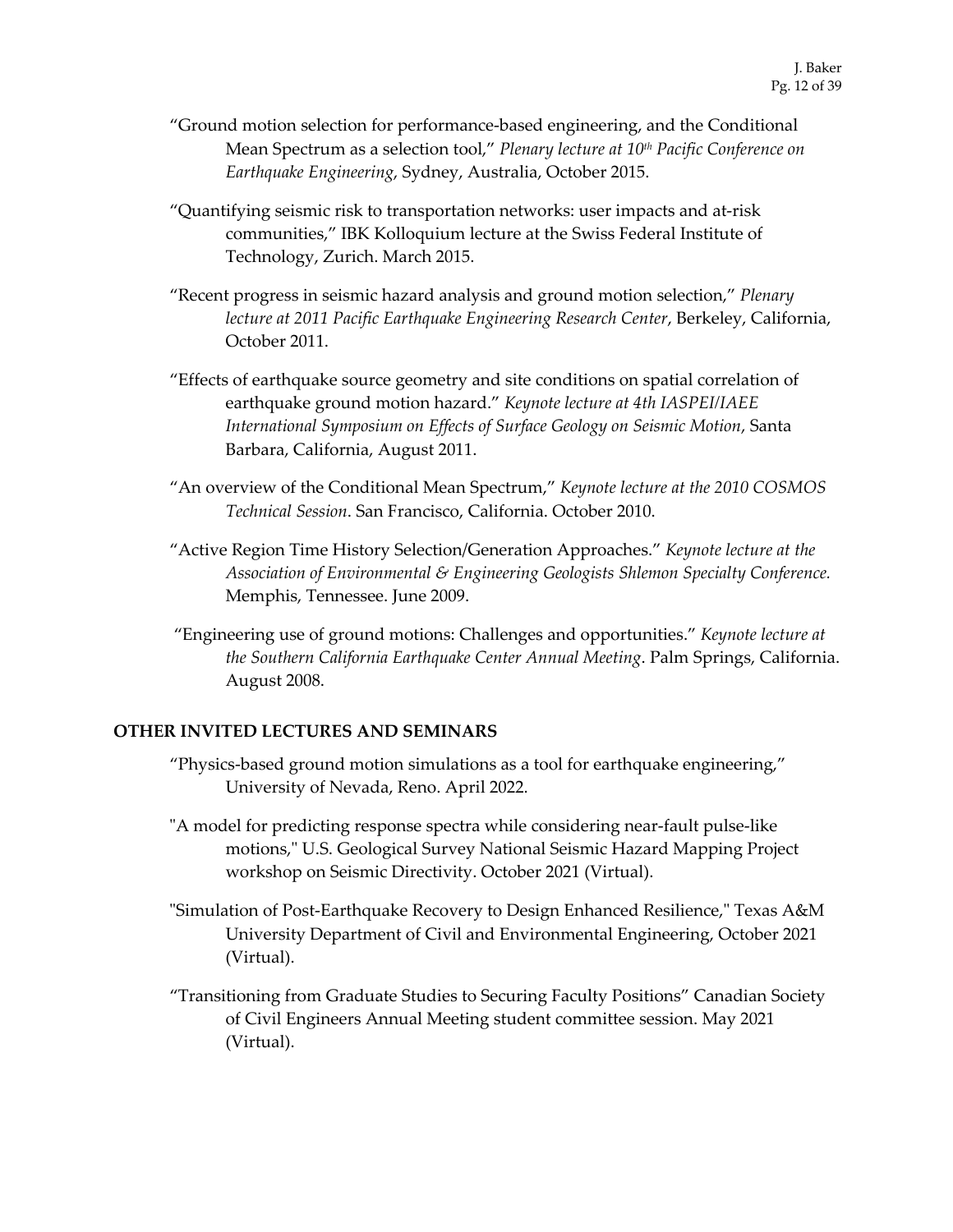- "Simulation of post-earthquake recovery for performance-based engineering and resilience" University of Southern California Department of Civil and Environmental Engineering, March 2021. (Virtual)
- "Getting Published, with a focus on Earthquake Spectra" 2021 Earthquake Engineering Research Institute Annual Meeting, March 2021 (Virtual).
- "Guidance on utilization of simulations in engineering practice, and an example ground motion set" Consortium of Organizations for Strong Motion Observation Systems (COSMOS) Technical Session, January 2021 (Virtual).
- "U.S. Practice of performance-based engineering and treatment of epistemic uncertainty" Offshore Structures Reliability Conference. Delft University, the Netherlands, November 2020. (Virtual)
- "Advances in simulation of post-earthquake recovery for performance-based engineering and resilience" Pennsylvania State University Department of Civil and Environmental Engineering, November 2020. (Virtual)
- "Advice for productive academic writing" Oregon State University Department of Civil and Construction Engineering, March 2020. (Virtual)
- "Selection of simulated CyberShake time series for engineering building code analyses" *National Earthquake Conference*, San Diego, March 2020.
- "Advances in simulation of post-earthquake recovery for performance-based engineering and resilience" *UCLA EERI-SEAOSC Distinguished Speaker Series*, University of California, Los Angeles, February 2020.
- "Consideration of network effects in identifying critical components of transportation infrastructure," *US Geological Survey's Geologic Hazards Science Seminar Series,* Golden, CO, September 2019.
- "Quantifying Seismic Risk to Transportation Networks: User Impacts and At-Risk Communities," *Johns Hopkins University*, Baltimore, April 2019.
- "Use of ground motion simulations in engineering practice," *US Geological Survey Earthquake Science Seminar*, Menlo Park, CA, February 2019.
- "Incorporating Induced Seismicity Source Models and Ground Motion Predictions to Forecast Dynamic Regional Risk," *University of California, Davis Geotechnical Graduate Student Society Seminar*, Davis, CA, January 2019.
- "Quantifying Seismic Risk to Transportation Networks: User Impacts and At-Risk Communities," *ASCE Los Angeles and Orange County Geo-Institute*, Los Angeles, December 2018.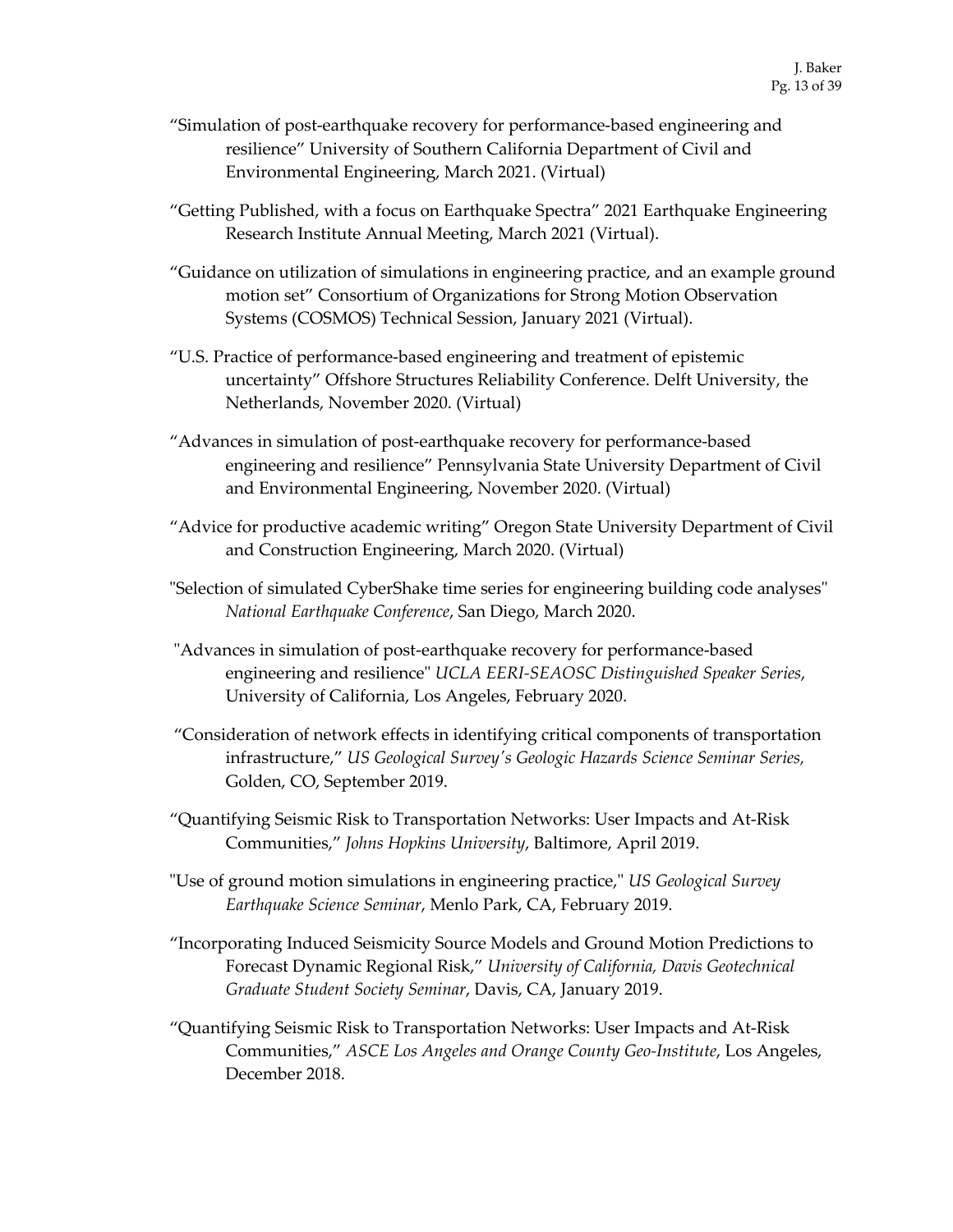- "Ground motion selection for performance-based engineering, and the Conditional Mean Spectrum as a selection tool," *AECOM International Seismic Hazards Workshop*, Los Angeles, December 2018.
- "Quantifying Seismic Risk to Transportation Networks: User Impacts and At-Risk Communities," *University of Illinois, Urbana-Champaign*, Champaign, December 2017.
- "Quantifying Seismic Risk to Transportation Networks: User Impacts and At-Risk Communities," *Case Western Reserve University*, Cleveland, November 2017.
- "Ground motion selection for performance-based engineering," *University of California San Diego*, San Diego, June 2015.
- "Introduction to Probabilistic Seismic Hazard Analysis," *Short course for Stanford Center for Induced and Triggered Seismicity Affiliates*, Stanford, May 2015.
- "Ground Motion Simulations: Validation and Application for Civil Engineering Problems," *SMIP14 Seminar on Utilization of Strong Motion Data*, Berkeley, October 2014.
- "Ground motion selection for performance-based engineering," *University of California Los Angeles*, Los Angeles, May 2014.
- "Ground motion selection for performance-based engineering, and the Conditional Mean Spectrum as a selection tool," *Structural Engineers Association of Northern California' Continuing Education and Sustainable Design Committees seminar*, San Francisco, May 2014.
- "Characterization of ground motions for assessing seismic risk to infrastructure," *California Institute of Technology*, Pasadena, April 2013.
- "Building code use of ground motions, and the role of simulations," Invited Presentation at the Seismological Society of America Annual Meeting, Salt Lake City, Utah. April 2013.
- "Introduction to the conditional mean spectrum," *Structural Engineers Association of Northern California Seismology Ground Motions Subcommittee,* San Francisco, June, 2012.
- "Characterization of ground motions for seismic evaluation," *Centre for Energy Advancement through Technological Innovation (CEATI) Seismic Hazard and Risk Workshop for Hydropower Projects*, San Francisco, May, 2012.
- "Ground motion selection for structural analysis: current practice and future directions," *University at Buffalo Earthquake Engineering Research Seminar,* Buffalo, December, 2011.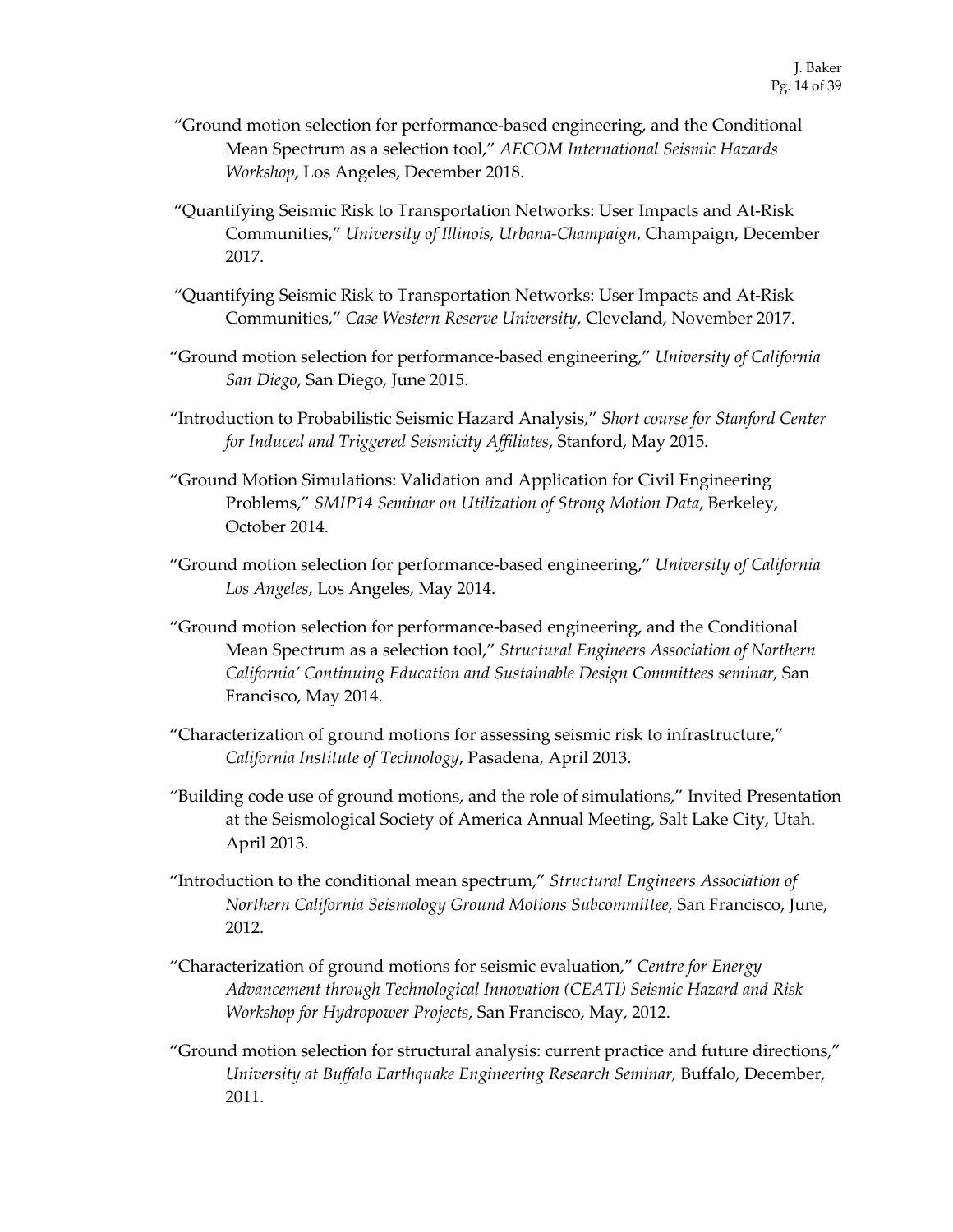- "Ground motion selection for structural analysis: current practice and future directions," *Structural Engineers Association of Northern California Seismology Committee,* San Francisco, May, 2011.
- "Using precarious rocks to compute points in hazard space and update seismic hazard analysis logic tree weights," *Workshop on the Applications of Precarious Rocks and Related Fragile Geological Features to US National Hazard Maps*, Reno, October, 2010.
- "Innovations in seismic hazard and ground motion selection for risk analysis calculations," *CUREE-Kajima Phase IIV final project meeting*, Tokyo, October 2010.
- "Ground motions for the PEER Transportation Systems Research Program," *PEER Annual Meeting*, San Francisco, October 2010
- "Ground Plotting unexceeded ground motions: improved methodology and consideration of time dependent fragilities." *Southern California Earthquake Center workshop on Extreme Ground Motions,* September, 2010.
- "Ground motion selection for structural analysis: current practice and future directions," *University of Washington Civil and Environmental Engineering Department Seminar,*  Seattle, August, 2010.
- "Spatial correlation of strong ground motion intensities: Measurement and implications for engineering applications." *Northwestern University, Civil and Environmental Engineering Department Seminar Series,* May, 2010.
- "Signal processing and probabilistic seismic hazard analysis tools for characterizing near-fault directivity." *University of California, Berkeley, Reliability Seminar*. April, 2010.
- "Refinements to the Conditional Mean Spectrum concept, to link seismic hazard and dynamic structural analysis." *U.S. Geological Survey Seminar.* Golden, Colorado. February 2010.
- "Spatial correlation of strong ground motion intensities: Measurement and implications for engineering applications." *U.S. Geological Survey Seminar.* Golden, Colorado. February 2010.
- "Spatial correlation of strong ground motion intensities: Measurement and implications for engineering applications." *University of Colorado, Boulder, Civil Environmental and Architectural Engineering Department Seminar,* February, 2010.
- "Spatial correlation of strong ground motion intensities: Measurement and implications for engineering applications." *Georgia Institute of Technology, Civil and Environmental Engineering Department Seminar Series,* November, 2009.
- "Spatial correlation of strong ground motion intensities: Measurement and implications for engineering applications." *University of Southern California, Civil and*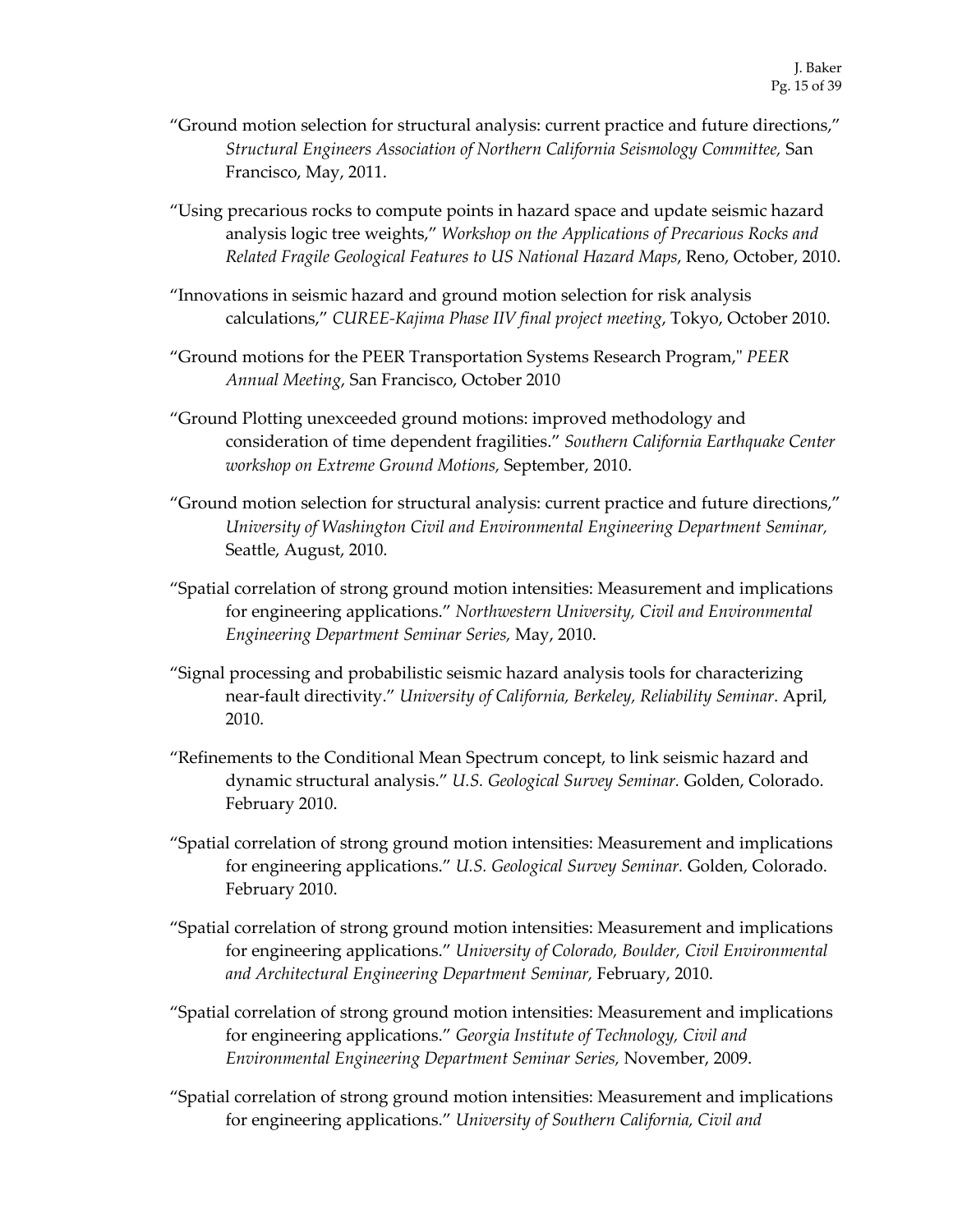*Environmental Engineering Department Seminar.* Los Angeles, California. October, 2009.

- "Characterizing seismic hazard to distributed systems using efficient simulation techniques." *Pacific Earthquake Engineering Research Center Transportation Networks Workshop.* Berkeley, California. March 2009.
- "Efficient techniques for seismic risk assessment of lifelines, considering spatial correlation of strong ground motion intensities." *U.S. Geological Survey Earthquake Seminar Series.* Menlo Park, California. February 2009.
- "Ground motions and intensity measures as a link between seismology and engineering." *Stanford University, Department of Geophysics*. June, 2007.
- "Ground motions and intensity measures for performance-based earthquake engineering" *University of California, Berkeley, Structural Engineering Mechanics and Materials Seminar*. April, 2008.
- "Risk-based assessment of robustness: what can it do and what can't it do?" *Invited lecture at the European Union Robustness of Structures, 1st Workshop (COST Action TU601)*. ETH Zurich, Switzerland. February, 2008.
- "Ground motions and intensity measures as a link between seismology and engineering." *California Institute of Technology*. October, 2007.
- "Breaking the Uniform Hazard Spectrum into component events: The effect of epsilon on response spectra and structural response." *2006 COSMOS Technical Workshop*. Berkeley, California. November 2006.
- "Record selection and scaling using the conditional mean spectrum." *First workshop on ground motion selection and modification (GMSM) for nonlinear analysis*. Berkeley, California. October 2006.
- "An overview of Probabilistic Seismic Hazard Analysis." *Swiss Federal Institute of Technology, Zurich*. March, 2006.
- "Improved ground motion intensity measures for prediction of structural response." *Swiss Federal Institute of Technology, Zurich*. November, 2005.
- "An improved vector-valued intensity measure for prediction of seismic response." *University of Illinois at Urbana-Champaign*. March, 2005.
- "An improved vector-valued intensity measure for prediction of seismic response." *University of Minnesota.* March, 2005
- "An improved vector-valued intensity measure for prediction of seismic response." *University of Michigan.* November, 2004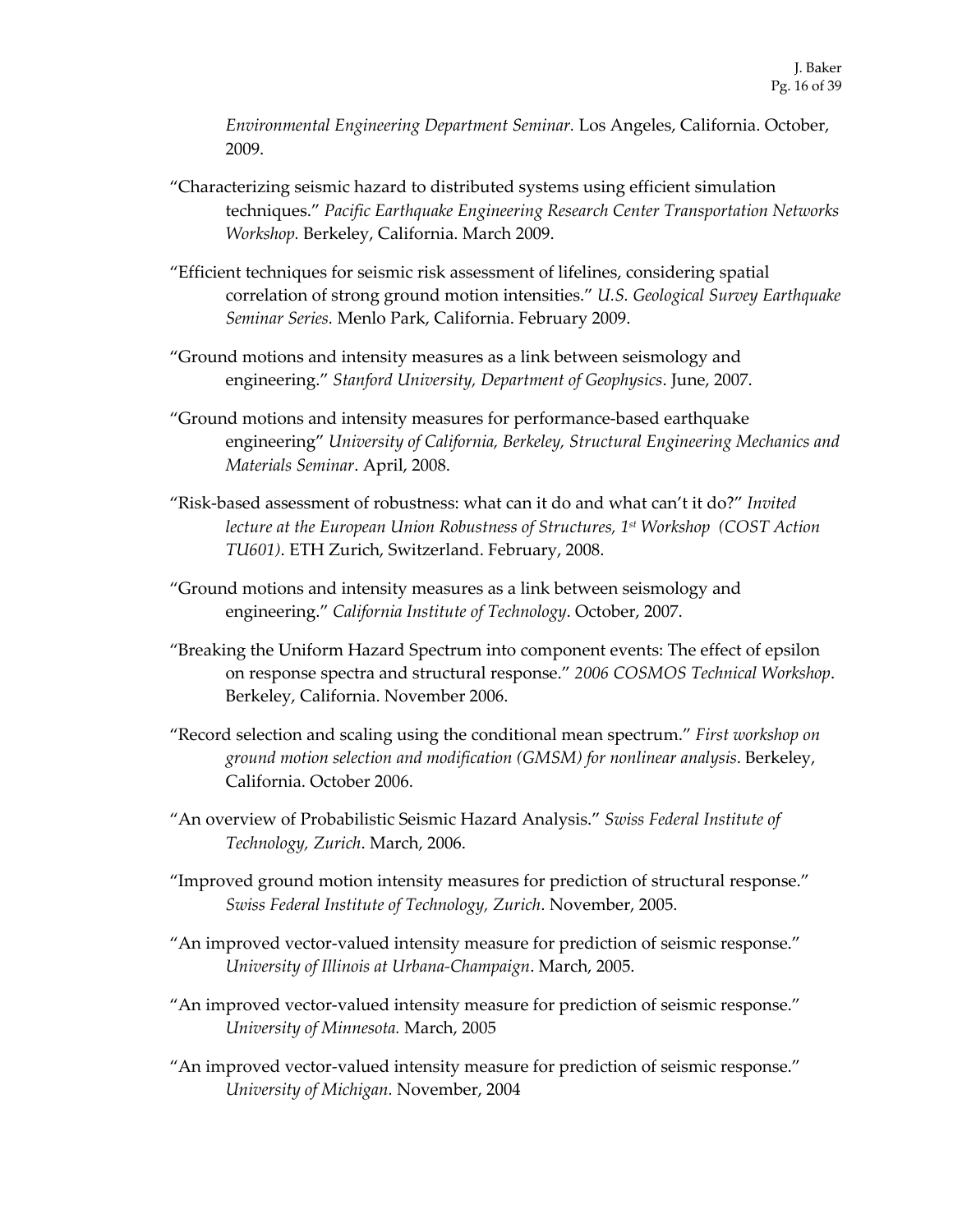"Intensity measures and structural response." *Natural Hazards Mitigation in Japan Research Symposium, Tokyo Institute of Technology*. June, 2004.

## **PUBLICATIONS (STUDENT NAMES IN BOLD, POSTDOC NAMES IN ITALICS)**

#### *Archival Journal Publications*

- 1. **Bassman, T. J.**, Zhong, K., and Baker, J. W. (2022). "Evaluation of conditional mean spectra code criteria for ground motion selection." *ASCE Journal of Structural Engineering*, (in press).
- 2. **Hulsey, A.**, Baker, J. W., and Deierlein, G. G. (2022). "High-Resolution Post-Earthquake Recovery Simulation: Impact of Safety Cordons." *Earthquake Spectra*, (in press).
- 3. **Silva Lopez, R.**, Baker, J. W., and Poulos, A. (2022). "Deep learning-based retrofitting and seismic risk assessment of road networks." *ASCE Journal of Computing in Civil Engineering*, 36(2), 04021038.
- 4. **Teng, G.**, Baker, J. W., and Wald, D. J. (2022). "Evaluation of intensity prediction equations (IPEs) for small-magnitude earthquakes." *Bulletin of the Seismological Society of America*, 112(1), 316–330.
- 5. Poulos, A., Miranda, E., and Baker, J. W. (2022). "Evaluation of Earthquake Response Spectra Directionality Using Stochastic Simulations." *Bulletin of the Seismological Society of America*, 112(1), 307–315.
- 6. *Kwong, N. S.*, Jaiswal, K. S., Baker, J. W., Luco, N., Ludwig, K. A., and Stephens, V. (2022). "Earthquake Risk of Gas Pipelines in the Conterminous United States and its Sources of Uncertainty." *ASCE-ASME Journal of Risk and Uncertainty in Engineering Systems, Part A: Civil Engineering*, 8(1), 04021081.
- 7. Argyroudis, S. A., Mitoulis, S. A., Chatzi, E., Baker, J. W., Brilakis, I., Gkoumas, K., Vousdoukas, M., Hynes, W., Carluccio, S., Keou, O., Frangopol, D. M., and Linkov, I. (2021). "Digital technologies can enhance global climate resilience of critical infrastructure." *Climate Risk Management*, 100387.
- 8. **Teng, G.**, and Baker, J. W. (2021). "Post shut-in hazard for hydraulic-fracturing-induced earthquakes: Analysis using data from the Guy-Greenbrier earthquake sequence." *Journal of Seismology*, (in press).
- 9. **Bhattacharjee, G.,** and Baker, J. W. (2021). "Using global variance-based sensitivity analysis to prioritise bridge retrofits in a regional road network subject to seismic hazard." *Structure and Infrastructure Engineering*, (in press).
- 10. **Chen, Y.**, Bradley, B. A., and Baker, J. W. (2021). "Nonstationary spatial correlation in New Zealand strong ground-motion data." Earthquake Engineering & Structural Dynamics, 50(13), 3421–3440.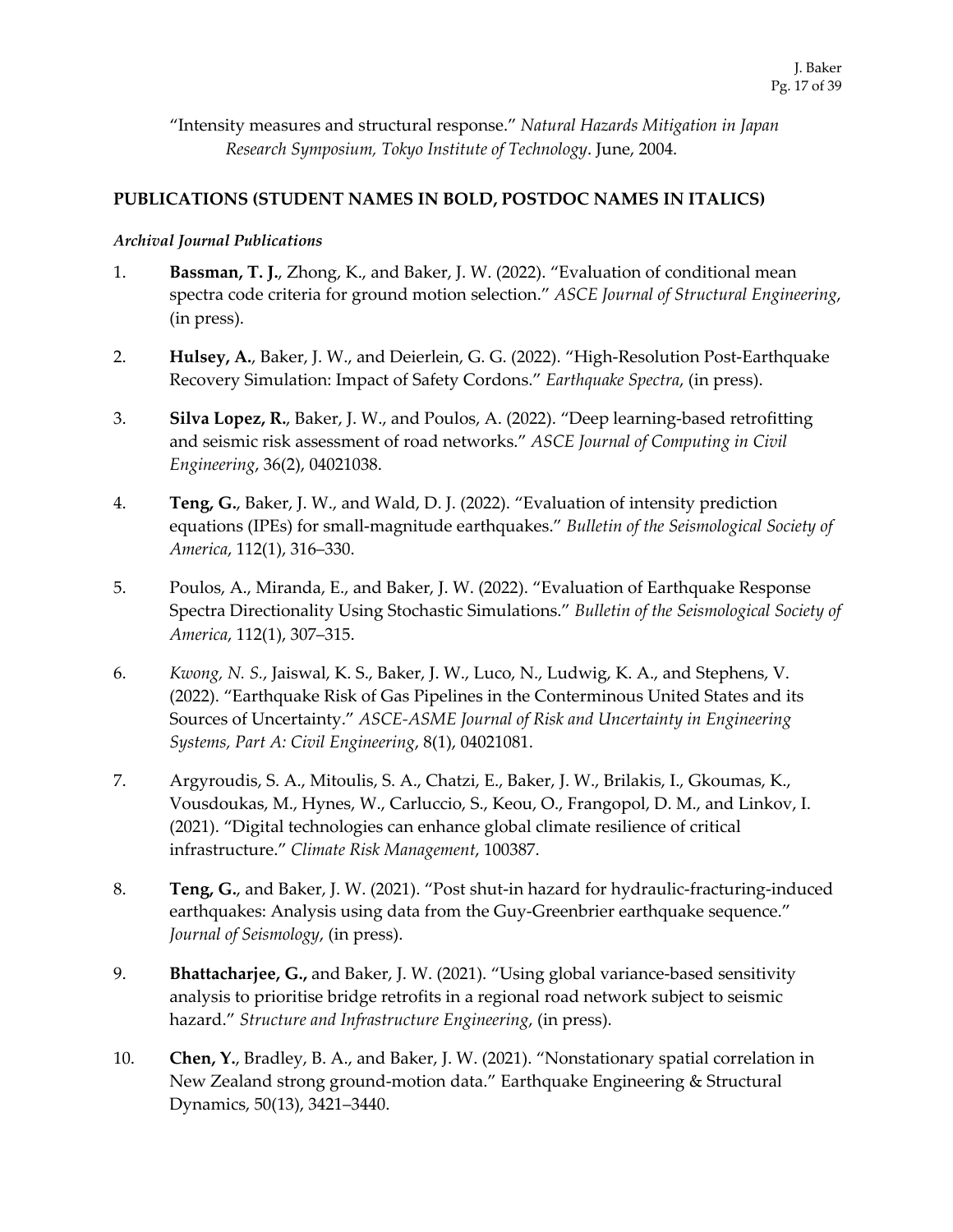- 11. *Costa, R.*, and Baker, J. W. (2021). "SMOTE-LASSO Model of business recovery over time - case study of the 2011 Tohoku earthquake." *Natural Hazards Review*, 22(4), 04021038.
- 12. Baker, J. W., Goulet, C., Luco, N., Rezaeian, S., and **Teng, G.** (2020). "A Subset of CyberShake Ground Motion Time Series for Response History Analysis." *Earthquake Spectra*, 37(2) 1162–1176.
- 13. **Chen, Y.**, and Baker, J. W. (2021). "Community Detection in Spatial Correlation Graphs: Application to Non-stationary Ground Motion Modeling." *Computers and Geosciences*, 154, 104779.
- 14. **Cremen, G.**, and Baker, J. W. (2021). "Variance-based Sensitivity Analyses and Uncertainty Quantification for FEMA P-58 Consequence Predictions." *Earthquake Engineering & Structural Dynamics*, 50(3), 811–830.
- 15. **Loos, S.**, Lallemant, D., Baker, J. W., McCaughery, J., Yun, S.-H., Budhathoki, N., Khan, F., and Singh, R. (2020). "G-DIF: A geospatial data integration framework to rapidly estimate post-earthquake damage." *Earthquake Spectra*, 36(4), 1695–1718.
- 16. Baker, J. W., and **Chen, Y.** (2020). "Ground motion spatial correlation fitting methods and estimation uncertainty." *Earthquake Engineering & Structural Dynamics*, 49(15), 1662– 1681.
- 17. **Teng, G.**, and Baker, J. W. (2020). "Short-term probabilistic hazard assessment in regions of induced seismicity." *Bulletin of the Seismological Society of America*, 110(5), 2441-2453.
- 18. Schultz, R., Beroza, G. C., Ellsworth, W. L., and Baker, J. W. (2020). "Risk-informed recommendations for managing hydraulic fracturing induced seismicity via traffic light protocols." *Bulletin of the Seismological Society of America*, 110(5), 2411-2422.
- 19. **Wu, J.**, and Baker, J. W. (2020). "Statistical Learning Techniques for the Estimation of Lifeline Network Performance and Retrofit Selection." *Reliability Engineering & System Safety*, 200, 106921.
- 20. *Zsarnóczay, Á.*, and Baker, J. W. (2020). "Using model error in response history analysis to evaluate component calibration methods." *Earthquake Engineering & Structural Dynamics*, 49(2), 175–193.
- 21. **Markhvida, M.**, Walsh, B., Hallegatte, S., and Baker, J. W. (2020). "Quantification of disaster impacts through household well-being losses." *Nature Sustainability*, https://doi.org/10.1038/s41893-020-0508-7.
- 22. **Cremen, G.**, Seville, E., and Baker, J. W. (2019). "Modeling Post-Earthquake Business Recovery Time: An Analytical Framework." *International Journal of Disaster Risk Reduction*, 40, 101328.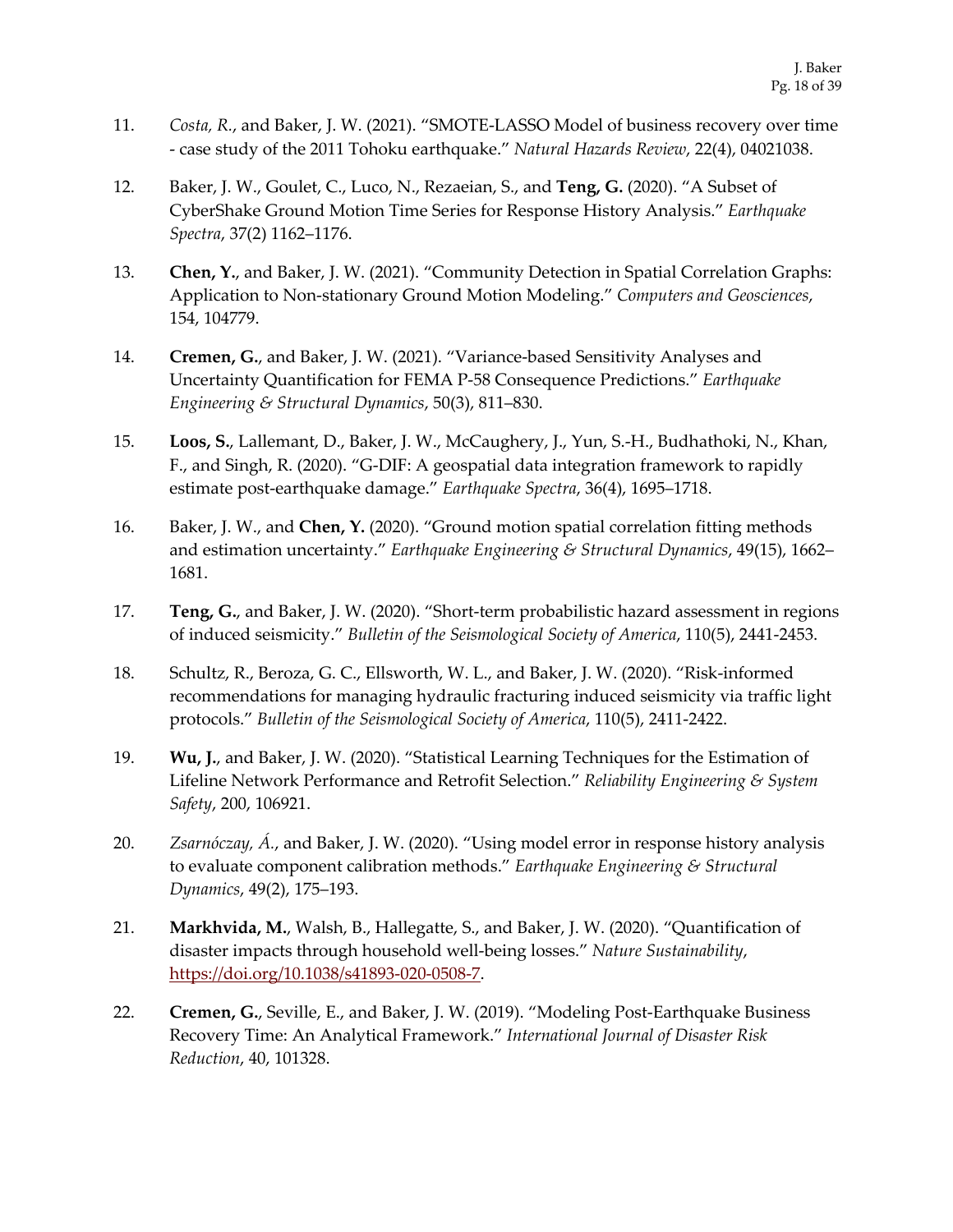- 23. **Chen, Y.**, and Baker, J. W. (2019). "Spatial correlations in CyberShake physics-based ground motion simulations." *Bulletin of the Seismological Society of America*, 109(6), 2447- 2458.
- 24. **Teng, G.**, and Baker, J. W. (2019). "Seismicity Declustering and Hazard for Oklahoma and Kansas." *Bulletin of the Seismological Society of America*, 109(6), 2356–2366.
- 25. **Teng, G.**, and Baker, J. W. (2019). "Evaluation of CyberShake time series for engineering practice." *Earthquake Spectra*, 35(3), 1311–1328.
- 26. Silva, V., Akkar, S., Baker, J.W., Bazzurro, P., Castro, J. M., Crowley, H., Dolsek, M., Galasso, C., Lagomarsino, S., Monteiro, R., Perrone, D., Pitilakis, K., and Vamvatsikos, D. (2019). "Current Challenges and Future Trends in Analytical Fragility and Vulnerability Modelling." *Earthquake Spectra*, 35(4), 1927-1952.
- 27. **Cremen, G.**, and Baker, J. W. (2019). "Improving FEMA P-58 Non-Structural Component Fragility Functions and Loss Predictions." *Bulletin of Earthquake Engineering*, 17(4), 1941– 1960.
- 28. **Gupta, A.**, and Baker, J. W. (2019). "A framework for time-varying induced seismicity risk assessment, with application in Oklahoma." *Bulletin of Earthquake Engineering*, 17(8), 4475–4493.
- 29. **Cremen, G.**, and Baker, J. W. (2019). "A Methodology for Benchmarking Loss Predictions of the FEMA P-58 Seismic Performance Assessment Procedure." *Earthquake Spectra*, 35(1), 193–210.
- 30. Tarbali, K., Bradley, B. A., and Baker, J. W. (2019). "Ground Motion Selection in the Near-Fault Region Considering Directivity-Induced Pulse Effects." *Earthquake Spectra*, 35(2), 759–786.
- 31. *Gomez, C.*, and Baker, J. W. (2019). "An optimization-based decision support framework for coupled pre- and post-earthquake infrastructure risk management." *Structural Safety*, 77, 1–9.
- 32. **Cremen, G.**, and Baker, J. W. (2018). "Quantifying the Benefits of Building Instruments to FEMA P-58 Rapid Post-Earthquake Damage and Loss Predictions." *Engineering Structures*, 176, 243–253.
- 33. **Markhvida, M.**, and Baker, J. W. (2018). "Unification of seismic performance estimation and real estate investment analysis to model post-earthquake building repair decisions1." *Earthquake Spectra*, 34(4), 1787–1808.

<sup>&</sup>lt;sup>1</sup> Recipient of the 2018 Earthquake Spectra Graduate Student Paper Award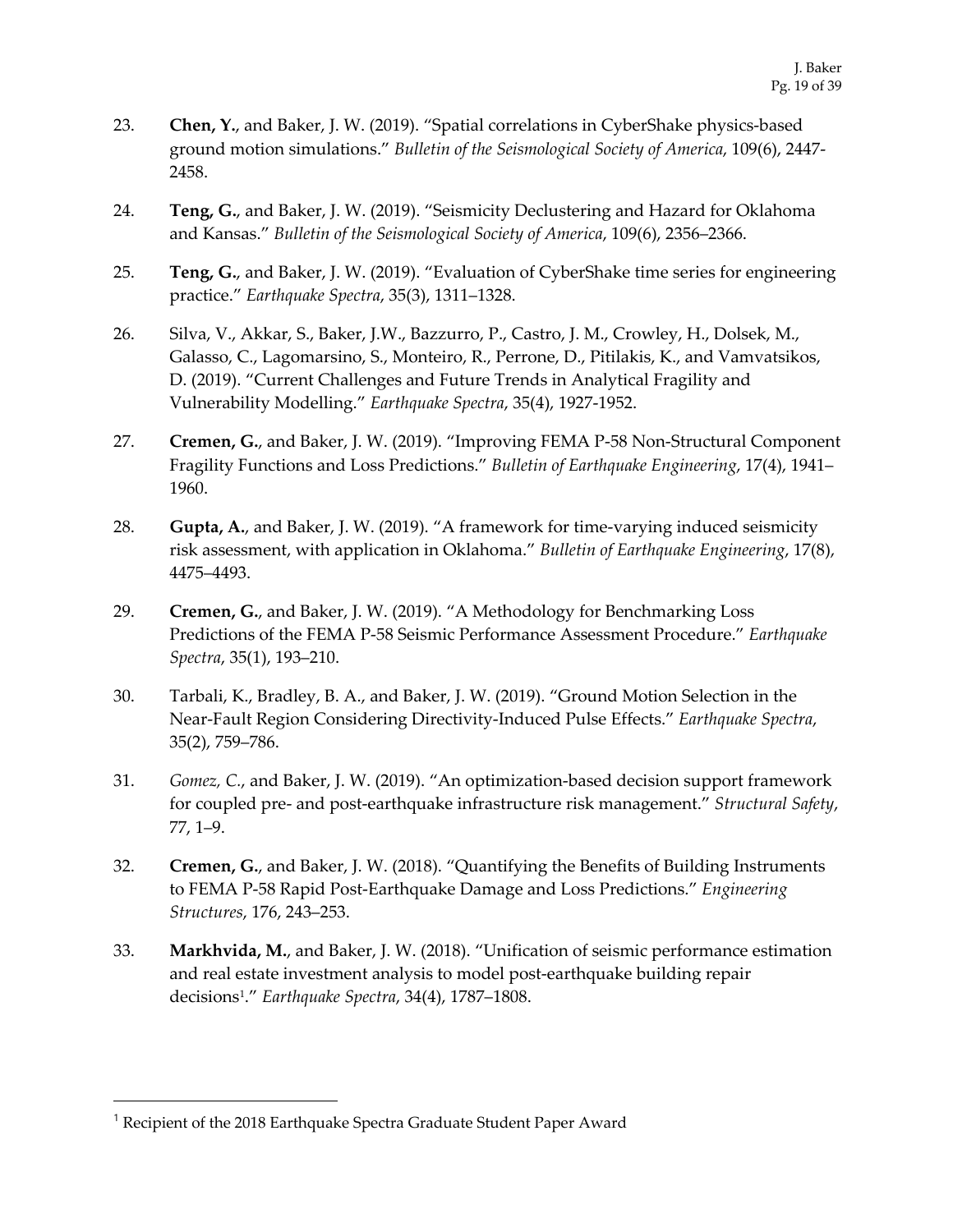- 34. Tarbali, K., Bradley, B. A., and Baker, J. W. (2018). "Consideration and Propagation of Ground Motion Selection Epistemic Uncertainties to Seismic Performance Metrics." *Earthquake Spectra*, 34(2), 587–610.
- 35. Baker, J. W., and **Lee, C.** (2018). "An Improved Algorithm for Selecting Ground Motions to Match a Conditional Spectrum." *Journal of Earthquake Engineering*, 22(4), 708–723.
- 36. Worden, C. B., Thompson, E. M., Baker, J. W., Bradley, B. A., Luco, N., and Wald, D. J. (2018). "Spatial and Spectral Interpolation of Ground-Motion Intensity Measure Observations." *Bulletin of the Seismological Society of America*, 108(2), 866–875.
- 37. **Markhvida, M.**, Ceferino, L., and Baker, J. W. (2018). "Modeling spatially correlated spectral accelerations at multiple periods using principal component analysis and geostatistics." *Earthquake Engineering & Structural Dynamics*, 47(5), 1107–1123.
- 38. Bradley, B. A., Pettinga, D., Baker, J. W., and Fraser, J. (2017). "Guidance on the utilization of earthquake-induced ground motion simulations in engineering practice." *Earthquake Spectra*, 33(3), 809–835.
- 39. Baker, J. W., and Bradley, B. A. (2017). "Intensity Measure Correlations Observed in the NGA-West2 Database, and Dependence of Correlations on Rupture and Site Parameters." *Earthquake Spectra*, 33(1), 145–156.
- 40. **Gokkaya, B. U.**, Baker, J. W., and Deierlein, G. G. (2017). "Estimation and Impacts of Model Parameter Correlation for Seismic Performance Assessment of Reinforced Concrete Structures." *Structural Safety*, 69, 68–78.
- 41. **Gupta, A.**, Baker, J. W., and Ellsworth, W. L. (2017). "Assessing ground motion amplitudes and attenuation for small to moderate induced and tectonic earthquakes in the Central and Eastern United States." *Seismological Research Letters*, 88(5), 1379-1389.
- 42. Haselton, C. B., Baker, J. W., Stewart, J. P., Whittaker, A. S., Luco, N., Fry, A., Hamburger, R. O., Zimmerman, R. B., Hooper, J. D., Charney, F. A., and Pekelnicky, R. G. (2017). "Response History Analysis for the Design of New Buildings in the NEHRP Provisions and ASCE/SEI 7 Standard: Part I - Overview and Specification of Ground Motions." *Earthquake Spectra*, 33(2), 373–395.
- 43. Haselton, C. B., Fry, A., Hamburger, R. O., Baker, J. W., Zimmerman, R. B., Luco, N., Elwood, K. J., Hooper, J. D., Charney, F. A., Pekelnicky, R. G., and Whittaker, A. S. (2017). "Response History Analysis for the Design of New Buildings in the NEHRP Provisions and ASCE/SEI 7 Standard: Part II - Structural Analysis Procedures and Acceptance Criteria." *Earthquake Spectra*, 33(2), 397–417.
- 44. Zimmerman, R. B., Baker, J. W., Hooper, J. D., Bono, S., Haselton, C. B., Engel, A., Hamburger, R. O., Celikbas, A., and Jalalian, A. (2017). "Response History Analysis for the Design of New Buildings in the NEHRP Provisions and ASCE/SEI 7 Standard: Part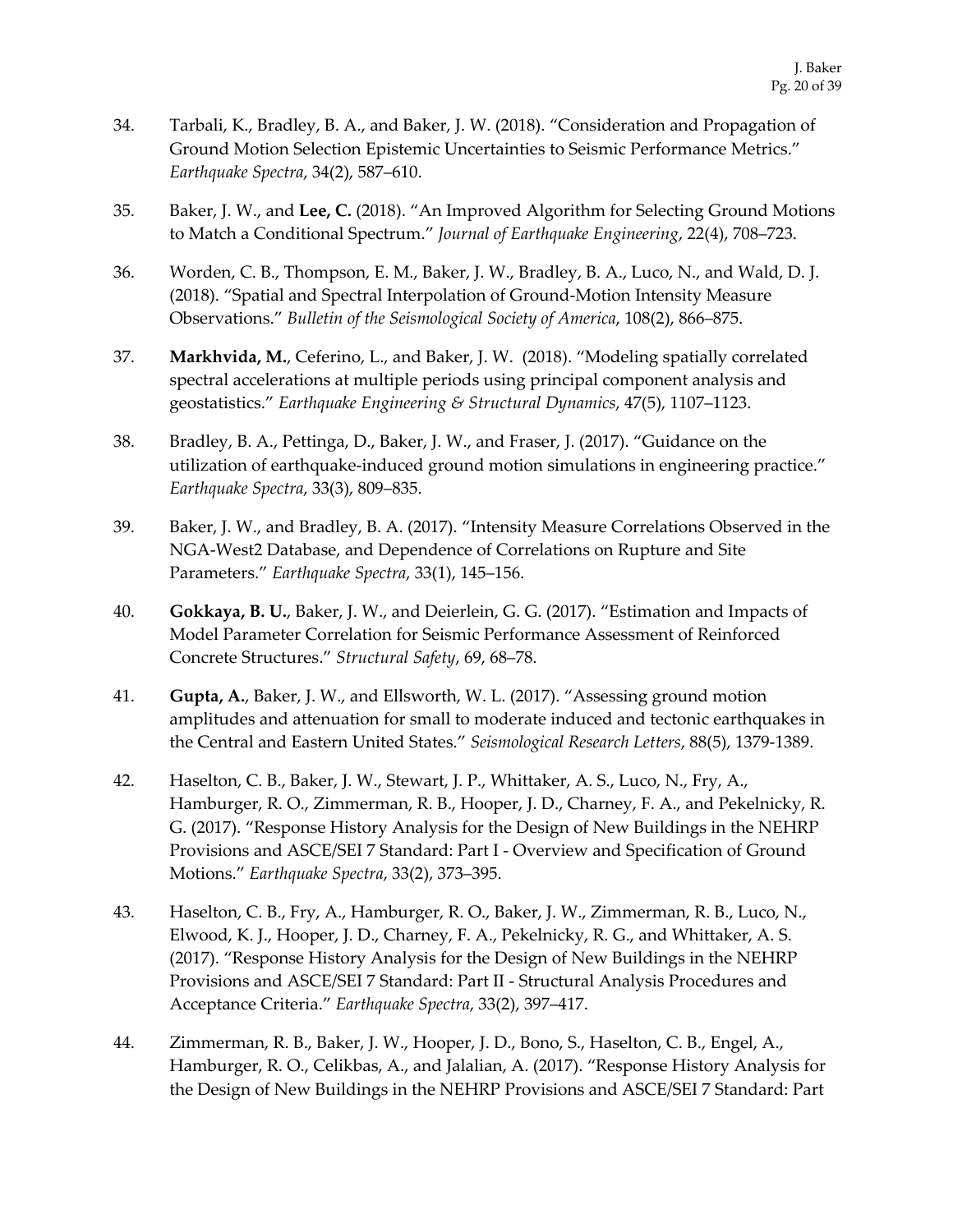III - Example Applications Illustrating the Recommended Methodology." *Earthquake Spectra*, 33(2), 419–447.

- 45. **Gupta, A.**, and Baker, J. W. (2017). "Estimating Spatially Varying Event Rates with a Change Point using Bayesian Statistics: Application to Induced Seismicity." *Structural Safety*, 65, 1–11.
- 46. **Chandramohan, R.**, Baker, J. W., and Deierlein, G. G. (2016). "Quantifying the influence of ground motion duration on structural collapse capacity using spectrally equivalent records." *Earthquake Spectra*, 32(2), 927-950.
- 47. **Seifried, A.E.**, and Baker, J. W. (2016). "Spectral Variability and its Relationship to Structural Response Estimated from Scaled and Spectrum-Matched Ground Motions." *Earthquake Spectra*, 32(4), 2191–2205.
- 48. **Gokkaya, B. U.**, Baker, J. W., and Deierlein, G. G. (2016). "Quantifying the Impacts of Modeling Uncertainties on the Seismic Drift Demands and Collapse Risk of Buildings with Implications on Seismic Design Checks." *Earthquake Engineering & Structural Dynamics*, 45(10), 1661–1683.
- 49. Baker, J. W., and **Gupta, A.** (2016). "Bayesian Treatment of Induced Seismicity in Probabilistic Seismic Hazard Analysis." *Bulletin of the Seismological Society of America*, 106(3), 860–870.
- 50. **Chandramohan, R.**, Baker, J. W., and Deierlein, G. G. (2016). "Impact of hazardconsistent ground motion duration in structural collapse risk assessment." *Earthquake Engineering and Structural Dynamics*, 45(8), 1357–1379.
- 51. **Miller, M.**, and Baker, J. W. (2016). "Coupling mode-destination accessibility with a quantitative seismic-risk assessment to identify at-risk communities." *Reliability Engineering and System Safety*, 147, 60–71.
- 52. **Burks, L. S.**, and Baker, J. W. (2016). "A predictive model for fling-step in near-fault ground motions based on recordings and simulations." *Soil Dynamics and Earthquake Engineering*, 80(1), 119–126.
- 53. **Burks, L. S.**, Zimmerman, R. B., and Baker, J. W. (2015). "Evaluation of Hybrid Broadband Ground Motion Simulations for Response History Analysis and Design." *Earthquake Spectra*, 31(3), 1691–1710.
- 54. **Loth, C.**, and Baker, J. W. (2015). "Rational design spectra for structural reliability assessment using the response spectrum method." *Earthquake Spectra*, 31(4), 2007–2026.
- 55. Bradley, B. A., **Burks, L. S.**, and Baker, J. W. (2015). "Ground motion selection for simulation-based seismic hazard and structural reliability assessment." *Earthquake Engineering & Structural Dynamics*, 44(13), 2321–2340.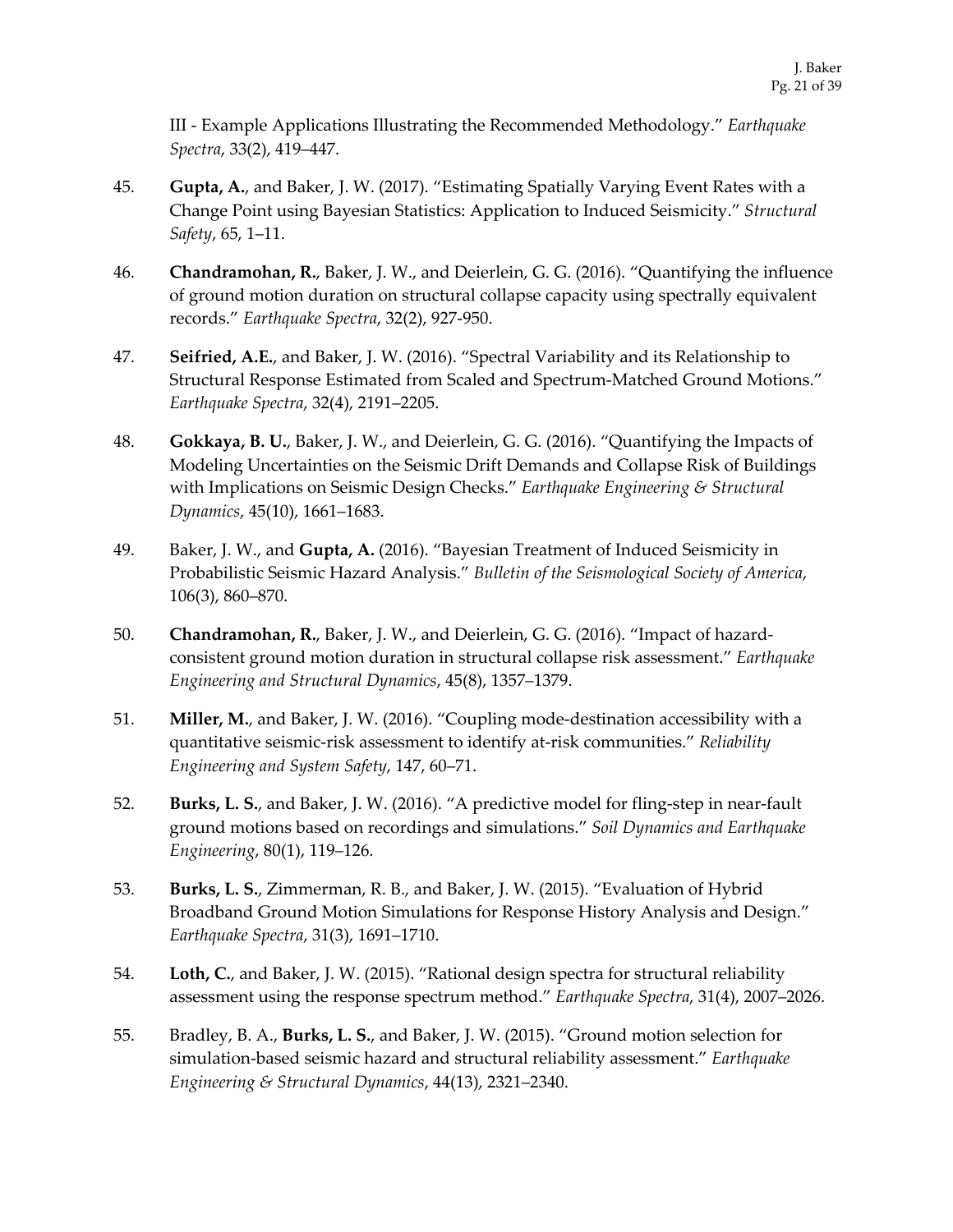- 56. Baker, J. W. (2015). "Efficient analytical fragility function fitting using dynamic structural analysis." *Earthquake Spectra*, 31(1), 579-599.
- 57. Walters, R. J., Zoback, M. D., Baker, J. W., and Beroza, G. C. (2015). "Characterizing and Responding to Seismic Risk Associated with Earthquakes Potentially Triggered by Fluid Disposal and Hydraulic Fracturing." *Seismological Research Letters*, 86(4), 1110–1118.
- 58. **Miller, M.**, and Baker, J. W. (2015). "Ground-motion intensity and damage map selection for probabilistic infrastructure network risk assessment using optimization." *Earthquake Engineering & Structural Dynamics*, 44(7), 1139–1156.
- 59. Bradley, B. A., and Baker, J. W. (2015). "Ground motion directionality in the 2010-2011 Canterbury earthquakes." *Earthquake Engineering & Structural Dynamics*, 44(3) 371-384.
- 60. **Burks, L. S.**, and Baker, J. W. (2015). "Validation of ground motion simulations through simple proxies for the response of engineered systems." *Bulletin of the Seismological Society of America*, 104(4) 1930-1946.
- 61. **Shahi, S.K.** and Baker, J.W. (2014). "An efficient algorithm to identify strong velocity pulses in multi-component ground motions." *Bulletin of the Seismological Society of America,* 104(5), 2456–2466.
- 62. **Shahi, S. K.**, and Baker, J. W. (2014). "NGA-West2 models for ground-motion directionality." *Earthquake Spectra,* 30(3), 1285–1300.
- 63. Spudich, P., Rowshandel, B., **Shahi, S. K.**, and Baker, J. W. (2014). "Overview and Comparison of the NGA-West2 Directivity Models." *Earthquake Spectra*, 30(3), 1199–1221.
- 64. Bozorgnia, Y., Abrahamson, N. A., Al Atik, L., Ancheta, T. D., Atkinson, G. M., Baker, J. W., Baltay, A., Boore, D. M., Campbell, K. W., Chiou, B. S. J., Darragh, R., Day, S. M., Donahue, J., Graves, R. W., Gregor, N., Hanks, T. C., Idriss, I. M., Kamai, R., Kishida, T., Kottke, A. R., Mahin, S., Rezaeian, S., Rowshandel, B., Seyhan, E., **Shahi, S. K.**, Shantz, T., Silva, W. J., Spudich, P., Stewart, J. P., Watson-Lamprey, J., Wooddell, K., and Youngs, R. R. (2014). "NGA-West2 Research Project." *Earthquake Spectra*, 30(3), 973–987. 2
- 65. Flint, M. M., Baker, J. W., and Billington, S. L. (2014). "A Modular Framework for Performance-Based Durability Engineering: from Exposure to Impacts." *Structural Safety*, 50, 78–93.
- 66. Lawrence, J. F., Cochran, E. S., Chung, A., Kaiser, A., Christensen, C. M., Allen, R., Baker, J. W., Fry, B., Heaton, T., Kilb, D., Kohler, M. D., and Taufer, M. (2014). "Rapid Earthquake Characterization Using MEMS Accelerometers and Volunteer Hosts

<sup>&</sup>lt;sup>2</sup> Received the "Excellence in Structural Engineering Research" award from the Structural Engineers Association of California (SEAOC).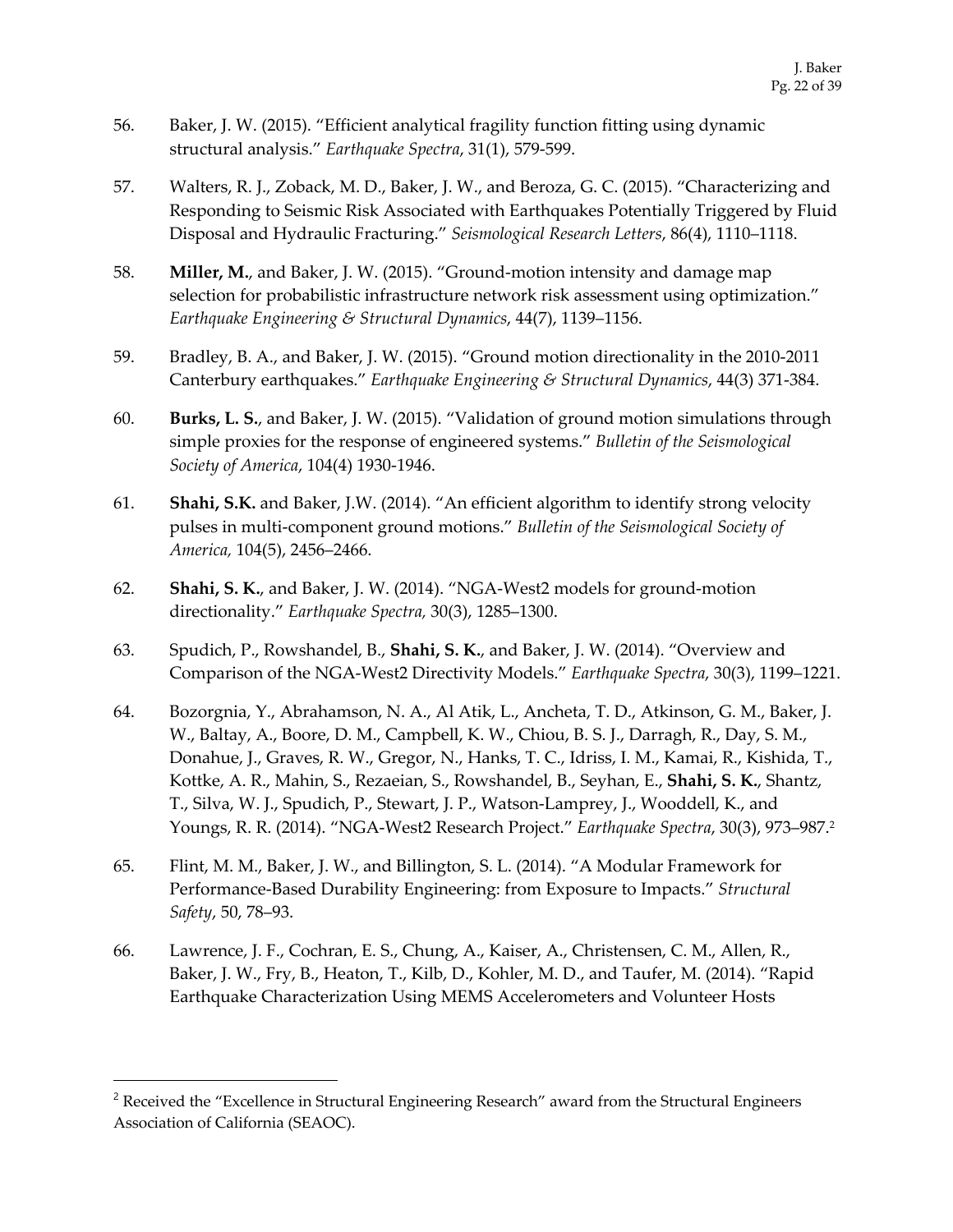Following the M 7.2 Darfield, New Zealand, Earthquake." *Bulletin of the Seismological Society of America*, 104(1), 184–192.

- 67. Myers, A. T., Kanvinde, A. M., Deierlein, G. G., and Baker, J. W. (2013). "A probabilistic formulation of the cyclic void growth model to predict ultra-low cycle fatigue in structural steel." *Journal of Engineering Mechanics*, 140(6), 04014028.
- 68. **Yamamoto, Y.**, and Baker, J. W. (2013). "Stochastic model for earthquake ground motion using wavelet packets." *Bulletin of the Seismological Society of America*, 103(6), 3044–3056.
- 69. **Lin, T.**, Haselton, C. B., and Baker, J. W. (2013). "Conditional spectrum-based ground motion selection. Part I: Hazard consistency for risk-based assessments." *Earthquake Engineering & Structural Dynamics*, 42(12), 1847–1865.
- 70. **Lin, T.**, Haselton, C. B., and Baker, J. W. (2013). "Conditional spectrum-based ground motion selection. Part II: Intensity-based assessments and evaluation of alternative target spectra." *Earthquake Engineering & Structural Dynamics*, 42(12), 1867–1884.
- 71. Baker, J. W., Abrahamson, N. A., Whitney, J. W., Board, M., and Hanks, T. C. (2013). "Use of fragile geologic structures as indicators of unexceeded ground motions and direct constraints on probabilistic seismic hazard analysis." *Bulletin of the Seismological Society of America*, 103(3), 1898–1911.
- 72. **Lin, T.**, Harmsen, S. C., Baker, J. W., and Luco, N. (2013). "Conditional Spectrum Computation Incorporating Multiple Causal Earthquakes and Ground Motion Prediction Models." *Bulletin of the Seismological Society of America*, 103(2A) 1103-1116.
- 73. **Loth, C.**, and Baker, J. W. (2013). "A spatial cross-correlation model of ground motion spectral accelerations at multiple periods." *Earthquake Engineering & Structural Dynamics*, 42(3), 397–417.
- 74. **Burks, L. S.**, and Baker, J. W. (2012). "Occurrence of negative epsilon in seismic hazard analysis deaggregation, and its impact on target spectra computation." *Earthquake Engineering & Structural Dynamics*, 41(8), 1241–1256.
- 75. Chen, Q., **Seifried, A.**, Andrade, J. E., and Baker, J. W. (2012). "Characterization of random fields and their impact on the mechanics of geosystems at multiple scales." *International Journal for Numerical and Analytical Methods in Geomechanics*, 36(2), 140-165.
- 76. **Jayaram, N.**, Baker, J. W., Okano, H., Ishida, H., McCann, M. W., and Mihara, Y. (2011). "Correlation of response spectral values in Japanese ground motions." *Earthquakes and Structures*, 2(4), 357-376.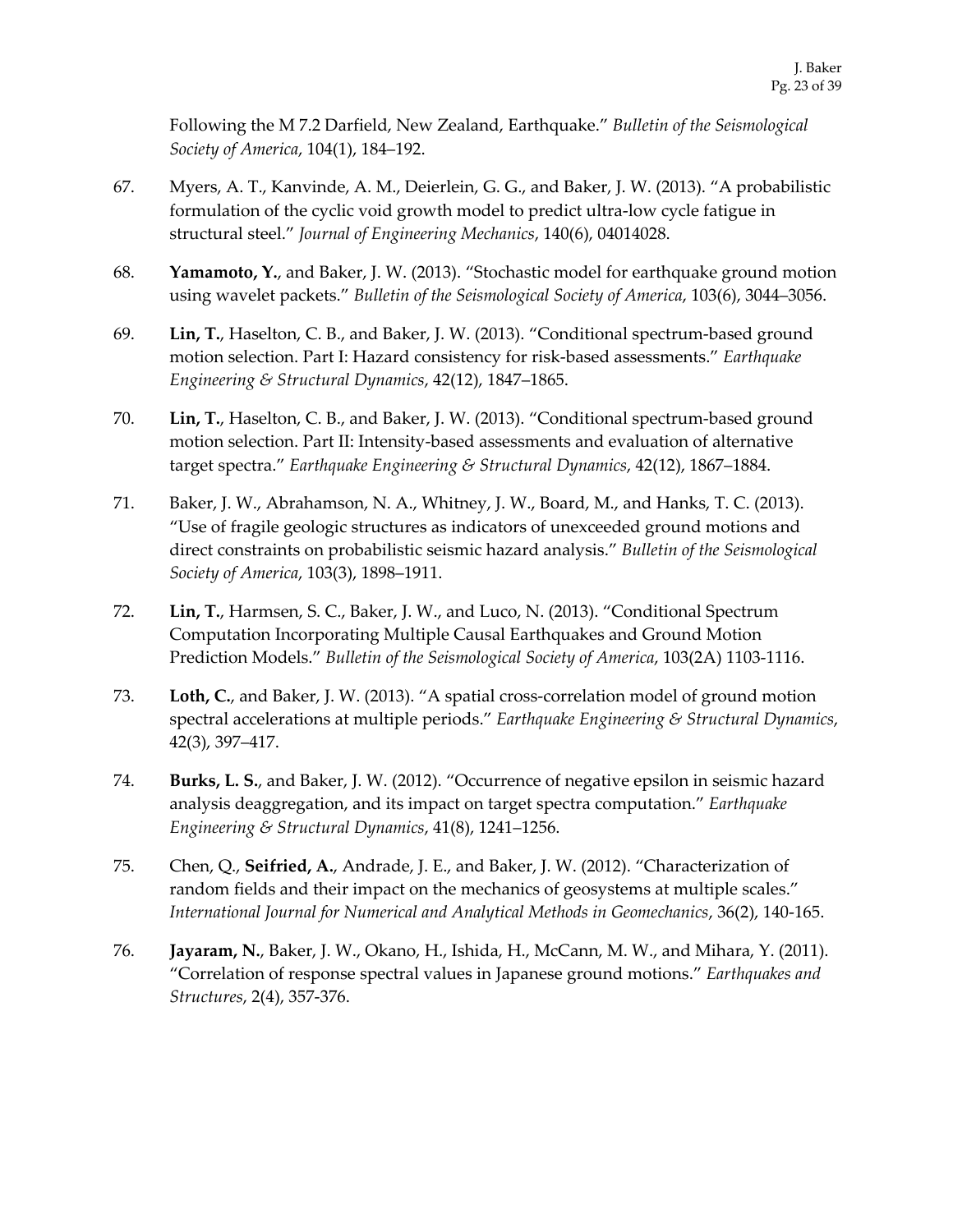- 77. **Jayaram, N.**, **Lin, T.**, and Baker, J. W. (2011). "A computationally efficient groundmotion selection algorithm for matching a target response spectrum mean and variance3." *Earthquake Spectra*, 27(3), 797-815.
- 78. Stewart, J. P., Abrahamson, N. A., Atkinson, G. M., Baker, J., Boore, D. M., Bozorgnia, Y., Campbell, K. W., Comartin, C. D., Idriss, I. M., Lew, M., Mehrain, M., Moehle, J. P., Naeim, F., and Sabol, T. A. (2011). "Representation of bi-directional ground motions for design spectra in building codes." *Earthquake Spectra*, 27(3), 927-937.
- 79. **Shahi, S.**, and Baker, J. W. (2011). "An empirically calibrated framework for including the effects of near-fault directivity in probabilistic seismic hazard analysis." *Bulletin of the Seismological Society of America*, 101(2), 742-755.
- 80. Baker, J. W. (2011). "Conditional Mean Spectrum: Tool for ground motion selection." *Journal of Structural Engineering*, 137(3), 322-331.
- 81. Haselton, C., Baker, J. W., Liel, A. B., and Deierlein, G. G. (2011). "Accounting for ground motion spectral shape characteristics in structural collapse assessment through an adjustment for epsilon." *Journal of Structural Engineering*, 137(3), 332-344.
- 82. Bayraktarli, Y. Y., Baker, J. W., and Faber, M. H. (2011). "Uncertainty treatment in earthquake modeling using Bayesian probabilistic networks." *GeoRisk,* 5(1), 44 – 58.
- 83. **Jayaram, N.**, and Baker, J. W. (2010). "Considering spatial correlation in mixed-effects regression, and impact on ground-motion models." *Bulletin of the Seismological Society of America*, 100(6), 3295-3303.
- 84. **Jayaram, N.**, and Baker, J. W. (2010). "Efficient sampling and data reduction techniques for probabilistic seismic lifeline risk assessment." *Earthquake Engineering & Structural Dynamics*, 39(10), 1109-1131.
- 85. Young, Y.L., Baker, J.W., and Motley, M.R. (2010). "Reliability-based design and optimization of adaptive marine structures." *Composite Structures*, 92(2), 244-253.
- 86. **Jayaram N.** and Baker J.W. (2009). "Correlation model for spatially-distributed groundmotion intensities." *Earthquake Engineering and Structural Dynamic*s, 38(15), 1687-1708.
- 87. *Ryu, H.*, Kim, J. K., and Baker, J. W. (2009). "A probabilistic method for the magnitude estimation of a historical damaging earthquake using structural fragility functions." *Bulletin of the Seismological Society of America,* 99(2A), 520-537.
- 88. Liel A., Haselton C., Deierlein G.G., and Baker J.W. (2009). "Incorporating modeling uncertainties in the assessment of seismic collapse risk of buildings." *Structural Safety*, 31(2), 197-211.

<sup>&</sup>lt;sup>3</sup> Recipient of the 2011 Earthquake Spectra Outstanding Paper Award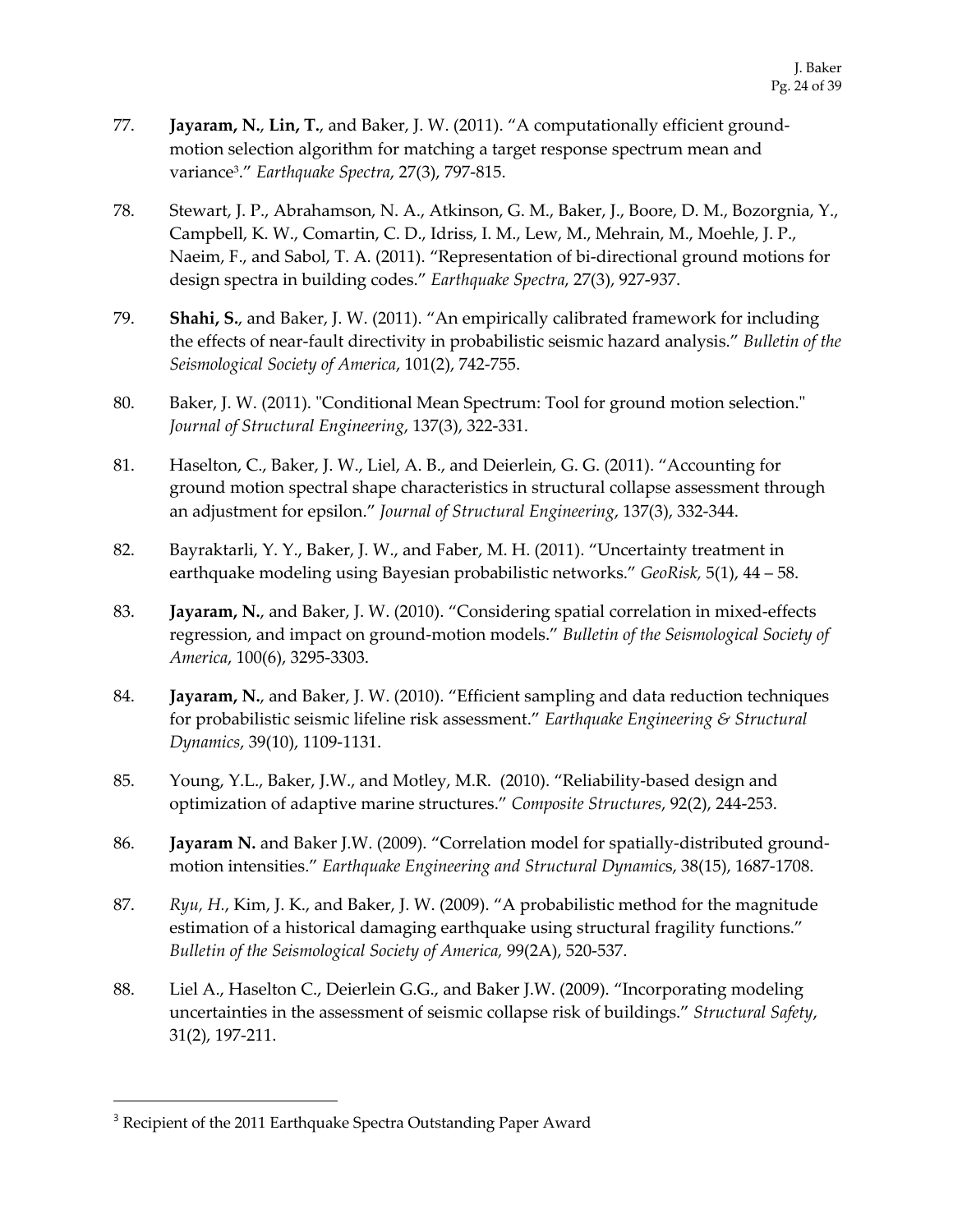- 89. **Jayaram N.** and Baker J.W. (2008). "Statistical tests of the joint distribution of spectral acceleration values." *Bulletin of the Seismological Society of America*, 98(5), 2231-2243.
- 90. Baker J.W. and **Jayaram N. (**2008). "Correlation of spectral acceleration values from NGA ground motion models." *Earthquake Spectra*, 24(1), 299-317.
- 91. Andrade J.E. and Baker J.W. (2008). "Random porosity fields and their influence on the stability of granular media." *International Journal for Numerical and Analytical Methods in Geomechanics*, 32(10), 1147-1172.
- 92. Baker J.W. and Cornell C.A. (2008). "Vector-valued intensity measures incorporating spectral shape for prediction of structural response." *Journal of Earthquake Engineering* 12(4), 534-554.
- 93. Baker J.W. and Cornell C.A. (2008). "Vector-valued intensity measures for pulse-like near-fault ground motions." *Engineering Structures*, 30 (4), 1048-1057.
- 94. Baker J.W. and Cornell C.A. (2008). "Uncertainty Propagation in Probabilistic Seismic Loss Estimation, *Structural Safet*y.*"* 30(3), 236-252.
- 95. Baker J.W., Schubert M., and Faber M. (2008). "On the assessment of robustness," *Structural Safety*. 30(3), 253-267.
- 96. Baker J.W. and Faber M. (2008). "Liquefaction risk assessment using geostatistics to account for soil spatial variability." *ASCE Journal of Geotechnical and Geoenvironmental Engineering* 134(1), 14-23.
- 97. Tothong P., Cornell C.A., and Baker J.W. (2007). "Explicit-directivity-pulse inclusion in probabilistic seismic hazard analysis." *Earthquake Spectra* 23(4), 867-891.
- 98. Baker J.W. (2007). "Quantitative classification of near-fault ground motions using wavelet analysis." *Bulletin of the Seismological Society of America* 97(5), 1486-1501.
- 99. Baker J.W. (2007). "Probabilistic Structural Response Assessment Using Vector-Valued Intensity Measures." *Earthquake Engineering & Structural Dynamics* 36(13), 1861-1883.
- 100. Baker J.W. and Cornell C.A. (2006). "Correlation of Response Spectral Values for Multi-Component Ground Motions." *Bulletin of the Seismological Society of America* 96 (1), 215- 227.
- 101. Baker J.W. and Cornell C.A. (2006). "Which Spectral Acceleration Are You Using?" *Earthquake Spectra,* 22(2), 293-312.
- 102. Baker J.W. and Cornell C.A. (2006). "Spectral Shape, Epsilon and Record Selection." *Earthquake Engineering & Structural Dynamics* 35(9), 1077-1095.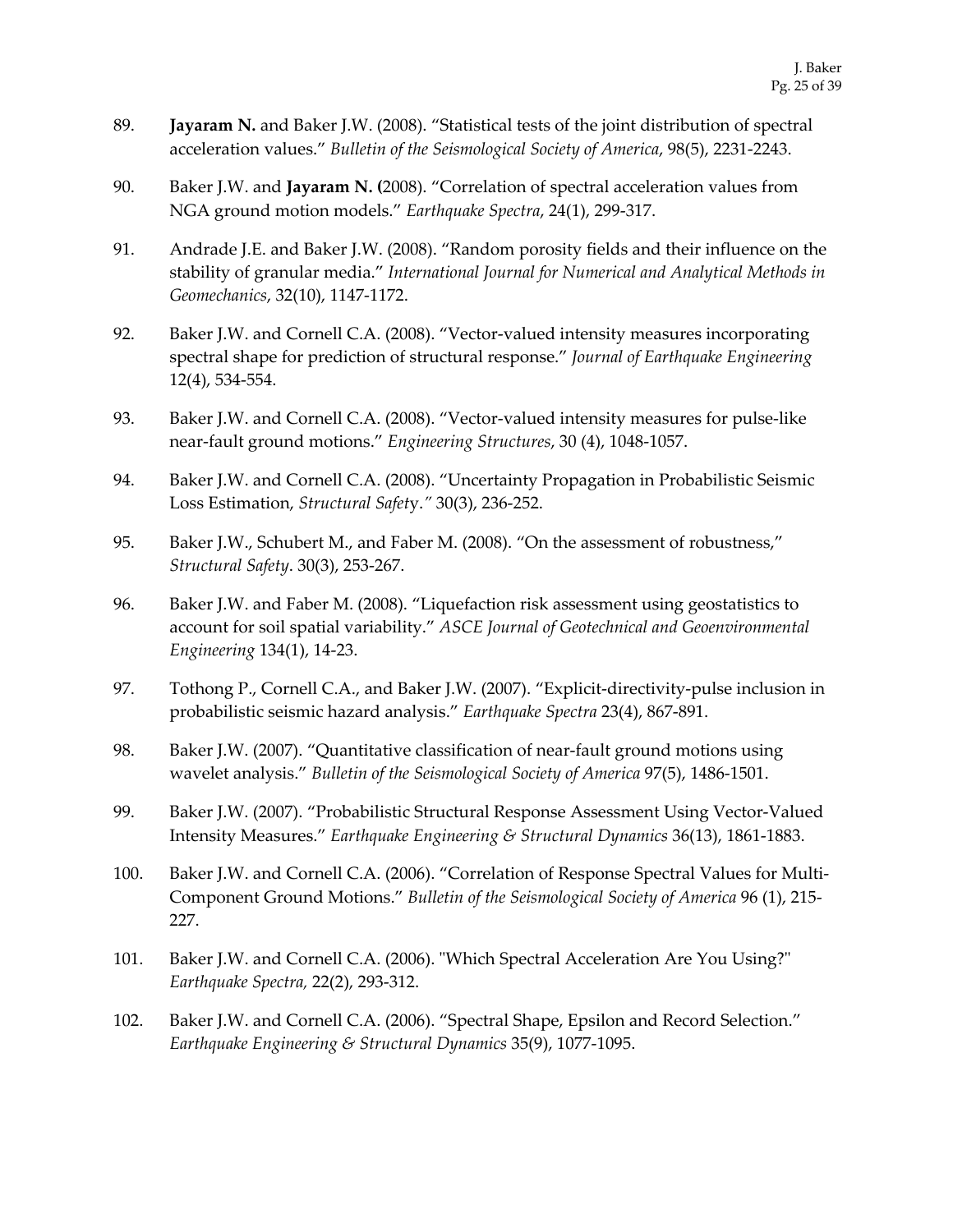103. Baker J.W. and Cornell C.A. (2005). "A Vector-Valued Ground Motion Intensity Measure Consisting of Spectral Acceleration and Epsilon." *Earthquake Engineering & Structural Dynamics*, 34(10), 1193-1217.

#### *Other Publications*

- 104. Shokrabadi, M., Bozorgnia, Y., Burton, H. V., Askari, M., and Baker, J. W. (2022). An Efficient Computational Platform for Selecting and Scaling Ground Motion Records while Considering Multiple Target Spectra. Report GIRS 2022-02.
- 105. *Kwong, N. S.*, Jaiswal, K., Baker, J. W., Luco, N., Ludwig, K. A., and Stephens, V. J. (2022). "Open-source resources help navigate new IM regulations." *Oil & Gas Journal*. January 3, 2022. p46-52.
- 106. Baker, J. W., Bradley, B. A., and Stafford, P. J. (2021). *Seismic Hazard and Risk Analysis*. Cambridge University Press, Cambridge, England. 581p.
- 107. Silva Lopez, R., and Baker, J. W. (2021). *Use of Corridors for Decision Making in Transportation Networks in Seismic Regions*. PEER Report No. 2021/09, Pacific Earthquake Engineering Research Center, Berkeley, California, 49p.
- 108. Mongold, E., and Baker, J. W. (2021). A software repository of Ground Motion Models. Blume Earthquake Engineering Center Technical Report 207, version 1.0.0. 54p. https://doi.org/10.25740/qy113my5899
- 109. Deierlein, G. G., and Zsarnóczay, Á. (2021). State of the Art in Computational Simulation for Natural Hazards Engineering. Report No. 2021-01, http://doi.org/10.5281/zenodo.4558106.
- 110. Günay, S., Hu, F., Mosalam, K. M., Nema, A., Restrepo, J. I., *Zsarnóczay, A.*, and Baker, J. W. (2020). "Blind Prediction of Shaking Table Tests of a New Bridge Bent Design." PEER Report 2020/09. Pacific Earthquake Engineering Research Center, University of California at Berkeley, 147p.
- 111. Baker, J. W., **Markhvida, M.**, and Chen, Y. (2020). "Progress in measuring spatial correlations in ground motion intensity." *17th World Conference on Earthquake Engineering*, Sendai, Japan.
- 112. Deierlein, G. G., Yen, W.-Y., **Hulsey, A.**, Baker, J. W., and Molina Hutt, C. (2020). "Safety of tall pre-Northridge steel frame buildings and implications on cordoning and recovery." *17th World Conference on Earthquake Engineering*, Sendai, Japan.
- 113. Kwong, N. S., Jaiswal, K. S., Luco, N., and Baker, J. W. (2020). "Selecting three components of ground motions from conditional spectra for multiple stripe analyses." *17th World Conference on Earthquake Engineering*, Sendai, Japan.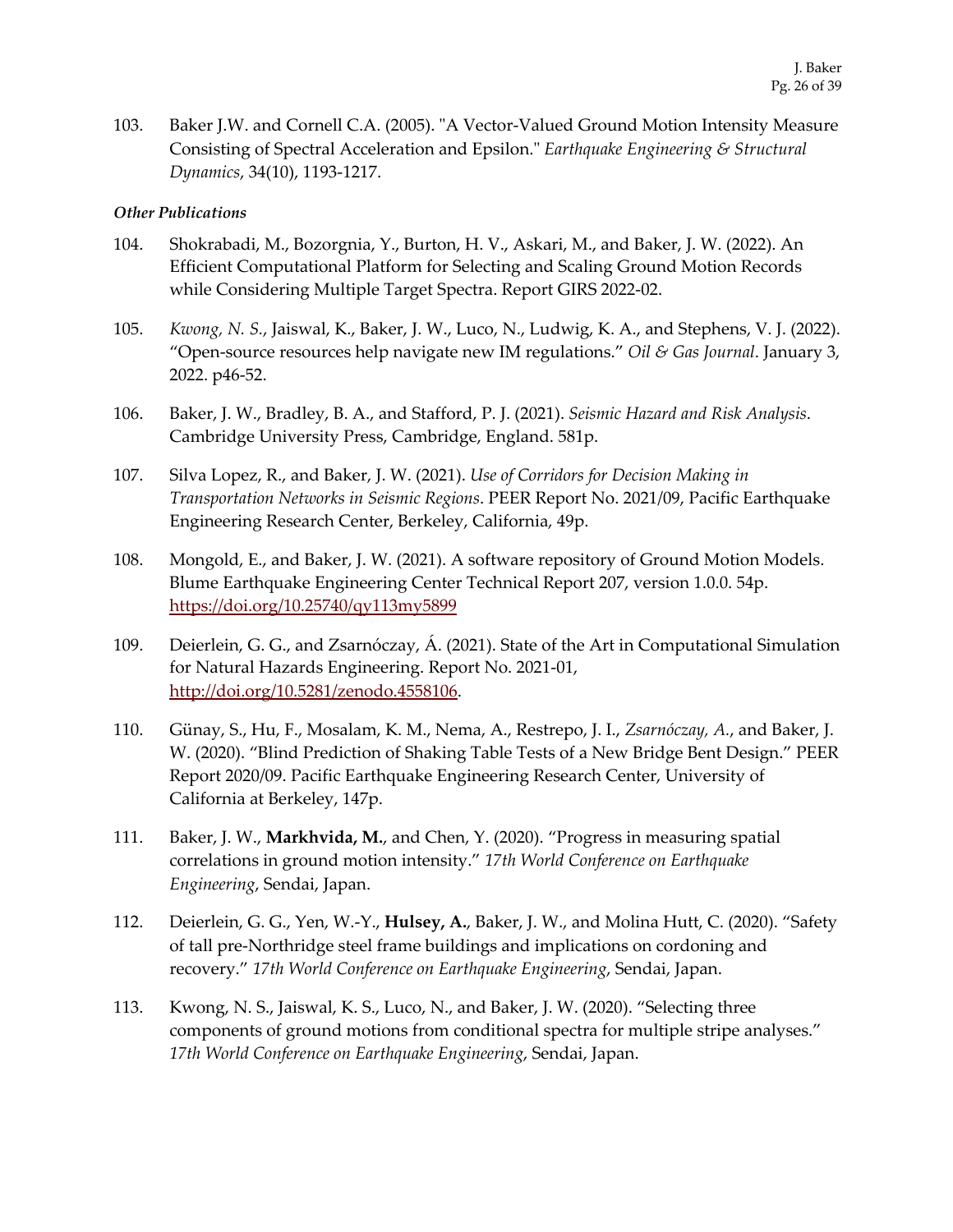- 114. **Loos, S.**, Lallemant, D., McCauley, J. L., Budhathoki, N., Khan, F., Singh, R., and Baker, J. W. (2020). "Beyond building damage: modeling post-disaster need." *17th World Conference on Earthquake Engineering*, Sendai, Japan.
- 115. **Markhvida, M.**, **Cremen, G.**, Grujic, O., Ceferino, L., and Baker, J. W. (2020). "Methods for evaluation and treatment of epistemic uncertainty in portfolio losses due to earthquakes." *17th World Conference on Earthquake Engineering*, Sendai, Japan.
- 116. Hill, A., Mason, D., Potter, J. R., Hellmuth, M., Ayyub, B., and Baker, J. W. (2019). *Ready For Tomorrow: Seven Strategies For Climate-Resilient Infrastructure*. Hoover Institution, 20p.
- 117. Deierlein, G. G., and Zsarnóczay, A., editors (2019). *State-of-Art in Computational Simulation for Natural Hazards Engineering*. Report No. 2019-01, SimCenter, 116p.
- 118. **Loos, S.**, Barns, K., **Bhattacharjee, G.**, Soden, R., Berfort, B., Eckle, M., Giovando, C., Deierlein, G. G., Kiremidjian, A., Baker, J. W., and Lallemant, D. (2018). Crowd-sourced remote assessments of regional-scale post-disaster damage. Blume Center Technical Report No.197, Stanford University, 126p.
- 119. Baker, J. W., and **Gupta, A.** (2018). "Incorporating induced seismicity source models and ground motion predictions to forecast dynamic regional risk." *Geotechnical Earthquake Engineering and Soil Dynamics V*, Austin, Texas, 10p.
- 120. Baker, J. W. (2018). "Issues with applying performance-based engineering to distributed infrastructure systems." *Eleventh U.S. National Conference on Earthquake Engineering*, Los Angeles, California, USA.
- 121. Baker, J. W., and **Gupta, A.** (2018). "Risk analysis and risk management tools for induced seismicity." *Eleventh U.S. National Conference on Earthquake Engineering*, Los Angeles, California, USA.
- 122. **Chandramohan, R.**, Baker, J. W., and Deierlein, G. G. (2018). "Accounting for the influence of ground motion response spectral shape and duration in the equivalent lateral force design procedure." *Eleventh U.S. National Conference on Earthquake Engineering*, Los Angeles, California, USA.
- 123. **Chen, Y.**, and Baker, J. W. (2018). "Spatial correlations in CyberShake physics-based ground motion simulations." *Eleventh U.S. National Conference on Earthquake Engineering*, Los Angeles, California, USA.
- 124. Cook, D., Wade, K., Haselton, C. B., Baker, J. W., and DeBock, D. J. (2018). "A structural response prediction engine to support advanced seismic risk assessment." *Eleventh U.S. National Conference on Earthquake Engineering*, Los Angeles, California, USA.
- 125. **Cremen, G.**, and Baker, J. W. (2018). "Quantifying the benefits of building instruments to FEMA P-58 damage and loss predictions." *Eleventh U.S. National Conference on Earthquake Engineering*, Los Angeles, California, USA.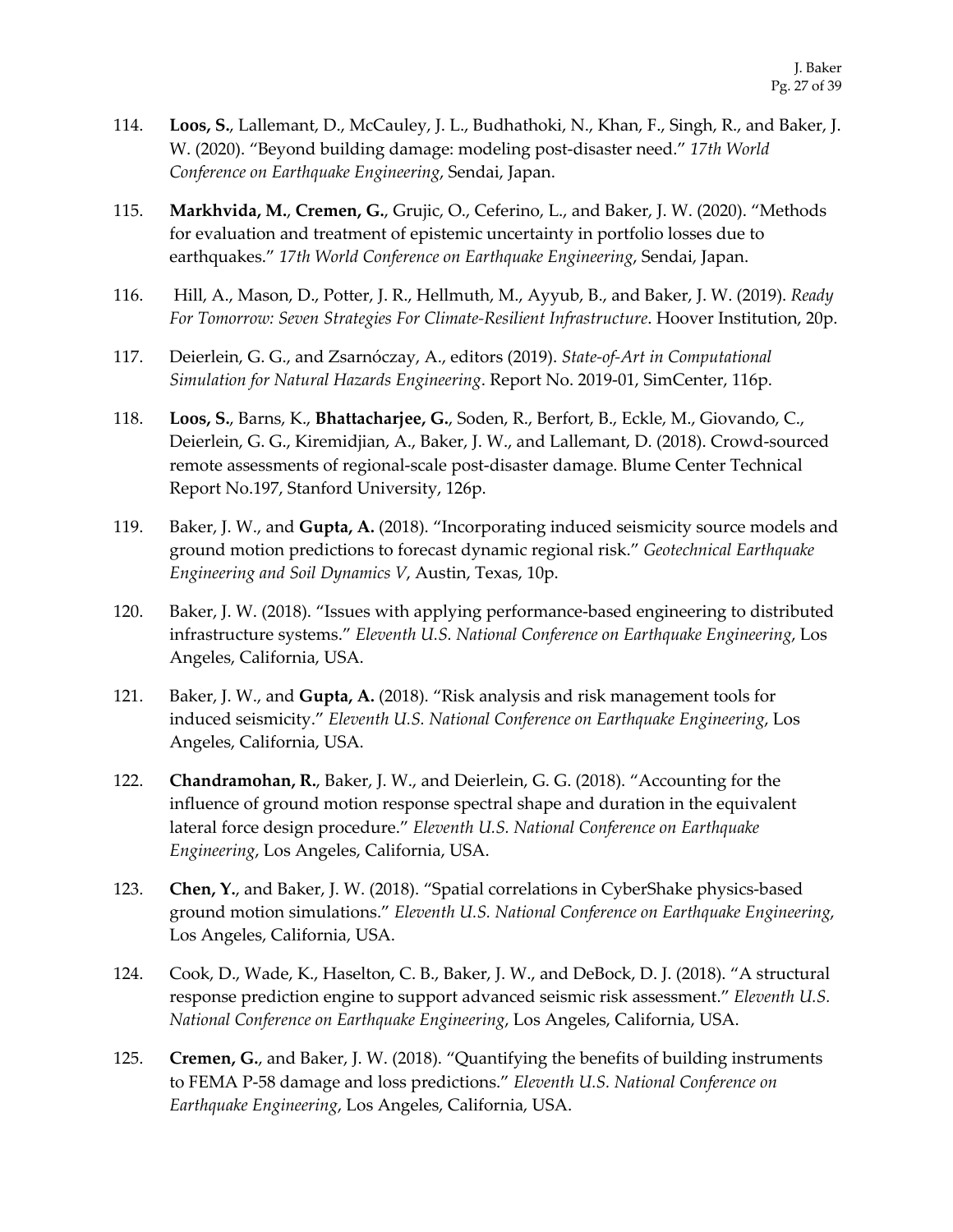- 126. **Hulsey, A.**, Deierlein, G. G., and Baker, J. W. (2018). "Quantifying the post-earthquake downtime induced by cordons around damaged buildings." *Eleventh U.S. National Conference on Earthquake Engineering*, Los Angeles, California, USA.
- 127. **Loos, S.**, **Barns, K.**, **Bhattacharjee, G.**, Soden, R., Berfort, B., Eckle, M., Giovando, C., Saito, K., Deierlein, G. G., Kiremidjian, A., Baker, J. W., and Lallemant, D. (2018). "Crowd-sourced remote assessments of regional-scale post-disaster damage." *Eleventh U.S. National Conference on Earthquake Engineering*, Los Angeles, California, USA.
- 128. **Markhvida, M.**, and Baker, J. W. (2018). "Unification of probabilistic seismic performance estimation and real estate investment analysis to evaluate cost-effectiveness of post-earthquake building repair." *Eleventh U.S. National Conference on Earthquake Engineering*, Los Angeles, California, USA.
- 129. **Teng, G.**, and Baker, J. W. (2018). "Selection of CyberShake time series for engineering building code analyses." *Eleventh U.S. National Conference on Earthquake Engineering*, Los Angeles, California, USA.
- 130. Baker, J. W., **Gokkaya, B. U.**, and Deierlein, G. G. (2017). "Model parameter uncertainties and correlations: quantification and assessment of impacts on seismic collapse risk." 12th International Conference on Structural Safety and Reliability (ICOSSAR), Vienna, Austria, 7p.
- 131. *Gomez, C.*, and Baker, J. W. (2017). "Large-scale optimization strategies for risk-informed decision support in infrastructure systems: an application to transportation networks exposed to seismic hazards." 12th International Conference on Structural Safety and Reliability (ICOSSAR), Vienna, Austria, 7p.
- 132. **Markhvida, M.**, Ceferino, L., and Baker, J. W. (2017). "Effect of ground motion correlation on regional seismic loss estimation: application to Lima, Peru using a crosscorrelated principal component analysis model." 12th International Conference on Structural Safety and Reliability (ICOSSAR), Vienna, Austria, 10p.
- 133. Moehle, Jack P., Ron O. Hamburger, Jack W Baker, Jonathan D. Bray, C. B. Crouse, Greg G. Deierlein, John D. Hooper, et al. (2017) "Guidelines for Performance-Based Seismic Design of Tall Buildings Version 2.0." PEER Report 2017/06. Berkeley, CA.
- 134. Baker, J. W., and Lew, M. (2017). "Ground motion selection and acceptance criteria when multiple seismic sources contribute to MCE ground motions." *3rd International Conference on Performance-based Design in Earthquake Geotechnical Engineering (PBD-III)*, Vancouver, B.C., Canada, 7p.
- 135. **Chandramohan, R.**, Baker, J. W., and Deierlein, G. G. (2017). "Physical mechanisms underlying the influence of ground motion duration on structural collapse capacity." *16th World Conference on Earthquake Engineering*, Santiago, Chile, 12p.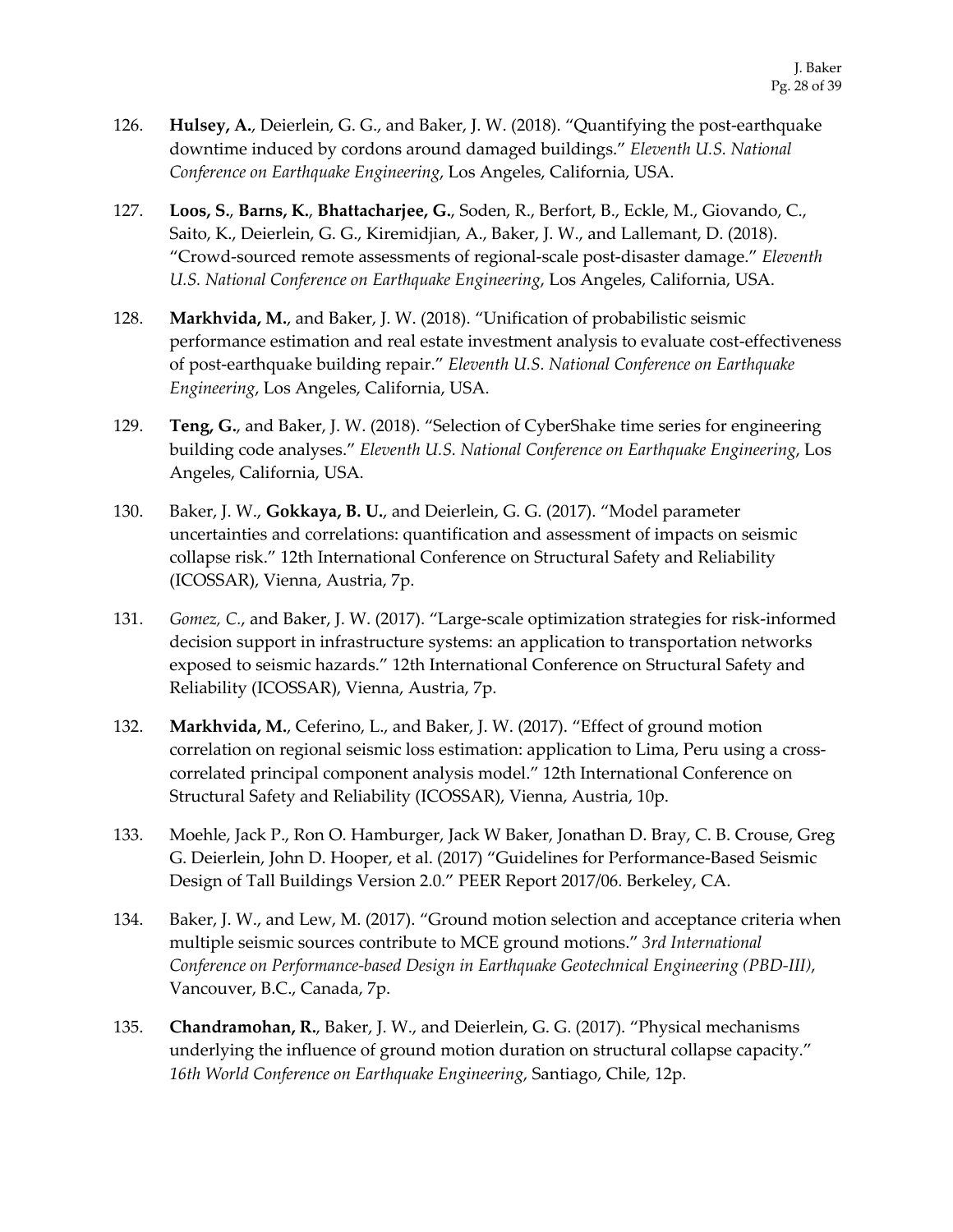- 136. **Cremen, G.**, Abhineet Gupta, and Baker, J. W. (2017). "Evaluation of ground motion intensities from induced earthquakes using 'Did You Feel It?' data." *16th World Conference on Earthquake Engineering*, Santiago, Chile, 12p.
- 137. **Gupta, A.**, and Baker, J. W. (2017). "Sensitivity of induced seismicity risk to source characterization, ground motion prediction, and exposure." *16th World Conference on Earthquake Engineering*, Santiago, Chile, 12p.
- 138. **Wu, J.**, and Baker, J. W. (2017). "End-to-end simulation and analysis framework for efficient seismic retrofitting of water systems." *16th World Conference on Earthquake Engineering*, Santiago, Chile, 12p.
- 139. Bradley, B., Pettinga, D., and Baker, J. W. (2016). "Guidance on the utilisation of ground motion simulations in engineering practice." *QuakeCoRE Annual Meeting*, Taopo, New Zealand.
- 140. **Cremen, G.**, and Baker, J. W. (2016). "Linking building properties to earthquake-induced damage and business downtime using FEMA P-58 and REDi assessments." *QuakeCoRE Annual Meeting*, Taopo, New Zealand.
- 141. Tarbali, K., Bradley, B., and Baker, J. W. (2016). "Seismic hazard analysis and ground motion selection considering directivity effects." *QuakeCoRE Annual Meeting*, Taopo, New Zealand.
- 142. **Chandramohan, R.**, Deierlein, G. G., and Baker, J. W. (2016). "Quantifying the effect of ground motion duration on structural collapse risk." Seismological Society of America Annual Meeting, Reno, Nevada.
- 143. **Chandramohan, R.**, Deierlein, G. G., and Baker, J. W. (2016). "Influence of ground motion duration on structural collapse risk." Pacific Earthquake Engineering Research Center (PEER) Annual Meeting. Berkeley, California.
- 144. **Cremen, G.**, and Baker, J. W. (2016). "Preliminary evaluation of ground motion intensities from induced earthquakes using 'Did You Feel It?' data." Pacific Earthquake Engineering Research Center (PEER) Annual Meeting. Berkeley, California.
- 145. **Lee, C.**, and Baker, J. W. (2016). "An improved algorithm for ground motion selection." Pacific Earthquake Engineering Research Center (PEER) Annual Meeting. Berkeley, California.
- 146. **Wu, J.**, and Baker, J. W. (2016). "End to End Simulation and Analysis Framework for Seismic Retrofitting of Water Supply Systems." Pacific Earthquake Engineering Research Center (PEER) Annual Meeting. Berkeley, California.
- 147. Baker, J. W., **Cremen, G.**, Giovinazzi, S., and Seville, E. (2016). "Benchmarking FEMA P-58 performance predictions against observed earthquake data – A preliminary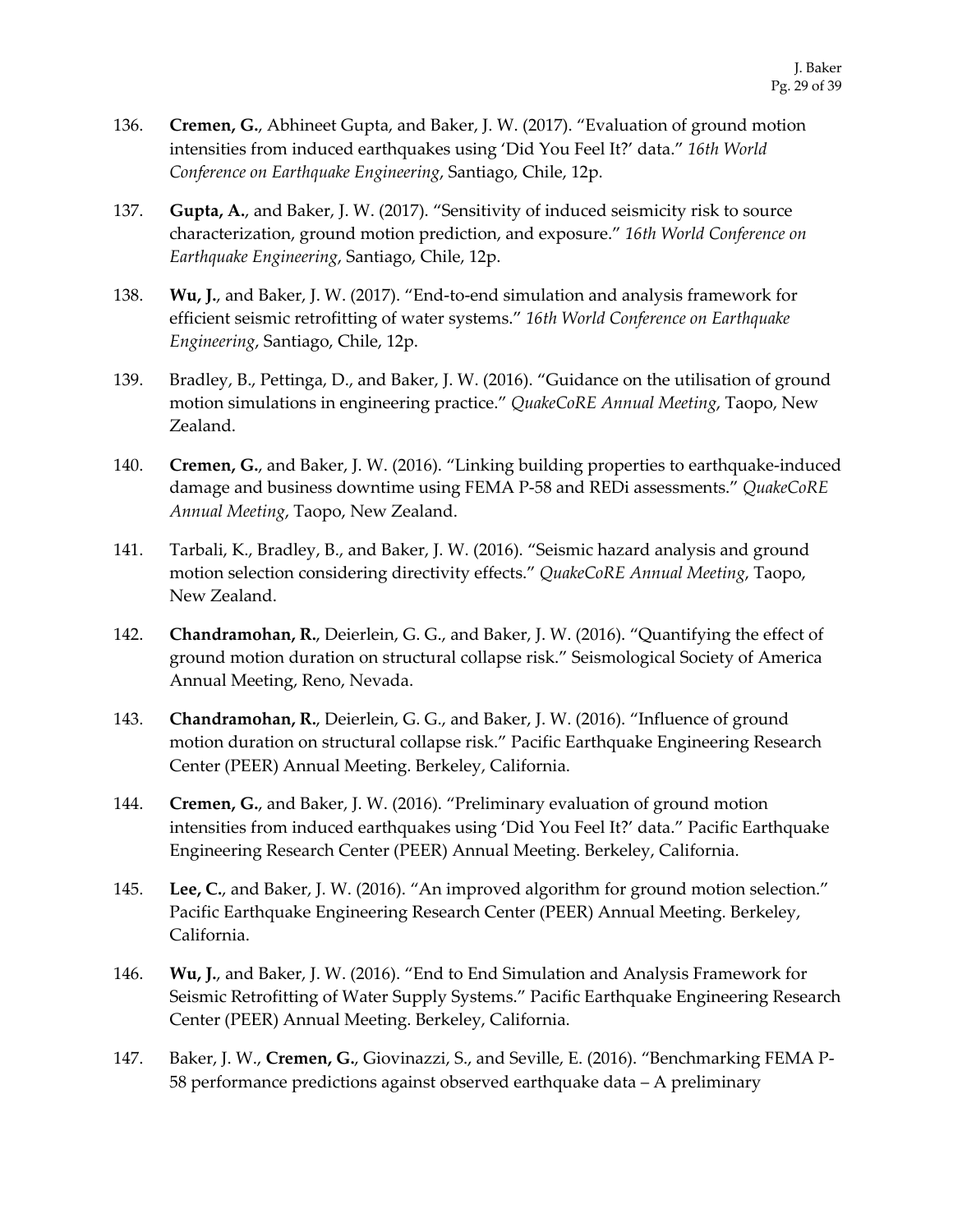evaluation for the Canterbury earthquake sequence." *New Zealand Society for Earthquake Engineering Annual Technical Conference*, Christchurch, New Zealand, 7p.

- 148. Baker, J. W. (2015). "Ground motion selection for performance-based engineering, and the Conditional Mean Spectrum as a selection tool." *Proceedings of the Tenth Pacific Conference on Earthquake Engineering*, Sydney, Australia, 8p.
- 149. **Lin, T.**, and Baker, J. (2015). "Conditional Spectra." *Encyclopedia of Earthquake Engineering*, M. Beer, I. A. Kougioumtzoglou, E. Patelli, and I. S.-K. Au, eds., Springer Berlin Heidelberg, 13p.
- 150. Baker, J. W., Haselton, C. B., Luco, N., Stewart, J. P., and Zimmerman, R. (2015). "Updated ground motion spectral matching requirements in the 2015 NEHRP Recommended Seismic Provisions." *6th International Conference on Earthquake Geotechnical Engineering*, Christchurch, New Zealand, 8p.
- 151. Baker, J. W., **Miller, M. K.**, and **Markhvida, M.** (2015). "Local Measures of Disruption for Quantifying Seismic Risk and Reliability of Complex Networks." *12th International Conference on Applications of Statistics and Probability in Civil Engineering, ICASP12*, Vancouver, Canada, 8p.
- 152. **Gokkaya, B. U.**, Baker, J. W., and Deierlein, G. G. (2015). "Illustrating a Bayesian Approach to Seismic Collapse Risk Assessment." *12th International Conference on Applications of Statistics and Probability in Civil Engineering, ICASP12*, Vancouver, Canada, 8p4.
- 153. **Gupta, A.**, and Baker, J. W. (2015). "A Bayesian change point model to detect changes in event occurrence rates, with application to induced seismicity." *12th International Conference on Applications of Statistics and Probability in Civil Engineering, ICASP12*, Vancouver, Canada, 8p.
- 154. **Loth, C.**, and Baker, J. W. (2015). "Environmental contours for determination of seismic design response spectra." *12th International Conference on Applications of Statistics and Probability in Civil Engineering, ICASP12*, Vancouver, Canada, 8p.
- 155. **Chandramohan, R.**, Baker, J. W., and Deierlein, G. G. (2015). "Robust and efficient estimation of structural collapse capacity using the central difference time integration scheme." *Engineering Mechanics Institute Conference,* Stanford, CA.
- 156. **Gokkaya, B. U.**, Baker, J. W., and Deierlein, G. G. (2015). "Seismic response assessment of structures in the presence of modeling uncertainty." *Engineering Mechanics Institute Conference,* Stanford, CA.

<sup>4</sup> Recipient of the Civil Engineering Risk and Reliability Association (CERRA) Student Recognition Award for best paper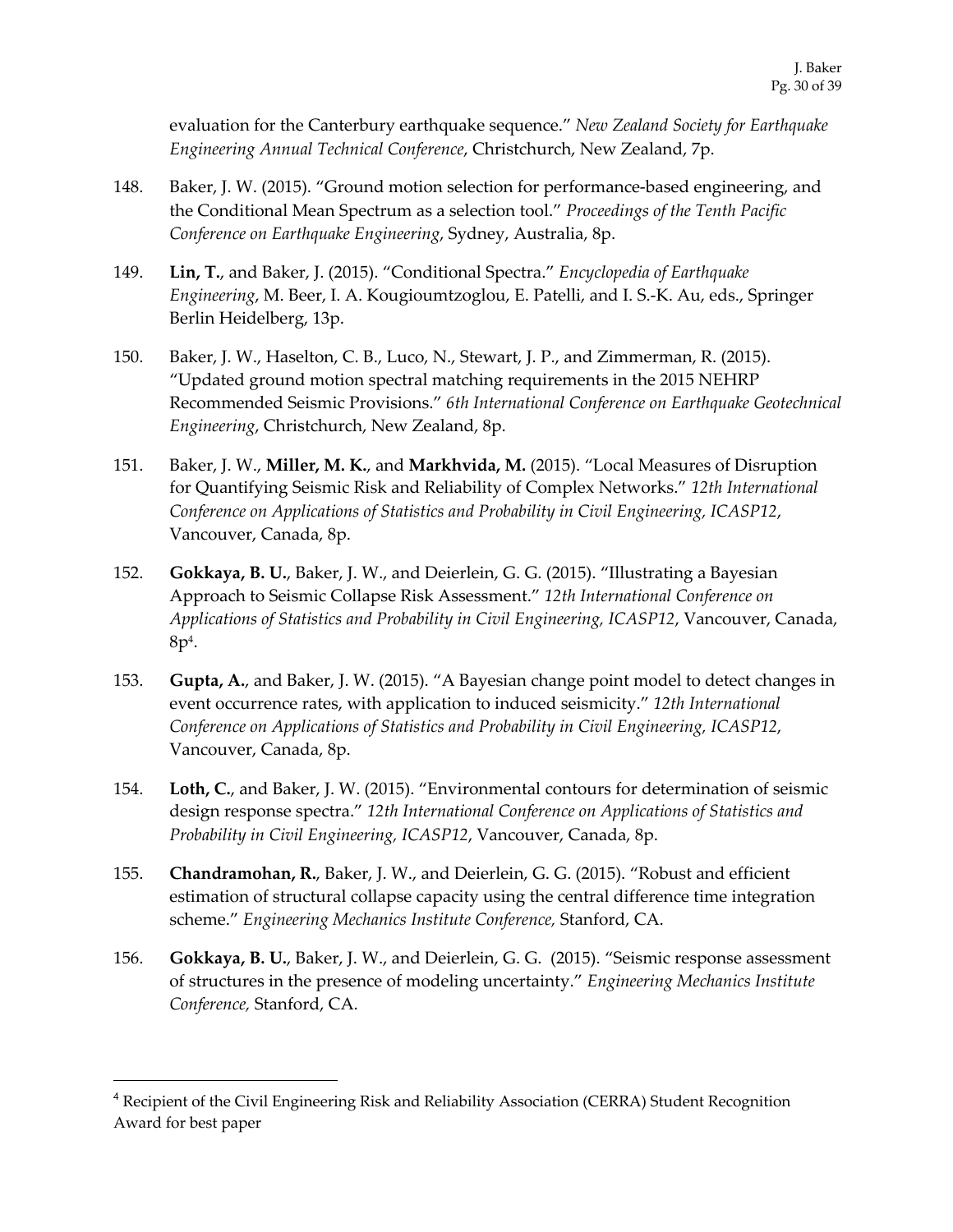- 157. *Gomez, C.*, Baker, J. W., Castiblanco, D., and Faber, M. H. (2015). "Coupled pre- and postdisaster decisions in the context of infrastructure resilience." *8th International Forum on Engineering Decision Making*, Kyoto, Japan.
- 158. Baker, J. W., and **Gupta, A.** (2015). "Quantifying Changes in Site Hazard for Induced Seismicity through Bayesian Inference." *First Schatzalp Workshop on Induced Seismicity*, Davos, Switzerland.
- 159. **Miller, M.**, **Cortes, S.**, Ory, D., and Baker, J. W. (2015). "Estimating impacts of catastrophic network damage from earthquakes using an activity-based travel model." *Transportation Research Board 2015 Annual Meeting*, Washington, D.C. Paper 15-2366.
- 160. Walters, R., Zoback, M. D., **Gupta, A.**, Baker, J. W., and Beroza, G. C. (2014). "A Site Characterization Protocol for Evaluating the Potential for Triggered or Induced Seismicity Resulting from Wastewater Injection and Hydraulic Fracturing." *AGU Annual Meeting*, San Francisco, CA.
- 161. Baker, J. W., **Lin, T.**, and Haselton, C. B. (2014). "Ground motion selection for performance-based earthquake engineering: Effect of target spectrum and conditioning period." *Bled4 Workshop on Performance-based Seismic Engineering: Vision for an Earthquake Resilient Society*, Chapter 28. Springer.
- 162. **Victorsson, V. K.**, Baker, J. W., and Deierlein, G. G. (2014). "Reliability considerations in the seismic capacity design requirements for force-controlled components." *Bled4 Workshop on Performance-based Seismic Engineering: Vision for an Earthquake Resilient Society*, Chapter 29. Springer.
- 163. Baker, J. W., Luco, N., Abrahamson, N. A., Graves, R. W., Maechling, P. J., and Olsen, K. B. (2014). "Engineering uses of physics-based ground motion simulations." Proceedings of the Tenth U.S. National Conference on Earthquake Engineering, Anchorage, Alaska, 10p.
- 164. **Burks, L. S.**, and Baker, J. W. (2014). "Fling in near-fault ground motions and its effect on structural collapse capacity." Proceedings of the Tenth U.S. National Conference on Earthquake Engineering, Anchorage, Alaska, 10p.
- 165. **Chandramohan, R.**, Baker, J. W., and Deierlein, G. G. (2014). "Hazard-consistent ground motion duration: calculation procedure and impact on structural collapse risk." Proceedings of the Tenth U.S. National Conference on Earthquake Engineering, Anchorage, Alaska, 10p.
- 166. Haselton, C. B., Fry, A., Baker, J. W., Hamburger, R. O., Whittaker, A. S., Stewart, J. P., Elwood, K. J., Luco, N., Hooper, J. D., Charney, F. A., Zimmerman, R., and Pekelnicky, R. G. (2014). "Response-History Analysis for the Design of New Buildings: A Fully Revised Chapter 16 Methodology Proposed for the 2015 NEHRP Provisions and the ASCE/SEI 7-16 Standard." Proceedings of the Tenth U.S. National Conference on Earthquake Engineering, Anchorage, Alaska, 10p.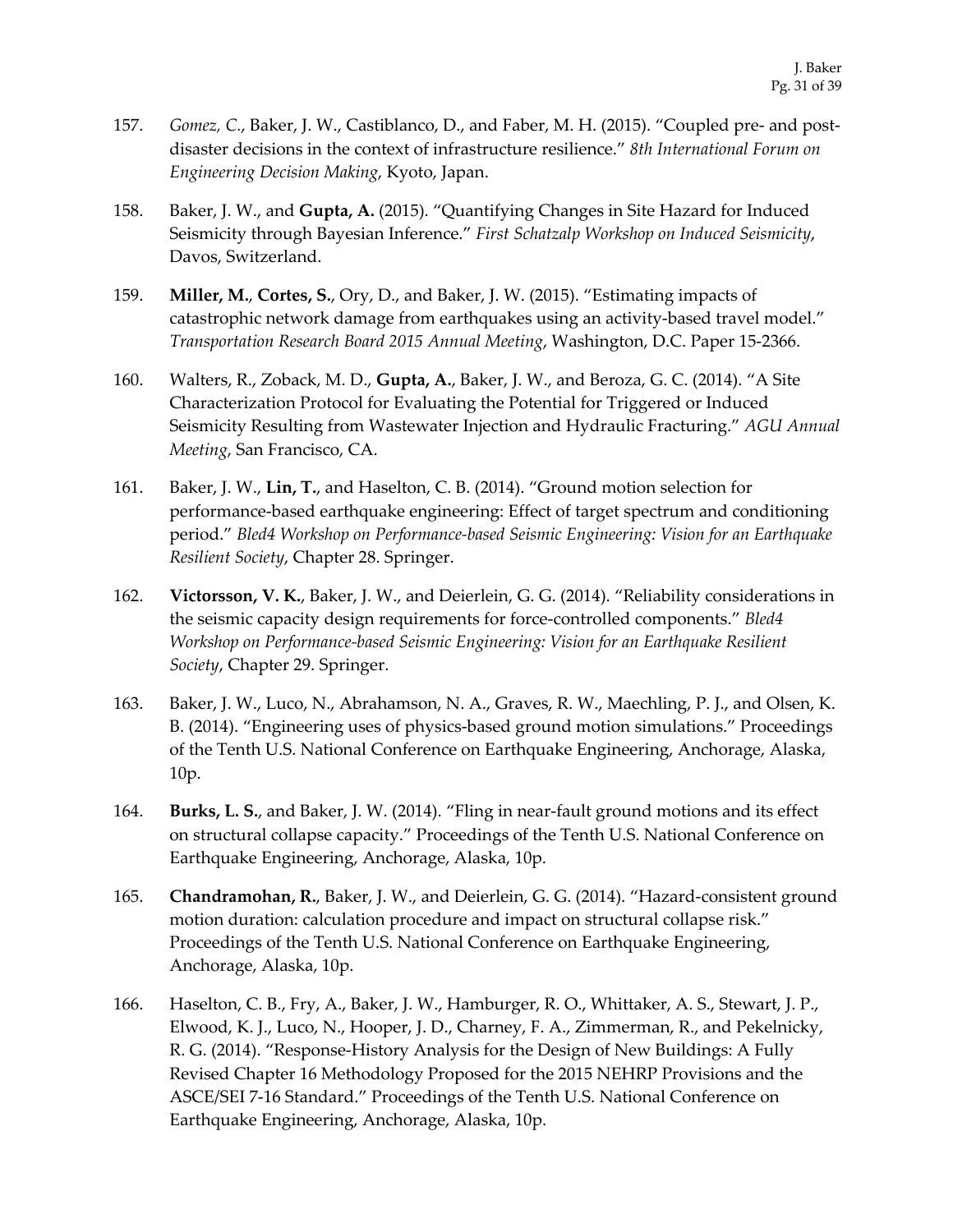- 167. **Loth, C.**, and Baker, J. W. (2014). "Calibrated response spectra for collapse assessment under multivariate hazard and structural response uncertainties." Proceedings of the Tenth U.S. National Conference on Earthquake Engineering, Anchorage, Alaska, 10p.
- 168. **Seifried, A.**, and Baker, J. W. (2014). "Spectral variability and its relationship to structural response estimated from scaled and spectrum-matched ground motions." Proceedings of the Tenth U.S. National Conference on Earthquake Engineering, Anchorage, Alaska, 10p.
- 169. **Ugurhan, B.**, Baker, J. W., and Deierlein, G. G. (2014). "Uncertainty estimation in seismic collapse assessment of modern reinforced concrete moment frame buildings." Proceedings of the Tenth U.S. National Conference on Earthquake Engineering, Anchorage, Alaska, 10p.
- 170. **Wu, J.**, and Baker, J. W. (2014). "Ground motion modeling for risk and reliability assessment of San Francisco infrastructure systems." Proceedings of the Tenth U.S. National Conference on Earthquake Engineering, Anchorage, Alaska, 10p.
- 171. Hanks, T. C., Abrahamson, N. A., Baker, J. W., Boore, D. M., Board, M., Brune, J. N., Cornell, C. A., and Whitney, J. W. (2013). Extreme Ground Motions And Yucca Mountain. Open-file report #2013–1245, US Geological Survey, Reston, Virginia, http://dx.doi.org/10.3133/ofr20131245. 105p.
- 172. Baker, J. W. (2013). "Trade-offs in ground motion selection techniques for collapse assessment of structures." *Vienna Congress on Recent Advances in Earthquake Engineering and Structural Dynamics 2013* (VEESD 2013), Vienna, Austria, 10p.
- 173. Spudich, P., Bayless, J., Baker, J. W., Chiou, B. S. J., Rowshandel, B., **Shahi, S. K.**, and Somerville, P. G. (2013). *Final Report of the NGA-West2 Directivity Working Group*. Pacific Earthquake Engineering Research Center, Report 2013/09, Berkeley, CA, 131p.
- 174. **Shahi, S. K.**, and Baker, J. W. (2013). *Directionality models for the NGA West 2 project*. Pacific Earthquake Engineering Research Center, Report 2013/10, Berkeley, CA, 46p.
- 175. **Loth, C.**, and Baker, J. W. (2013). "Reliability-based calibration of design seismic response spectra and structural acceptance criteria." *11th International Conference on Structural Safety & Reliability*, New York, NY, 8p.
- 176. **Miller, M.**, and Baker, J. W. (2013). "A Framework for Selecting a Suite of Ground-Motion Intensity Maps Consistent with Both Ground-Motion Intensity And Network Performance Hazards For Infrastructure Networks." *11th International Conference on Structural Safety & Reliability*, New York, NY, 8p.
- 177. **Ugurhan, B.**, Baker, J. W., and Deierlein, G. G. (2013). "Incorporating model uncertainty in collapse reliability assessment of buildings." *11th International Conference on Structural Safety & Reliability*, New York, NY, 8p.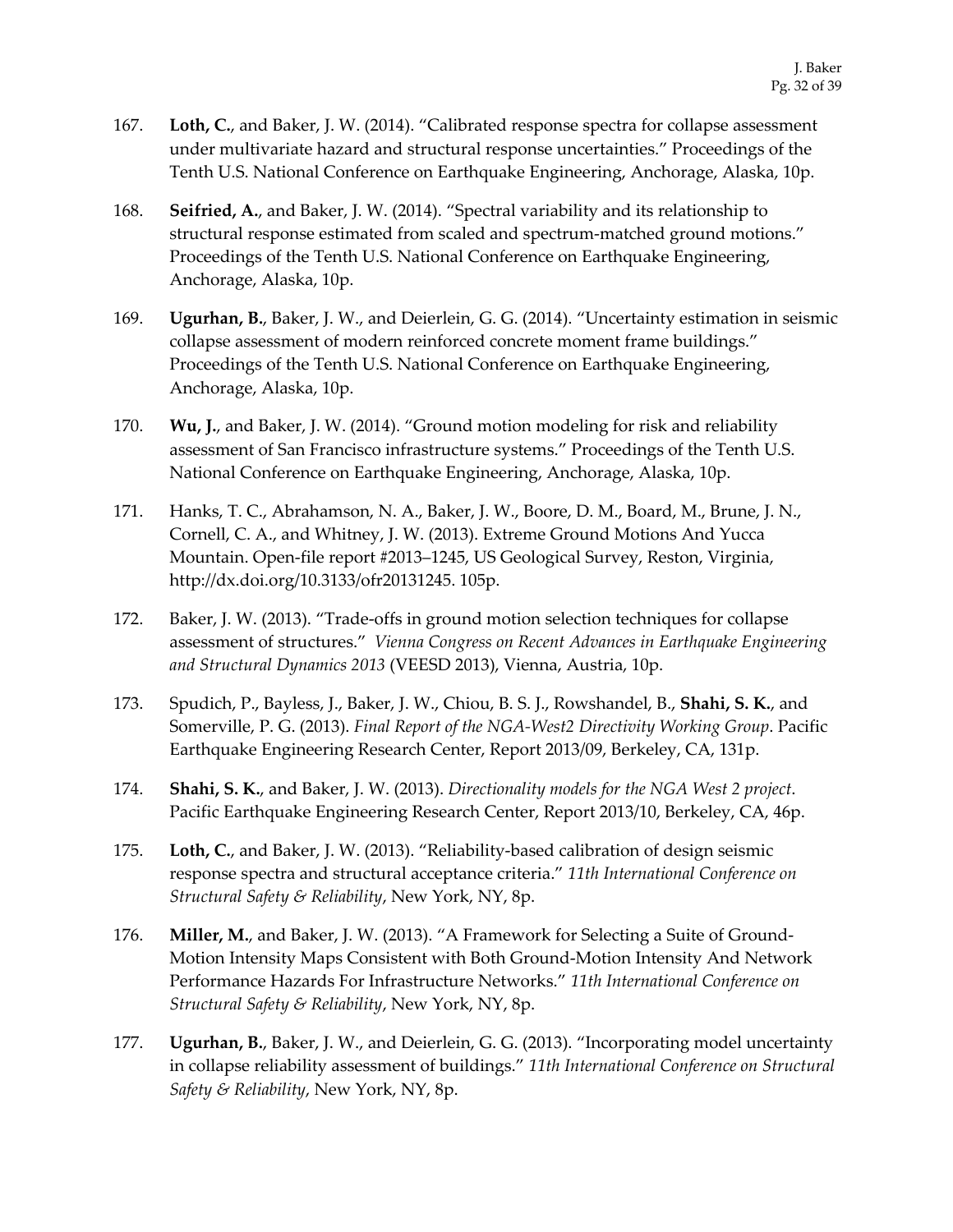- 178. **Lin, T.**, and Baker, J. W. (2013). "Introducing Adaptive Incremental Dynamic Analysis: A new tool for linking ground motion selection and structural response assessment." *11th International Conference on Structural Safety & Reliability*, New York, NY, 8p.
- 179. **Chandramohan, R.**, Baker, J. W., and Deierlein, G. G. (2013). "Influence of Ground Motion Duration on the Collapse Response of Bridge Structures." *Seventh National Seismic Conference on Bridges & Highways*, Oakland, California, 12p.
- 180. Baker, J. W., Coray, J., DeStefano, P., Duenas-Osorio, L., King, S., and Manuel, L. (2013). "Risk communication for critical civil infrastructure systems." *American Society of Civil Engineers Structures Congress*, Pittsburgh, PA. 10p.
- 181. **Chandramohan, R.**, Lin, T., Baker, J. W., and Deierlein, G. G. (2013). "Influence of ground motion spectral shape and duration on seismic collapse risk." *10th International Conference on Urban Earthquake Engineering*, Tokyo, Japan, 9p.
- 182. **Shahi, S. K.**, and Baker, J. W. (2012). "Preliminary NGA-West 2 models for groundmotion directionality." *Proceedings of 15th World Conference on Earthquake Engineering*, Lisbon, Portugal, 10p.
- 183. Spudich, P., Watson-Lamprey, J., Somerville, P. G., Bayless, J., **Shahi, S. K.**, Baker, J. W., Rowshandel, B., and Chiou, B. S. J. (2012). "Directivity models produced for the Next Generation Attenuation West 2 (NGA-West 2) project." *Proceedings of 15th World Conference on Earthquake Engineering*, Lisbon, Portugal, 9p.
- 184. Baker, J. W., Bozorgnia, Y., Di Alessandro, C., Chiou, B. S. J., Erdik, M., Somerville, P. G., and Silva, W. J. (2012). "GEM-PEER Global GMPEs Project Guidance for Including Near-Fault Effects in Ground Motion Prediction Models." *Proceedings of 15th World Conference on Earthquake Engineering*, Lisbon, Portugal, 10p.
- 185. Akkar, S. D., Douglas, J., Di Alessandro, C., Campbell, K. W., Somerville, P. G., Cotton, F., Silva, W., and Baker, J. W. (2012). "Defining a consistent strategy to model ground motion parameters for the GEM-PEER Global GMPEs Project." *Proceedings of 15th World Conference on Earthquake Engineering*, Lisbon, Portugal, 10p.
- 186. **Foschaar, J. C.**, Baker, J. W., and Deierlein, G. G. (2012). "Preliminary Assessment of Ground Motion Duration Effects on Structural Collapse." *Proceedings of 15th World Conference on Earthquake Engineering*, Lisbon, Portugal, 10p.
- 187. Haselton, C. B., Whittaker, A. S., Hortacsu, A., Baker, J. W., Bray, J. D., and Grant, D. N. (2012). "Selecting and Scaling Earthquake Ground Motions for Performing Response-History Analyses." *Proceedings of 15th World Conference on Earthquake Engineering*, Lisbon, Portugal, 10p.
- 188. Walters, M., Berkowitz, R., Lau, D., Lee, W., and Baker, J. W. (2012). "Seismic Considerations and Evaluation Approach for 'Isolated' Rooftop PV Arrays." SEAOC 2012 Convention Proceedings, 13p.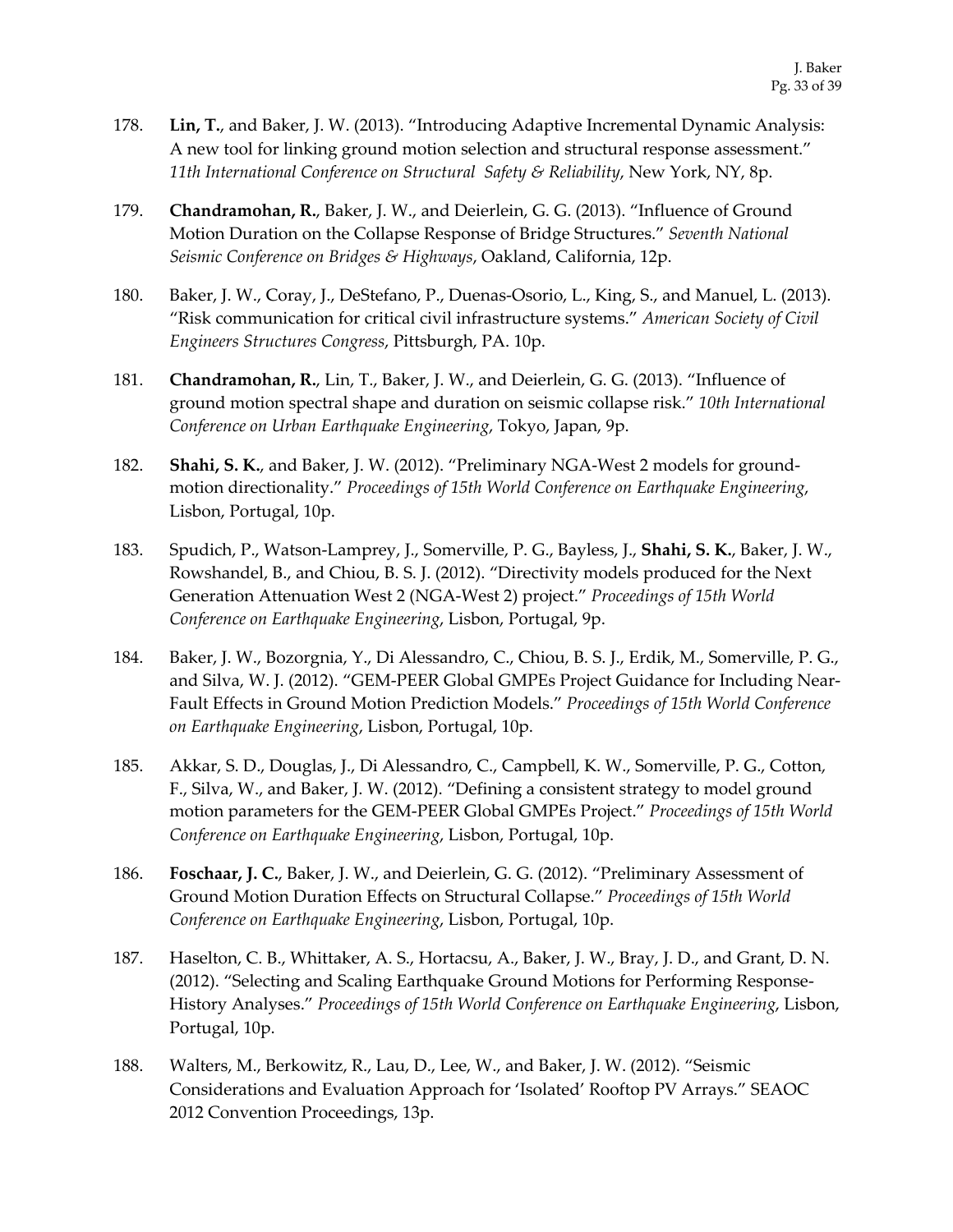- 189. Flint, M., Baker, J. W., and Billington, S. L. (2012). "A probabilistic framework for performance-based durability engineering." in *Durability of Building Materials and Components*, Springer-Verlag, 35p (in press).
- 190. NIST (2011). *Selecting and Scaling Earthquake Ground Motions for Performing Response-History Analyses*. Prepared by the NEHRP Consultants Joint Venture for the National Institute of Standards and Technology, Gaithersburg, Maryland. 256p.
- 191. **Victorsson, V.**, Deierlein, G. G., and Baker, J. W. (2011). "Capacity design in seismic resistant steel buildings: a reliability-based methodology to establish capacity-design factors." *EUROSTEEL 2011*, Budapest, Hungary, 6p.
- 192. **Loth, C.**, and Baker, J. W. (2011). Spatial cross-correlation of spectral accelerations at multiple periods: model development and risk assessments considering secondary earthquake effects. Project report, USGS award G10AP00046. 51p.
- 193. Baker, J. W., and **Miller, M.** (2011). "Effects of earthquake source geometry and site conditions on spatial correlation of earthquake ground motion hazard.*" Keynote lecture at 4th IASPEI/IAEE International Symposium on Effects of Surface Geology on Seismic Motion*, Santa Barbara, California, 12p.
- 194. Baker, J. W., **Lin, T., Shahi, S. K.**, and **Jayaram, N.** (2011). New Ground Motion Selection Procedures and Selected Motions for the PEER Transportation Research Program. PEER Technical Report 2011/03. 106p.
- 195. **Shahi, S. K.**, and Baker, J. W. (2011). "Regression models for predicting the probability of near-fault earthquake ground motion pulses, and their period." 11th International Conference on Applications of Statistics and Probability in Civil Engineering, Zurich, Switzerland, 8p.
- 196. **Yamamoto, Y.**, and Baker, J. W. (2011). "Stochastic model for earthquake ground motions using wavelet packets." 11th International Conference on Applications of Statistics and Probability in Civil Engineering, Zurich, Switzerland, 8p.
- 197. **Miller, M.**, Baker, J. W., Lim, H. W., Song, J., and **Jayaram, N.** (2011). "A FORM-based analysis of lifeline networks using a multivariate seismic intensity model5." 11th International Conference on Applications of Statistics and Probability in Civil Engineering, Zurich, Switzerland, 8p.
- 198. **Jayaram, N.**, and Baker, J. W. (2011). "Seismic risk assessment of spatially-distributed systems using ground-motion models fitted considering spatial correlation." 11th International Conference on Applications of Statistics and Probability in Civil Engineering, Zurich, Switzerland, 6p.

<sup>5</sup> Recipient of Civil Engineering Risk and Reliability Association (CERRA) Student Recognition Award for best paper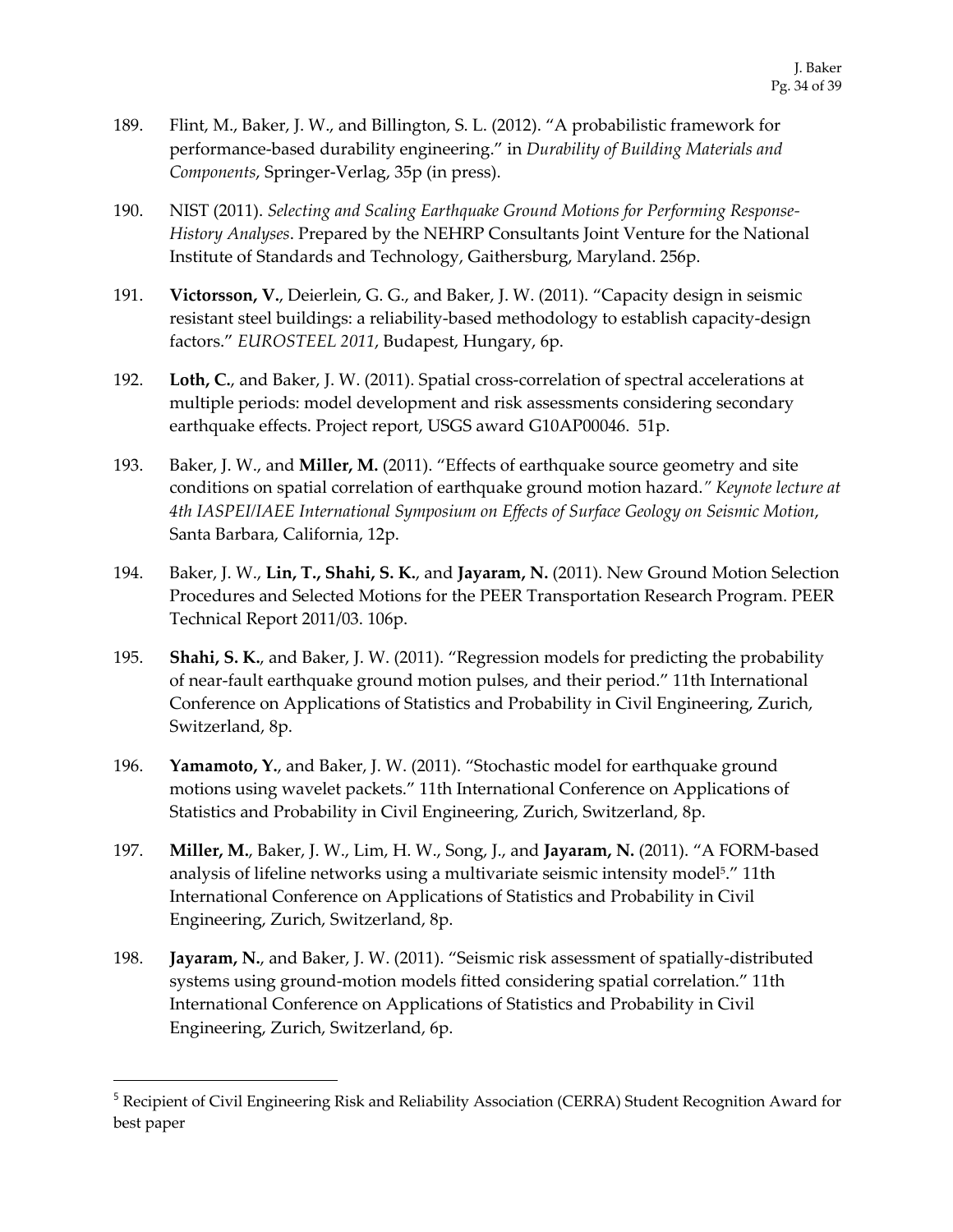- 199. Baker, J. W., **Seifried, A.**, Andrade, J. E., and Chen, Q. (2011). "Characterization of random fields at multiple scales: an efficient conditional simulation procedure and applications in geomechanics." 11th International Conference on Applications of Statistics and Probability in Soil and Structural Engineering (ICASP11), Zurich, Switzerland. 7p.
- 200. **Lin, T.**, and Baker, J. W. (2011). "Probabilistic Seismic Hazard Deaggregation of Ground Motion Prediction Models." Proceedings, 5th International Conference on Earthquake Geotechnical Engineering, Santiago, Chile, 12p.
- 201. McCann, M. W., Baker, J. W., **Jayaram, N.**, Gupta, A., and Syed, S. (2010). Seismic Fragility Evaluation for Structures. CUREE/Kajima Cooperative Agreement, project report, 149p.
- 202. **Lin, T.**, and Baker, J. W. (2010). "Advancement of hazard-consistent ground motion selection: refinements to conditional mean spectrum calculations." PEER Annual Meeting, San Francisco, CA.
- 203. **Yamamoto, Y.**, and Baker, J. W. (2010). "Stochastic model for earthquake ground motions using wavelet packets." Southern California Earthquake Center Annual Meeting. Palm Springs, CA.
- 204. **Jayaram, N.**, and Baker, J. W. (2010). "Characterizing spatial cross-correlation between ground-motion spectral accelerations at multiple periods." 9th US National and 10th Canadian Conference on Earthquake Engineering, Toronto, Canada, 7p.
- 205. **Shahi, S. K.**, and Baker, J. W. (2010). "Signal Processing and Probabilistic Seismic Hazard Analysis Tools for Characterizing the Impact of Near-Fault Directivity." Proceedings, 7th International Conference on Urban Earthquake Engineering (7CUEE) & 5th International Conference on Earthquake Engineering (5ICEE), Tokyo, Japan, 6p.
- 206. **Jayaram, N.**, and Baker, J. W. (2010). "Ground-Motion Selection for PEER Transportation Research Program6." Proceedings, 7th International Conference on Urban Earthquake Engineering (7CUEE) & 5th International Conference on Earthquake Engineering (5ICEE), Tokyo, Japan, 9.
- 207. Haselton, C. B., Baker, J. W., Bozorgnia, Y., Goulet, C. A., Kalkan, E., Luco, N., Shantz, T., Shome, N., Stewart, J. P., Tothong, P., Watson-Lamprey, J., and Zareian, F. (2009). Evaluation of Ground Motion Selection and Modification Methods: Predicting Median Interstory Drift Response of Buildings. *PEER Technical Report 2009/01*, Berkeley, California, 288p.

<sup>6</sup> Recipient of Best Presentation Award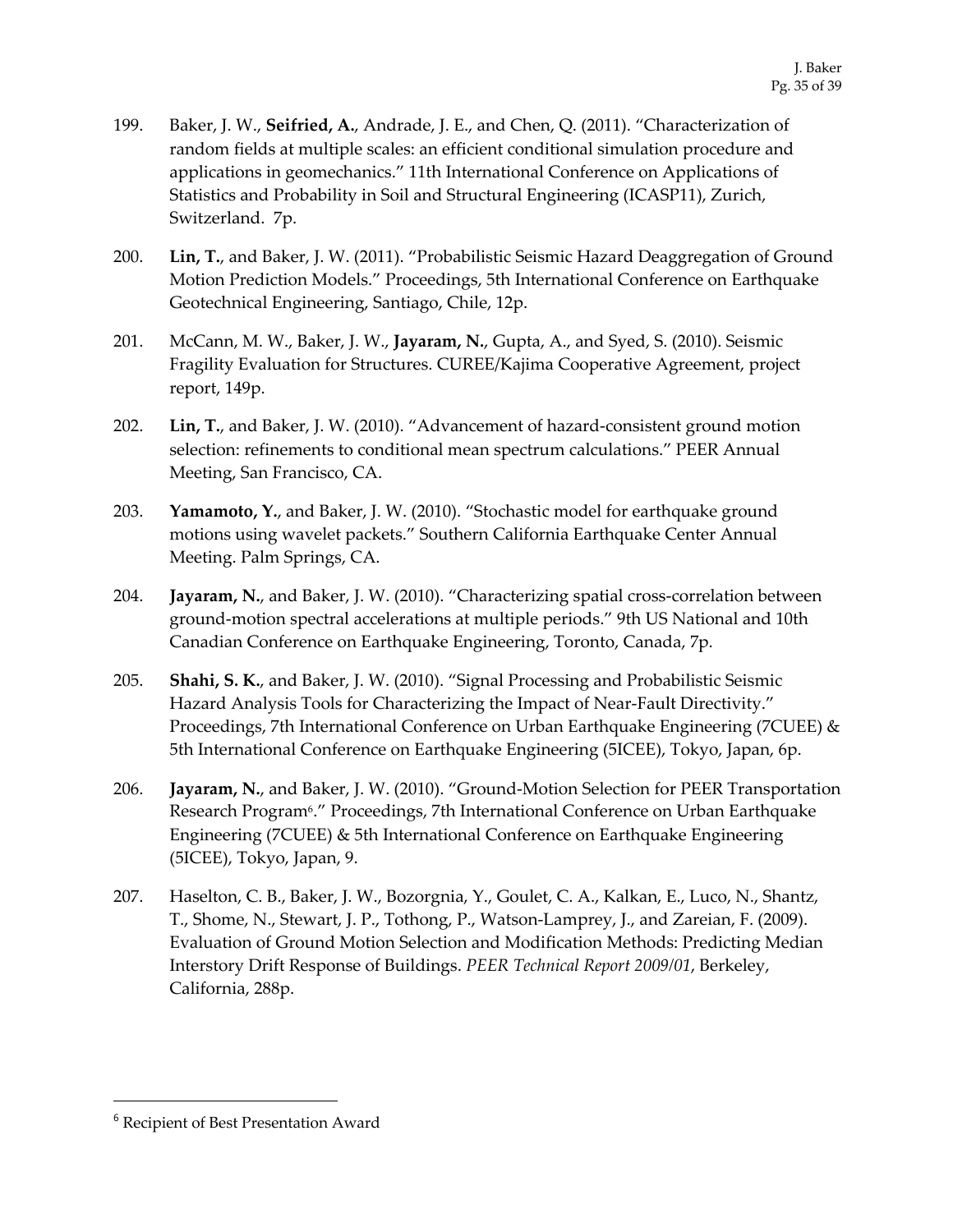- 208. **Jayaram, N.** and Baker J.W. (2009). "Efficient sampling techniques for seismic risk assessment of lifelines." *10th International Conference on Structural Safety and Reliability*  (ICOSSAR09), Osaka, Japan. 8p.
- 209. Bianchini, M., Diotallevi, P., and Baker, J. W. (2009). "Prediction of Inelastic Structural Response Using an Average of Spectral Accelerations." *10th International Conference on Structural Safety and Reliability* (ICOSSAR09), Osaka, Japan, 8p.
- 210. Baker, J. W., and Lepech, M. D. (2009). "Treatment of Uncertainties In Life Cycle Assessment." *10th International Conference on Structural Safety and Reliability*  (ICOSSAR09), Osaka, Japan, 8p.
- 211. **Jayaram, N.** and Baker J.W. (2009). "Deaggregation of lifeline risk: Insights for choosing deterministic scenario earthquakes." *TCLEE2009 Conference: Lifeline Earthquake Engineering in a Multihazard Environment*, Oakland, California. 10p.
- 212. Baker, J. W. (2009). "Review of Recent Ground Motion Studies for Performance-based Engineering." A Workshop on Performance-Based Earthquake Engineering at the Centre for Scientific Culture of the University of Naples Federico II, Anacapri, Italy, 10p.
- 213. Motley, M. R., Young, Y. L., and Baker, J. W. (2009). "Reliability-based design and optimization of self-twisting composite marine rotors." *ASME 28th International Conference on Ocean, Offshore and Arctic Engineering*, Honolulu, Hawaii, 7p.
- 214. Baker, J.W. and **Lin, T. (**2008). "Ground Motion Target Spectra for Structures Sensitive to Multiple Periods of Excitation: Conditional Mean Spectrum Computation Using Multiple Ground Motion Prediction Models." *Final Technical Report for U.S. Geological Survey National Earthquake Hazards Reduction Program (NEHRP) External Research Program Award 08HQAG0115*.

http://earthquake.usgs.gov/research/external/reports/08HQAG0115.pdf. 38 p.

- 215. Baker, J.W. and **Jayaram, N. (**2008). "Effects of spatial correlation of ground motion parameters for multi-site seismic risk assessment: Collaborative research with Stanford University and AIR." *Final Technical Report for U.S. Geological Survey National Earthquake Hazards Reduction Program (NEHRP) External Research Program Award 07HQGR0031*. http://earthquake.usgs.gov/research/external/reports/07HQGR0031.pdf. 69 p.
- 216. *Ryu H.*, Luco N., Baker J.W., and Karaca E. (2008). "Converting HAZUS capacity curves to seismic hazard-compatible building fragility functions: Effect of hysteretic models." *14th World Conference on Earthquake Engineering*. Beijing, China. 8p.
- 217. Green R.A. and Baker J.W. (2008). "The significance of near-fault effects on liquefaction." *14th World Conference on Earthquake Engineering*. Beijing, China. 8p.
- 218. Baker J.W. (2008). "Introducing correlation among fragility functions for multiple components." *14th World Conference on Earthquake Engineering*. Beijing, China. 8p.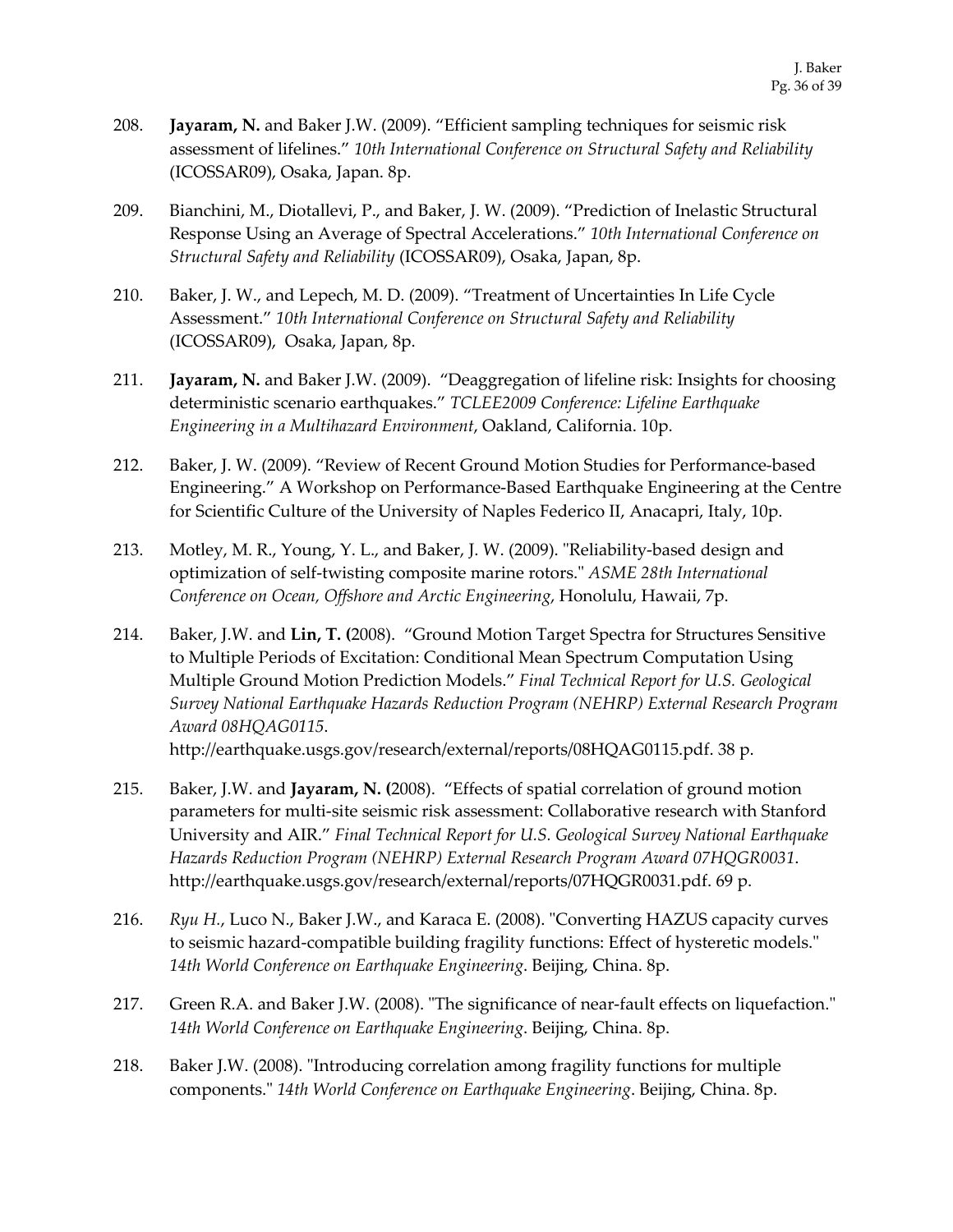- 219. Haselton C., Baker J.W., Goulet C., Watson-Lamprey J., and Zareian F. (2008). "The importance of considering spectral shape when evaluating building seismic performance under extreme ground motions." *SEAOC Convention* 2008, Kohala Coast, Hawaii 10 p.
- 220. Baker JW. (2008). "Identification of near-fault velocity pulses and prediction of resulting response spectra." *Geotechnical Earthquake Engineering and Soil Dynamics IV*. Sacramento, California. 10 p.
- 221. Goulet C.A., Watson-Lamprey J., Baker J.W., Luco N., and Yang T.Y. (2008). "Assessment of Ground Motion Selection and Modification (GMSM) methods for nonlinear dynamic analyses of structures." *Geotechnical Earthquake Engineering and Soil Dynamics IV*, Sacramento, California, 10 p.
- 222. Baker JW. (2008). "Risk-Based Assessment of Robustness: What Can It Do and What Can't It Do?" *Robustness of Structures, COST Action TU0601 1st Workshop.* Zurich, Switzerland. 8 p.
- 223. Baker J.W. (2007). "Measuring bias in structural response caused by ground motion scaling." *8th Pacific Conference on Earthquake Engineering*, Nangyang Technological University, Singapore 8 p.
- 224. Liel A., Haselton C., Deierlein G.G., and Baker J.W. (2007). "Assessing the seismic collapse risk of reinforced concrete frame structures, including the effects of modeling uncertainties." *Special Workshop on Risk Acceptance and Risk Communication*, Stanford, California, 12 p.
- 225. Faber M.H., Schubert M., and Baker J.W. (2007). "Decision making subject to aversion of low frequency high consequence events." *Special Workshop on Risk Acceptance and Risk Communication*, Stanford, California, 13 p.
- 226. Baker J.W. (2007). "Correlation of ground motion intensity parameters used for predicting structural and geotechnical response." *10th International Conference on Application of Statistic and Probability in Civil Engineering (ICASP10)*, Tokyo, Japan, 7 p.
- 227. Park J., Bazzurro P., and Baker J.W. (2007). "Modeling spatial correlation of ground motion intensity measures for regional seismic hazard and portfolio loss estimation." *10th International Conference on Application of Statistic and Probability in Civil Engineering (ICASP10)*, Tokyo, Japan, 8 p.
- 228. Canisius T.D.G., Sorensen J.D., and Baker J.W. (2007). "Robustness of structural systems – a new focus for the joint committee on structural safety (JCSS)." *10th International Conference on Application of Statistic and Probability in Civil Engineering (ICASP10)*, Tokyo, Japan, 8 p.
- 229. Faber M.H., Maes M.A., Baker J.W., Vrouwenvelder T., and Takada T. (2007). "Principles of risk assessment of engineered systems." *10th International Conference on Application of Statistic and Probability in Civil Engineering (ICASP10)*, Tokyo, Japan, 8 p.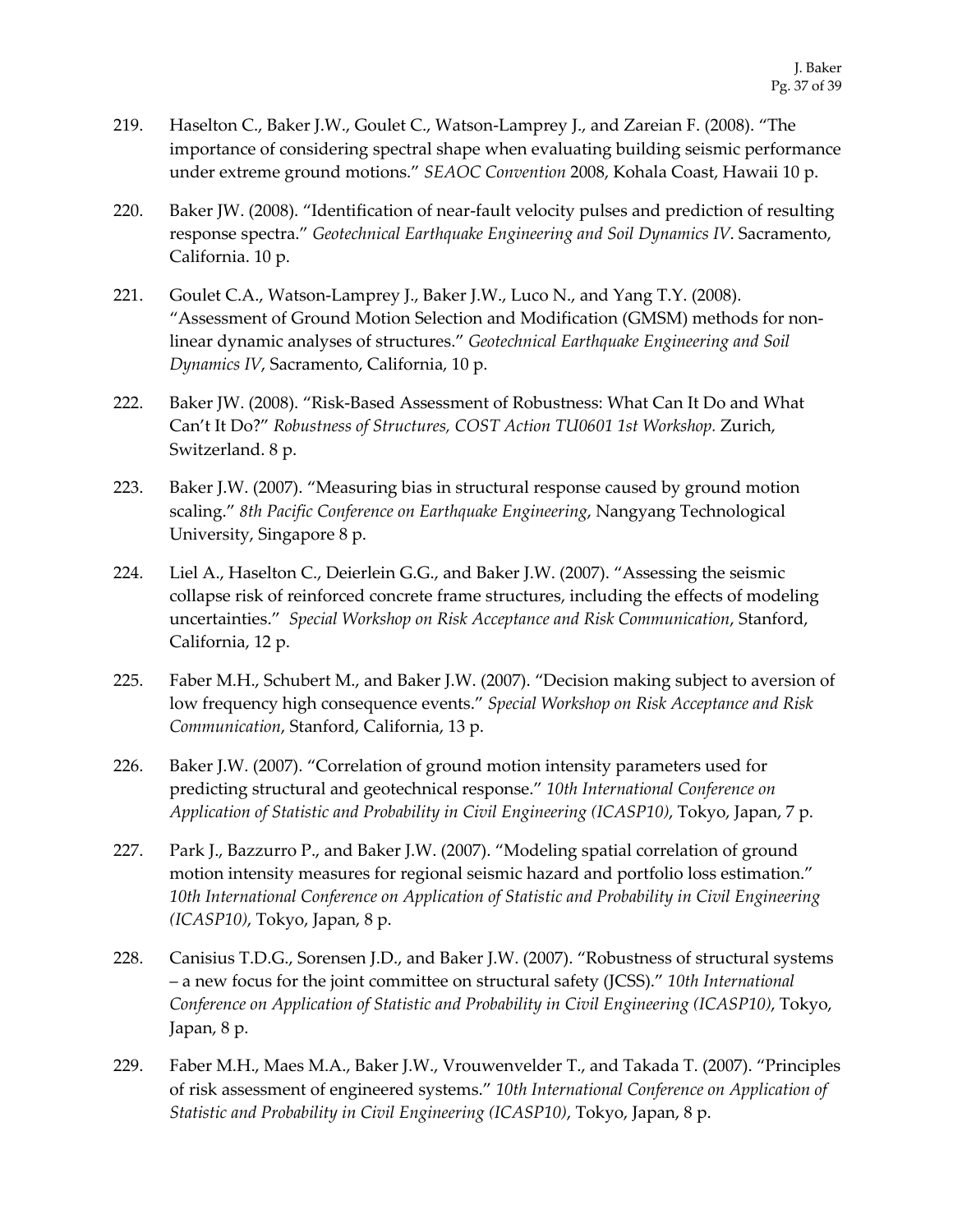- 230. Baker J.W. (2007). "Automated identification of velocity pulses in near-fault ground motions." *Seismological Society of America Annual Meeting*, Kona, Hawaii.
- 231. Baker J.W. and Faber, M.H. (2006). "Sampling strategies to detect threshold excursions in random fields." *12th IFIP WG7.5 Working Conference on Reliability and Optimization of Structural Systems*, Kobe, Japan, 8 p.
- 232. Baker J.W. (2006). "Quantitative classification of near-fault ground motions." *Southern California Earthquake Center (SCEC) Annual Meeting*, Palm Springs, California.
- 233. Baker J.W., and Faber, M.H. (2006). "Geostatistics for modeling of soil spatial variability in Adapazari, Turkey." *Interdisciplinary Workshop on Management of Earthquake Risks*, Zurich, Switzerland.
- 234. Baker J.W., Bayraktarli Y.Y., and Faber M. (2006). "Accounting for soil spatial variability when assessing liquefaction risk." *Second International Forum on Engineering Decision Making*, Lake Louise, Canada, 18 p.
- 235. Faber M., Maes M.A., Straub D., and Baker J.W. (2006). "On the quantification of robustness of structures." *25th International Conference on Offshore Mechanics and Arctic Engineering (OMAE)*, Hamburg, Germany, 9 p.
- 236. Haselton C. and Baker J.W. (2006). "Ground motion intensity measures for collapse capacity prediction: Choice of optimal spectral period and effect of spectral shape." *8th National Conference on Earthquake Engineering*, San Francisco, California, 10 p.
- 237. Matsuki S., Billington S.L., and Baker J.W. (2006). "Impact of long-term material degradation on seismic performance of a reinforced concrete bridge." *8th National Conference on Earthquake Engineering*, San Francisco, California, 10 p.
- 238. Evans J.R. and Baker J.W. (2006). "Spatial covariance of ground motions in NGA data." *American Geophysical Union (AGU) Fall Meeting*, San Francisco, California, S12B-01.
- 239. Baker J.W., Cornell C.A., Tothong P. (2005). "Disaggregation of Seismic Drift Hazard." *9th International Conference on Structural Safety and Reliability (ICOSSAR05)*, Rome, Italy, 7 p.
- 240. Baker, J.W. (2005). "Vector-Valued Ground Motion Intensity Measures for Probabilistic Seismic Demand Analysis." *Ph.D. Thesis*, Stanford University; Stanford, California (copublished as Blume Center Technical Report #150 and PEER Technical Report 2006/08), 321p.
- 241. Baker, J.W. and Cornell, C.A. (2004). "Choice of a Vector of Ground Motion Intensity Measures for Seismic Demand Hazard Analysis." *13th World Conference on Earthquake Engineering*. Vancouver, Canada, 15 p.